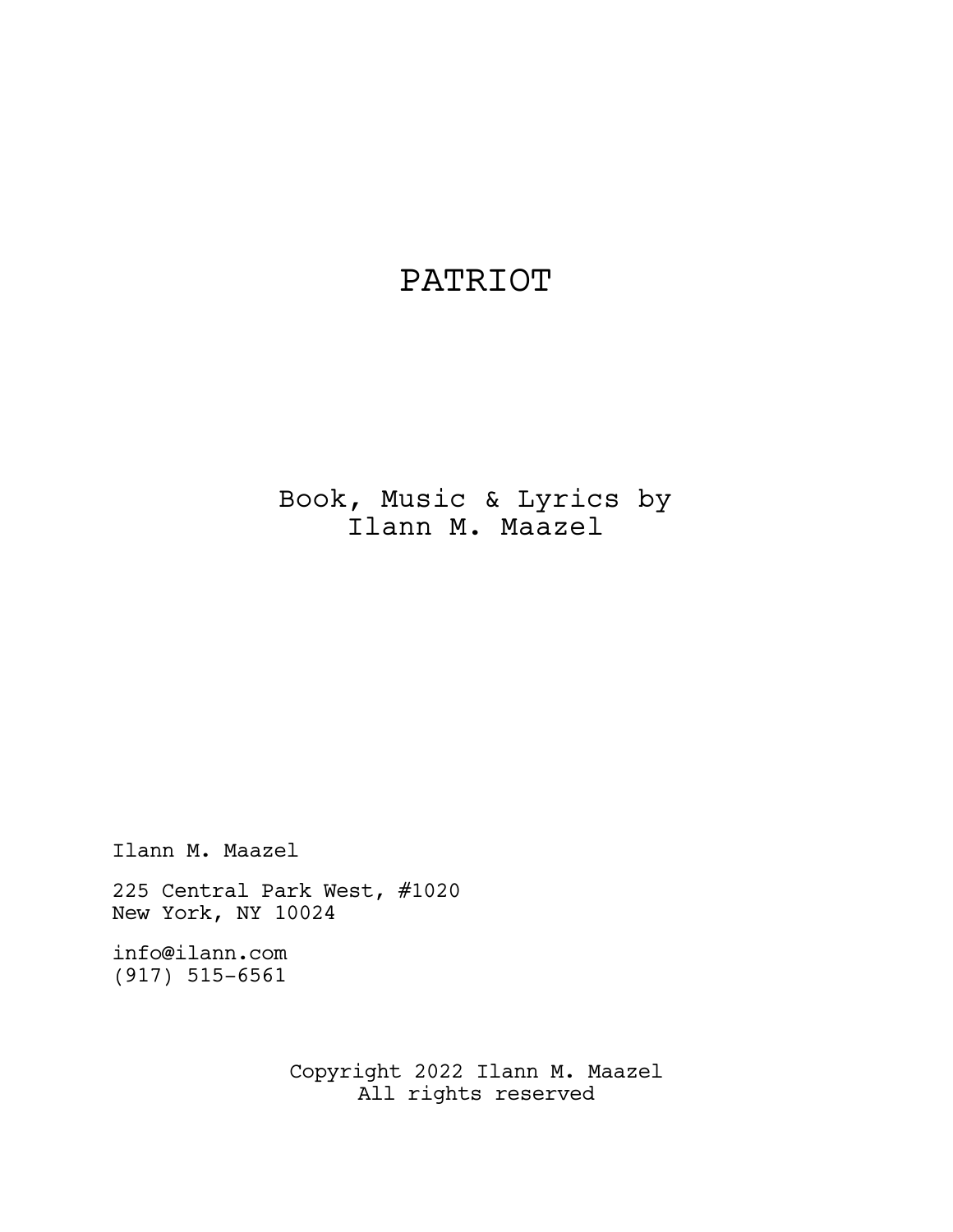# THE PLAYERS

CLARA MONROE, 23, a patriotic analyst at the ISA, the Internal Security Agency

TOM BAILEY, 29, an idealistic young lawyer

"JACK," early 50s, Clara's ISA Supervisor

OBU PERRY, 40s, an alleged terrorist and enemy of the Unified State

FYNN PERRY, 40s, Obu's brother (can be played by same actor as OBU)

BILL FORD, early 60s, managing partner of Ford & Garrison

JUDGE JAMES JONES (can be played by same actor as BILL FORD)

NEIL GOODWIN, mid-30s, a lawyer for the Unified State

NEIL BADWIN, mid-30s, a lawyer for the Unified State

ISA INSTRUCTOR (can be played by same actor as BALDWIN and BADWIN)

Clara's ASSISTANT "Nancy"/"Sue"/"Marjorie," 50s

ISA Agents, Officers, Guards, Kidnappers (all double as other characters)(OFFICER 2 can be played by same actor as ISA INSTRUCTOR and BALDWIN/BADWIN)(OFFICER 1 can be played by same actor as BILL FORD and JUDGE JONES)

The WORLD, played by various different voices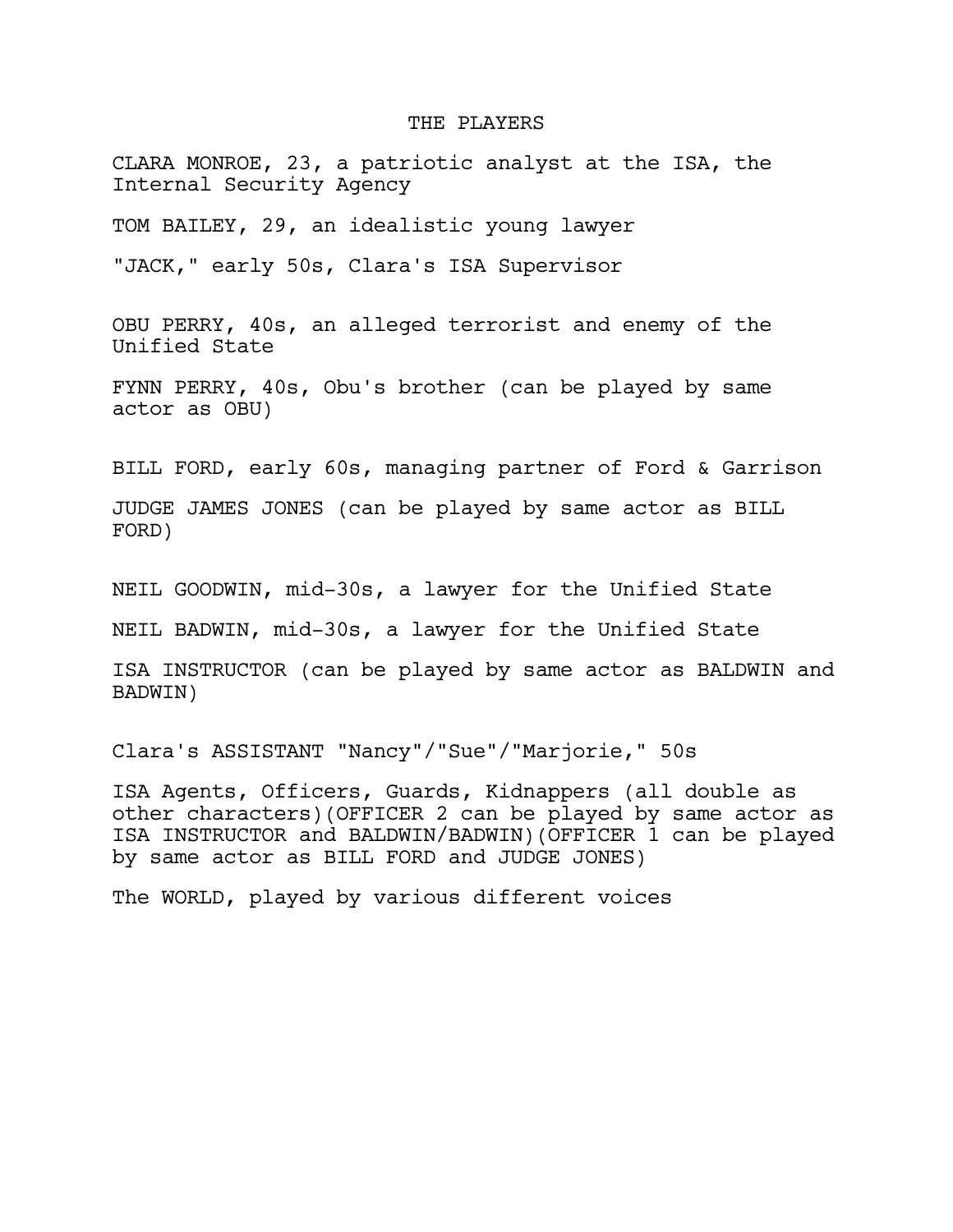The Unified State

THE TIME

Sooner Than We Think

PATRIOT

"I-S-A" (p. 1) ISA Agents, the World "Patriot" (10) Clara "Tom Bailey, E-S-Q" (15) Tom "The National Anthem" (18) Company "If We Have Him" (22) Goodwin, Judge, Tom "Believe" (27) Tom, Obu, Clara "Never Again" (Part I) (29) Jack "Don't Ask, Don't Tell" (33) Jack "If We Torture" (39) Badwin, Judge, Tom "Wrong" (43) Clara "On the List" (45) ISA Agents "Clara" (48) Tom, Clara, Jack "I'm Your Spy" (50) Assistant "Morning" (54) Clara "A Man's World" (55) Assistant, Clara "Never Again" (Part II) (59) Jack "Eye For an Eye" (63) Obu, Tom "One Way Out" (66) Chara "Nothing to Hide" (69) TSA Instructor, Agents "One Day" (77) Clara Finale/"Morning" (83) ISA Agents, the World,

Clara

PATRIOT has no intermission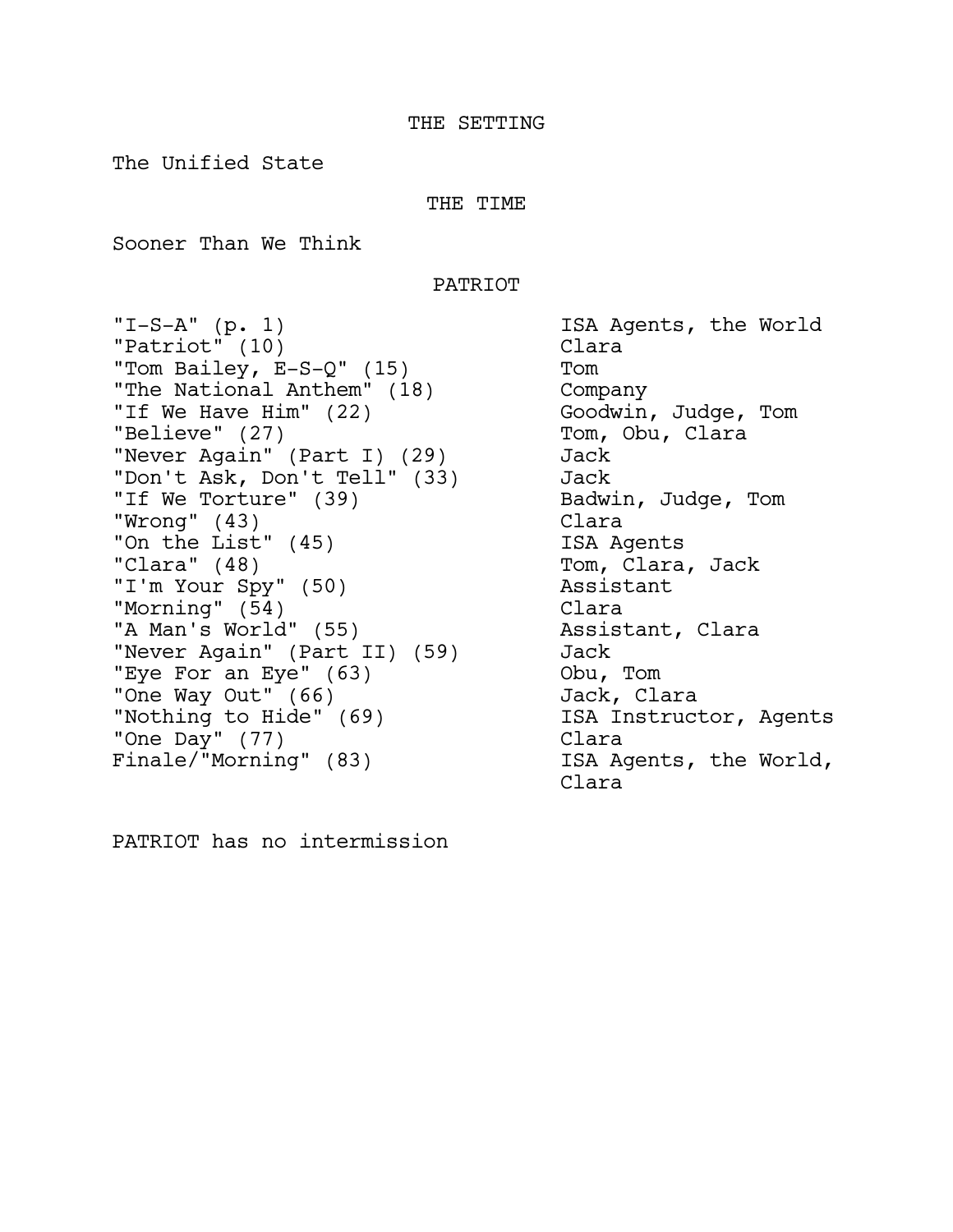Blackout. Words appear above the stage: "'A Republic [after a few seconds] if you can keep it.' [after a few seconds] -Benjamin Franklin." The words fade. A short overture begins (music of "The National Anthem/Morning" and "An Eye For an Eye"). During the music, a dot slowly expands to reveal the imposing flag of the Unified State filling the entire stage. We see the silhouette of the back of a woman (CLARA) saluting the flag. The flag contracts until it disappears. The image of CLARA fades.

#### SCENE 1

Deep underground in the endless Internal Security Agency, it is early morning. The words "Internal Security Agency" briefly appear on a screen upstage, then fade. As a dim light slowly brightens, we see ISA agents in uniform, and hundreds of machines, eavesdropping on and analyzing trillions of pieces of information from the entire world.

 $"T-S-A"$ 

AGENT 1

 $I-S-A$ ,  $I-S-A$ WE KNOW WHO YOU ARE WE KNOW WHAT YOU THINK AND SAY  $T-S-A$ 

# AGENT 2

 $I-S-A$ 

AGENTS 1-3

LISTEN, LISTEN EVERY MINUTE WE LISTEN, LISTEN TO THE SOUND OF THE PEOPLE, PEOPLE WE CAN HEAR YOU

AGENT 1

 $I-S-A$ 

AGENT 2

 $I-S-A$ 

AGENT 1 WE KNOW WHO YOU ARE WE KNOW WHAT YOU THINK AND SAY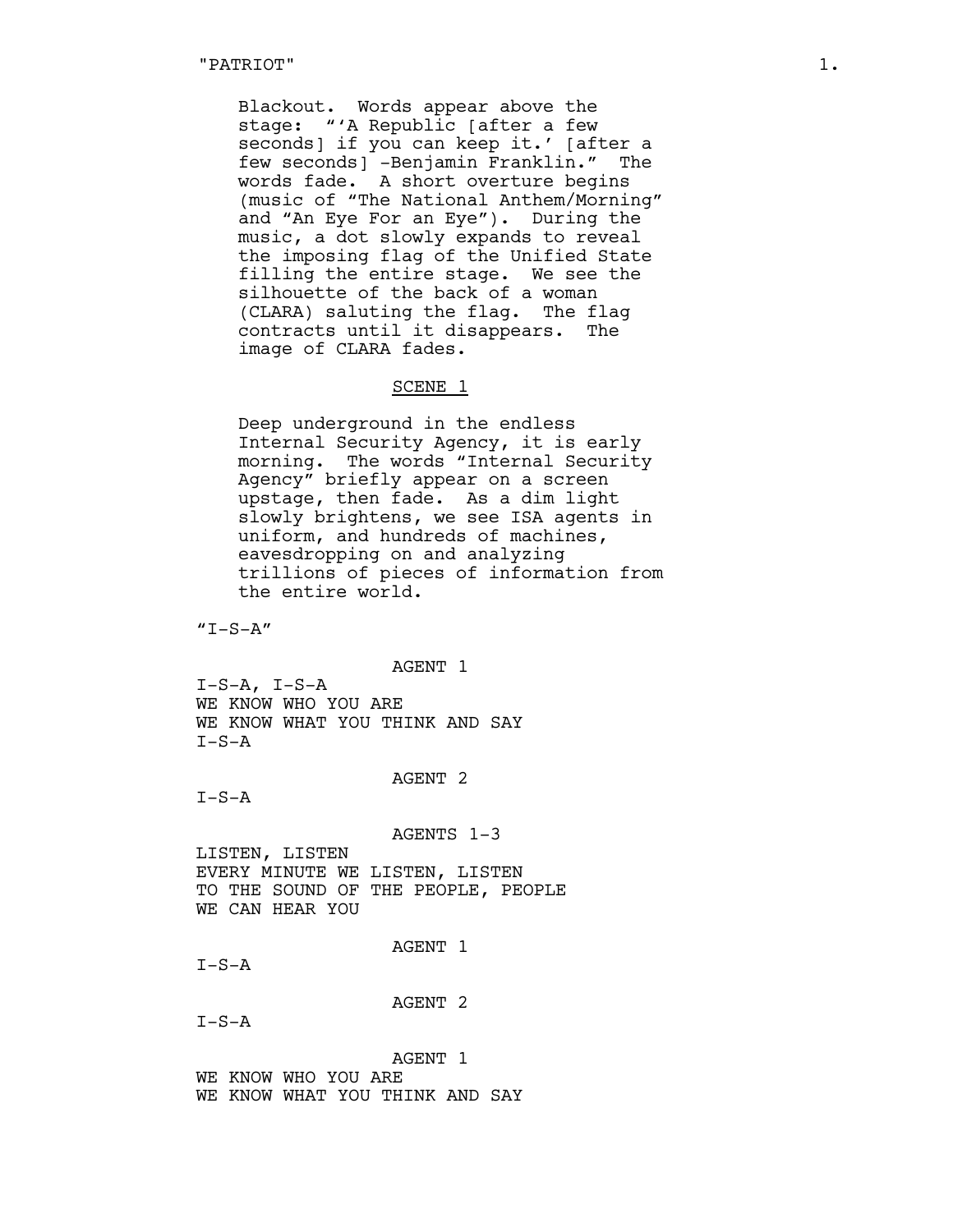AGENT 2 WE KNOW WHAT YOU THINK AND SAY AGENT 1  $I-S-A$ AGENT 2  $I-S-A$ AGENT 3  $I-S-A$ AGENTS 1-3 LISTEN, LISTEN TO THE ENEMY TRYING, TRYING TO ESCAPE BUT THEY CANNOT, CANNOT WE WILL FIND YOU AGENT 543 MORNING "FOUR SEVEN" AGENT 47 MORNING "SIX TWO" AGENT 62 MORNING "FIVE FORTY-THREE" AGENT 47 ARE YOU READY? AGENT 543 LET'S FLIP THE SWITCH AGENT 47 LET'S FLIP THE SWITCH AGENT 543 AND HEAR THE WORLD AGENT 47 AND HEAR THE WORLD AGENT 62 LET'S FLIP THE SWITCH AGENTS 543 & 47 LET'S FLIP THE SWITCH AGENTS 543, 47 & 62 AND HEAR THE WORLD The WORLD--a massive screen filling upstage, from floor to ceiling--lights up. It is divided into thousands of squares each representing a

place/person monitored by the ISA.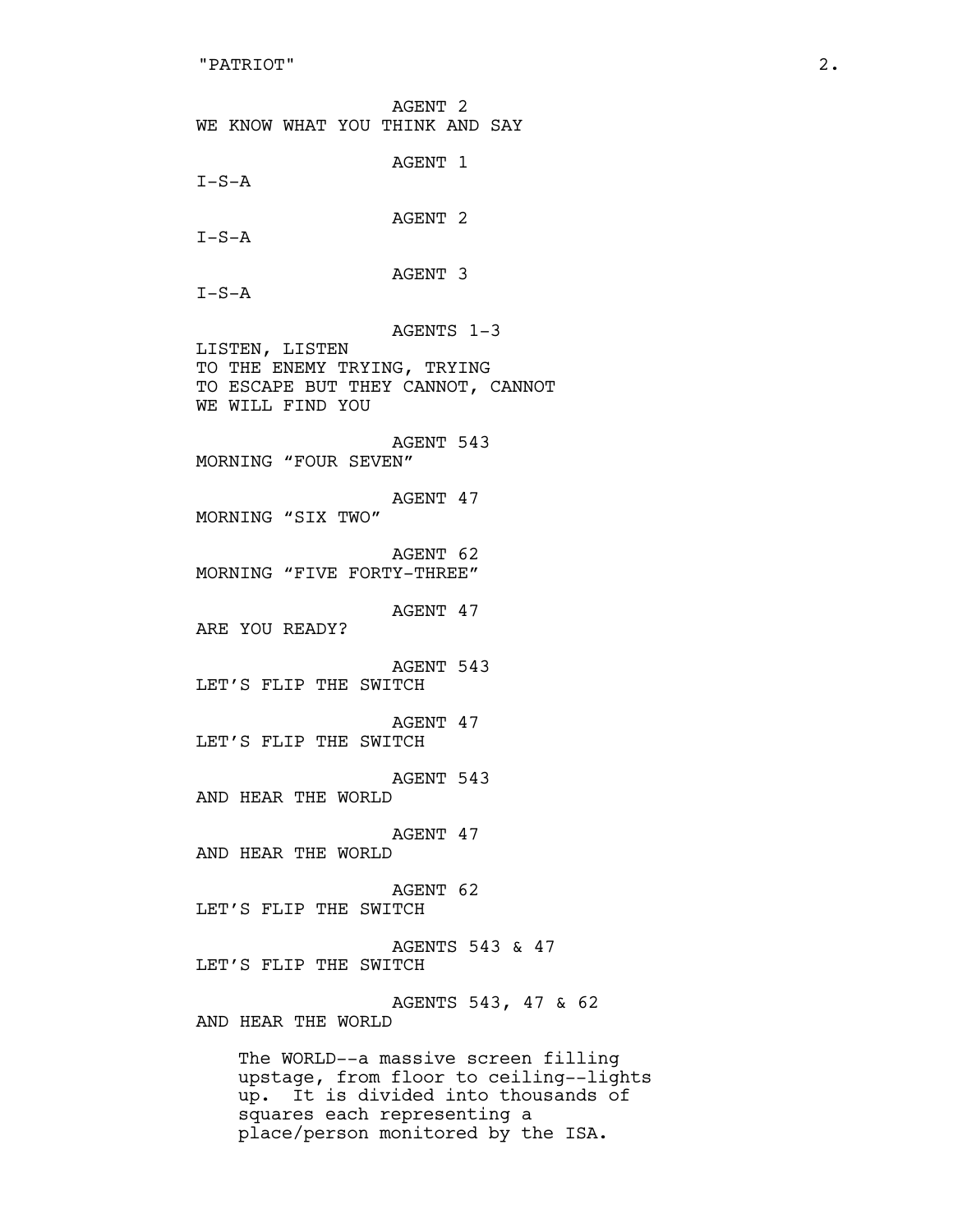Each line of the WORLD is sung/spoken by a different unseen voice. Tiny squares on the screen light up with each different voice from the WORLD. [Note: the WORLD remains upstage, unobtrusive yet omnipresent, for virtually the entire musical. In almost every scene, a single square- representing the location of the place being monitored--is lit up. In scenes at the ISA, the lit square is in the center of the WORLD. The screen is a concept of the author. The director can try a different concept.]

#### WORLD

(each line sung/spoken by a different unseen person) PASS THE BUTTER DO YOU LOVE ME? SEVEN FIGURES THERE'S NO PARKING UPTOWN LOCAL HE'S A TENOR IN BERMUDA WHAT'S THE COSINE

WORLD MORLD AGENT 47

DID YOU DATE HERE NERE ON LEVEL SOME ENCHANTED DO NOT LIKE GREEN HUNDRED NINETY-<br>THIRD AND TWENTY THREE THIRD AND TWENTY EGGS AND HAM I SECTOR FORTY-TWO THROW THE FOOTBALL! PARTLY CLOUDY THROW THE FOOTBALL!

HAPPY BIRTHDAY ALL THE WORLD IS ALL BEEF PATTY ALL MY TROUBLES RIGHT HERE TO SOCIAL CLIMBER SEE

AGENT 47

AGENT 62

AGENTS 543 & 62

COLON CANCER WE KNOW EVERY

SERENGETI **HERE FOR ME AND** SO ALIVE THERE YOU NOW I KNOW MY "A"

FORTY SHARES OF CALL EVERY COME ON DADDY SKINNY LITTLE SEARCH EVERY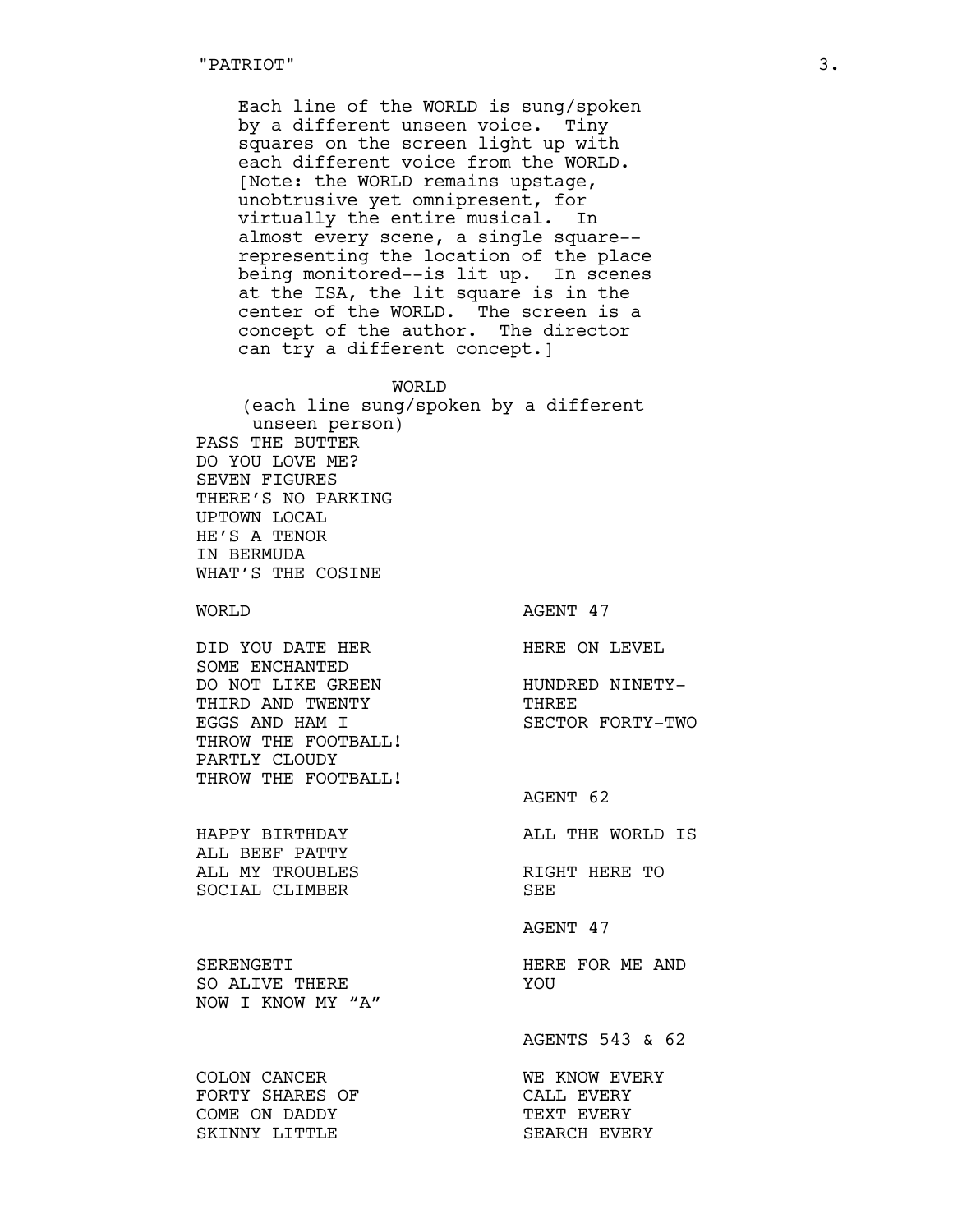AGENTS 543/47/62 SALMONELLA PLAN OF BEST RELIEVER **ATTACK EVERY** SECRET SANTA WAY IT WILL WHAT'S THE COSINE CRACK GEORGE AND SARAH WE KNOW WHERE THEY LOVE YOU, BYE-BYE STASH ALL THEIR BIT MORE WATER **WEAPONS** AND PLEASE CASH TAKE THE GARBAGE **WE KNOW EVERY** SEVEN FIGURES CELL EVERY NINE ONE SEVEN GROUP EVERY THREE CLAN WE LEAVE TUESDAY **WE KNOW** JUST ARRESTED **EVERY WOMAN** ON VACATION FOR AND MAN WE KNOW AGENT 1  $I-S-A$ AGENT 2  $I-S-A$ AGENT 3  $I-S-A$ AGENT 1 WE KNOW WHAT YOU THINK WE KNOW WHAT YOU THINK AND SAY AGENTS 2-3 WE KNOW WHAT YOU THINK AND SAY AGENT 1  $I-S-A$ AGENT 2  $I-S-A$ AGENT 3  $I-S-A$ AGENTS 1-3 DANGER, DANGER

EVERY MINUTE THERE'S DANGER, DANGER WE WILL KILL WHOM WE NEED TO, NEED TO TO PROTECT YOU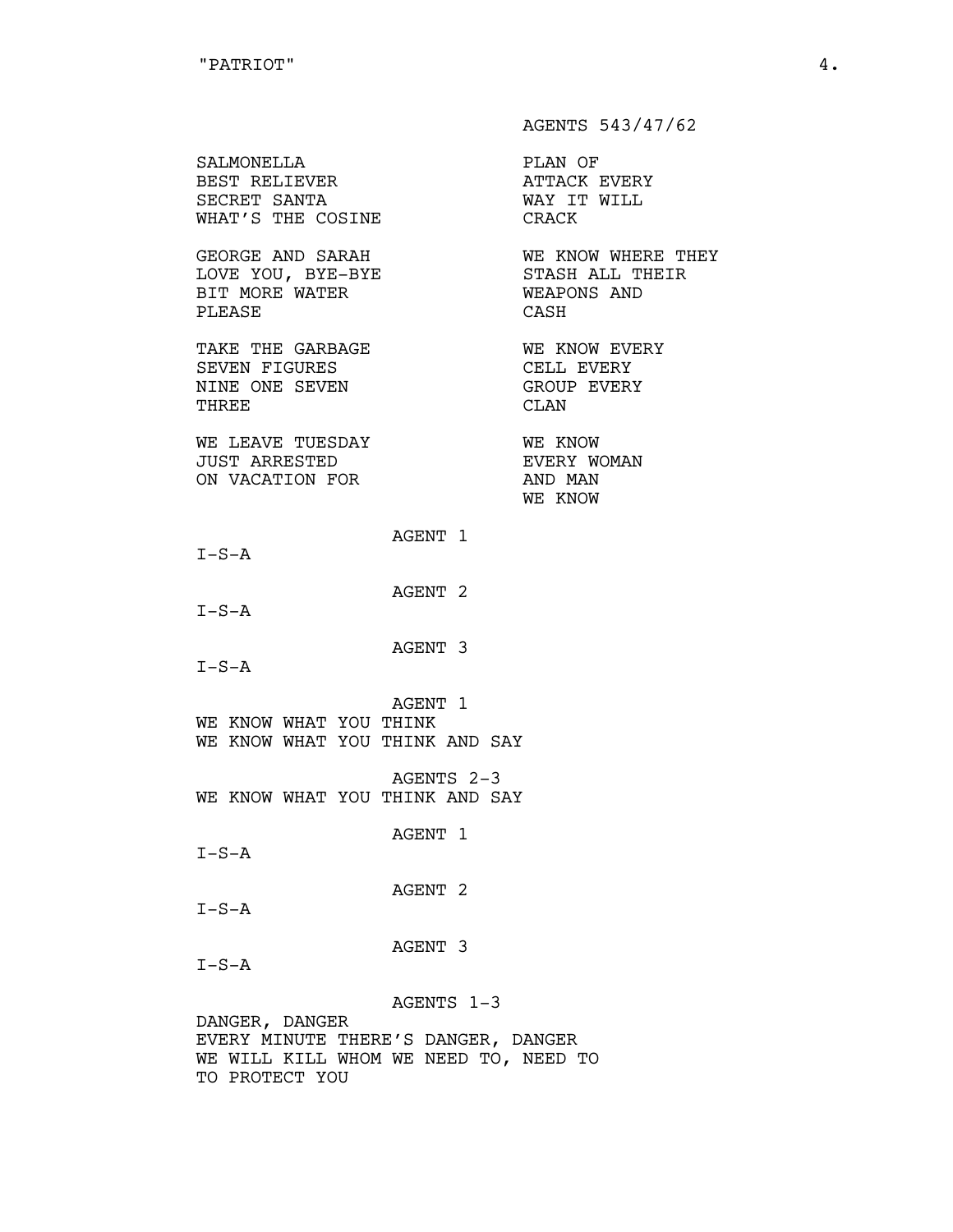WORLD COUGHING, SNEEZING (A small, high-pitched female voice) KILL THE LEADER! UPTOWN LOCAL SPICY EGGPLANT THIRTY-FORTY WILL YOU MARRY GREAT RECESSION KNUFFLE BUNNY JACK, early 50s, appears like Zeus, looking down upon the AGENTS. Everyone starts to hustle. AGENT 1 (to the other AGENTS) It's Jack. AGENT 2 It's Jack. AGENT 3 It's Jack! WORLD JACK/AGENTS COUGHING, SNEEZING TIME FINAL CURTAIN UPTOWN LOCAL TO TO SPICY EGGPLANT THIRTY-FORTY GET TO WILL YOU MARRY GREAT RECESSION WORK B-FLAT MAJOR DO NOT LIKE GREEN LOG ON THIRD AND TWENTY<br>THIRD AND TWENTY EGGS AND HAM I COMPUTER THROW THE FOOTBALL! TIME TO SOME ENCHANTED LOG ON THROW THE FOOTBALL! TO THE NEVER MAKE THE BED WORLD (As JACK directs them from above) VARIOUS AGENTS

OLE MCDONALD WE KNOW EVERY POTTY PARTY **EXELEME SOME SOME ASSESS** ECONOMIC **EXERY** FATAL STABBING **CAMP WHERE THEY'RE** MILES PER HOUR **TAUGHT EVERY** FUCK YOU ASSHOLE! HOUSE EVERY OUT OF BUSINESS CAVE EVERY WANT MY MOMMY **EXACT SERVIF** PLACE THEY HAVE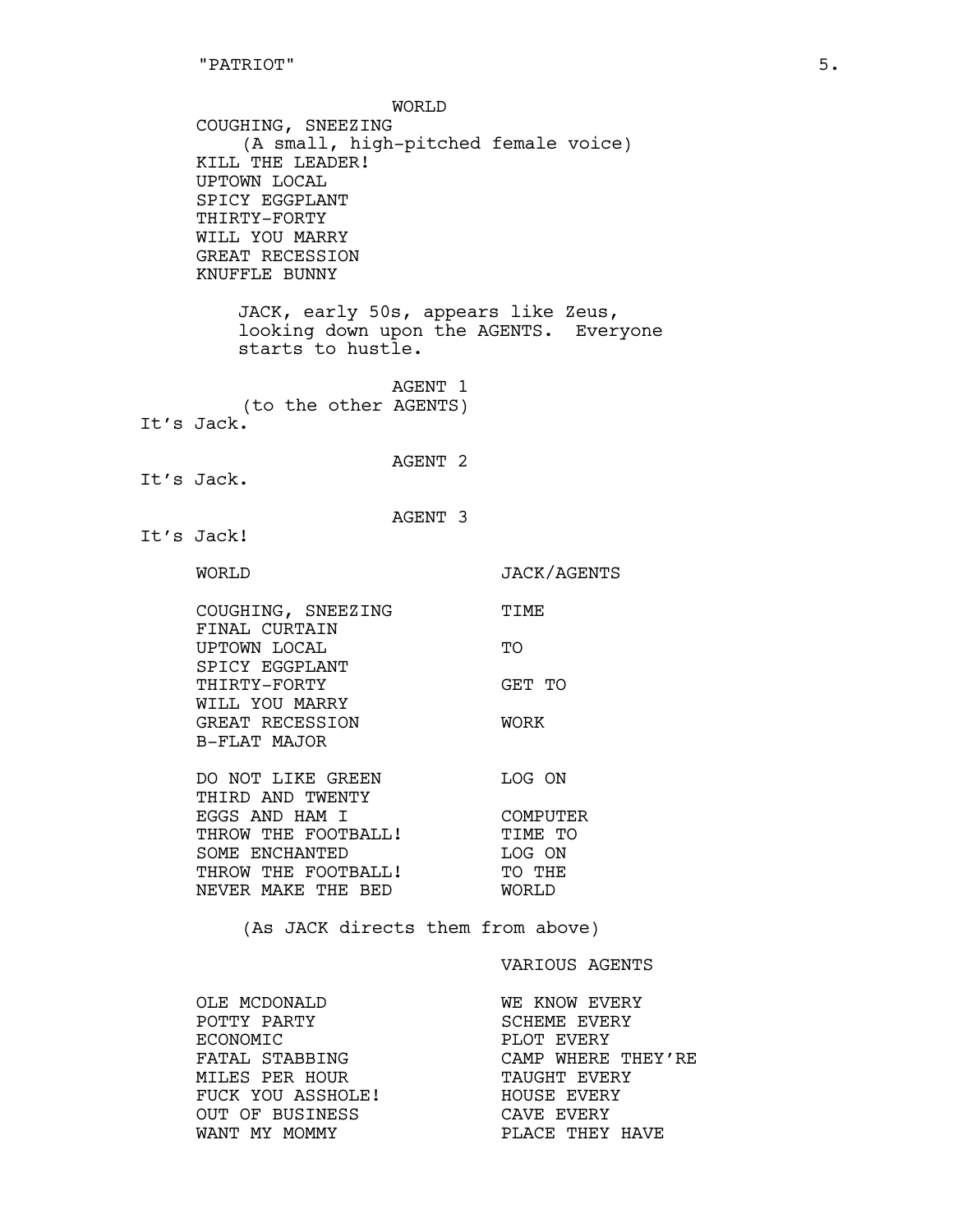### "PATRIOT" 6.

| SECOND MOVEMENT<br>PRESSURE SYSTEM<br>KINGDOM FOR A<br><b>HORSE</b><br>PASS THE BUTTER<br>DO YOU LOVE ME?<br>NEVER CLEAN THE DISH | FOUGHT EVERY<br>BULLET THEY'VE<br>BOUGHT EVERY<br>GRAVE WHERE THEY'IL<br>ROT EVERY THING<br>THEY HAVE<br>THOUGHT YES WE<br><b>KNOW</b> |
|-----------------------------------------------------------------------------------------------------------------------------------|----------------------------------------------------------------------------------------------------------------------------------------|
| <b>KATAMINO</b><br>FIGHT THE LEADER!<br>QUARTER AFTER<br>NTNF.<br>PASS THE BUTTER<br>ART IN HEAVEN                                | WF. KNOW<br>EVERY<br>PLAN EVERY<br>PLOT WE<br>KNOW YES WE<br>KNOW OH WE<br>AGENT 1<br>$T-S-A$                                          |
|                                                                                                                                   | VARIOUS AGENTS                                                                                                                         |
| HUCKLEBERRY<br>DOORMAN BUTLDING                                                                                                   | KNOW YES WE<br>KNOW YES WE                                                                                                             |

AGENT 1

 $I-S-A$ ,  $I-S-A$ (JACK leaves.)

WORLD

SECRET SANTA THROW THE FOOTBALL! MORNING HONEY POTTY PARTY BOBBLE HEADED HERE'S MY TWO CENTS FUCK YOU ASSHOLE! ART IN HEAVEN THUNDER SHOWERS

WORLD AGENT 2

MARGHERITA

THROW THE FOOTBALL

| WHERE'S THE MONEY | SEVEN FIGURES |  |
|-------------------|---------------|--|
| SERENGETT         | CHTAROSCURO   |  |
| EGGS AND SAUSAGE  | BABY RANCHER  |  |
| COLON CANCER      | CARBON COPY   |  |
| WHERE'S THE MONEY | SEVEN FIGURES |  |
| STOP THE LEADER!  | CHTAROSCURO   |  |
| EGGS AND SAUSAGE  | BABY RANCHER  |  |
|                   |               |  |

MARGHERITA COLON CANCER HUCKLEBERRY IN BERMUDA

> (JACK reappears.) (MORE)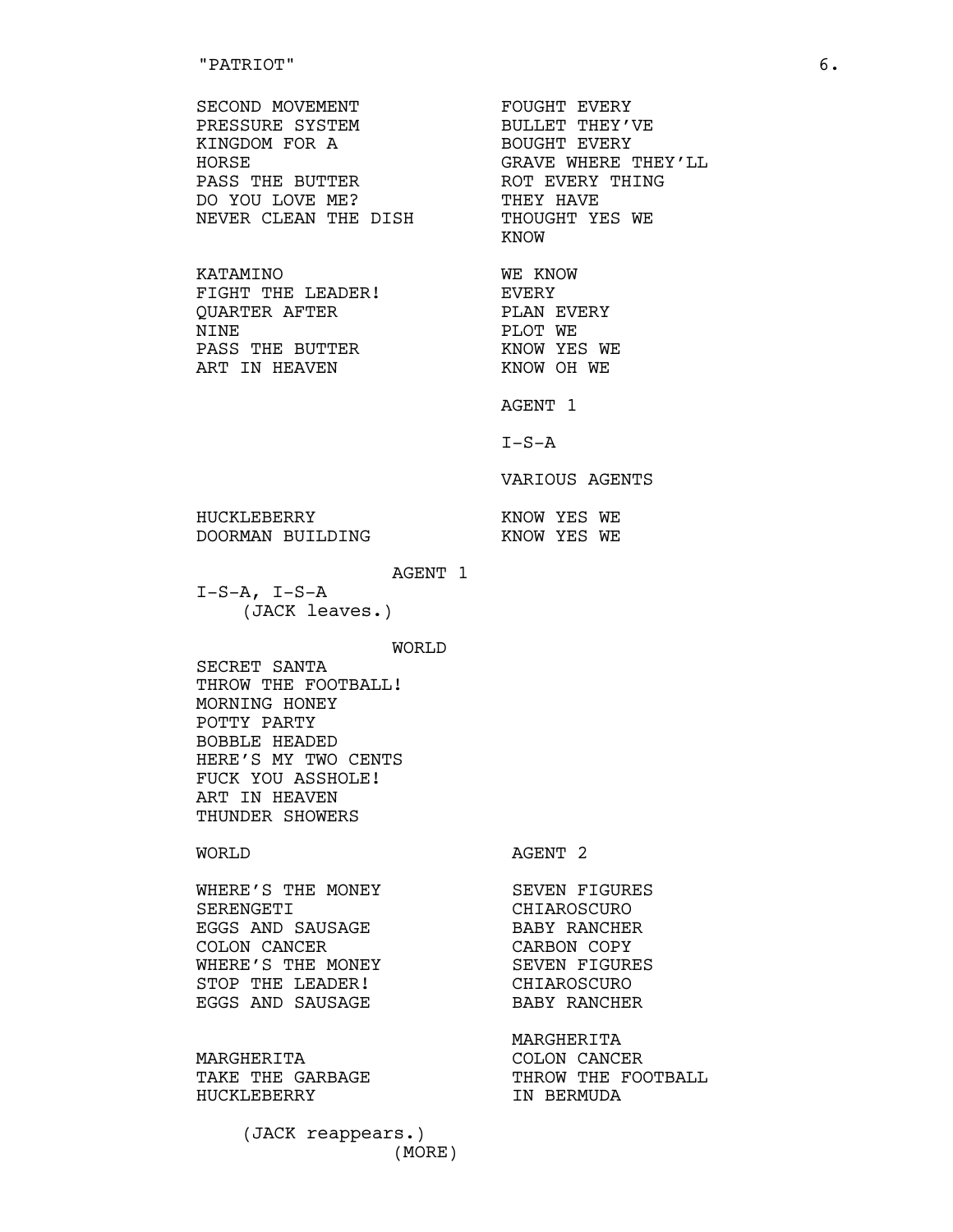#### WORLD (cont'd)

WORLD AND AGENTS JACK WORLD (more agents join with each line)

KILOBYTES OF INFORMATION I-S-A I-S-A MEGABYTES OF INFORMATION GIGABYTES OF INFORMATION TERABYTES OF INFORMATION PETABYTES OF INFORMATION EXABYTES OF INFORMATION ZETTABYTES OF INFORMATION YOTTABYTES OF INFORMATION BRONTOBYTES OF INFORMATION GEOPBYTES OF INFORMATION

WORLD, JACK, AND AGENTS YES WE KNOW IT ALL AT I-S-A

#### SCENE 2

Early morning. A valley in the middle of the Unified State. CLARA MONROE, 23, wholesome, bubbly, stands at the front of a line of people, before a giant door that says: "ISA: WHAT YOU DO HERE, WHAT YOU SEE HERE, LET IT STAY HERE, IF YOU LEAVE HERE." Next to the door, a sign: "Welcome to Bluffdale, Unified State." A camera above the door focuses on CLARA. For this and all scenes at the ISA, the lit square is in the center of the WORLD.

CLARA

(looking at the camera, showing ID)

 $C-L-A-$ 

VOICE OF CLERK 1

(loud) You're thirty seconds early!

CLARA

Thirty-two, but--

A large digital timer appears outside the door, counting down thirty seconds. CLARA tries to pass the time, looks at other people in line, the timer, her watch, a phone, the timer, the people. The door suddenly opens. CLARA enters. The door quickly closes. CLARA is in a small, locked room.

VOICE OF CLERK 1

(rapid)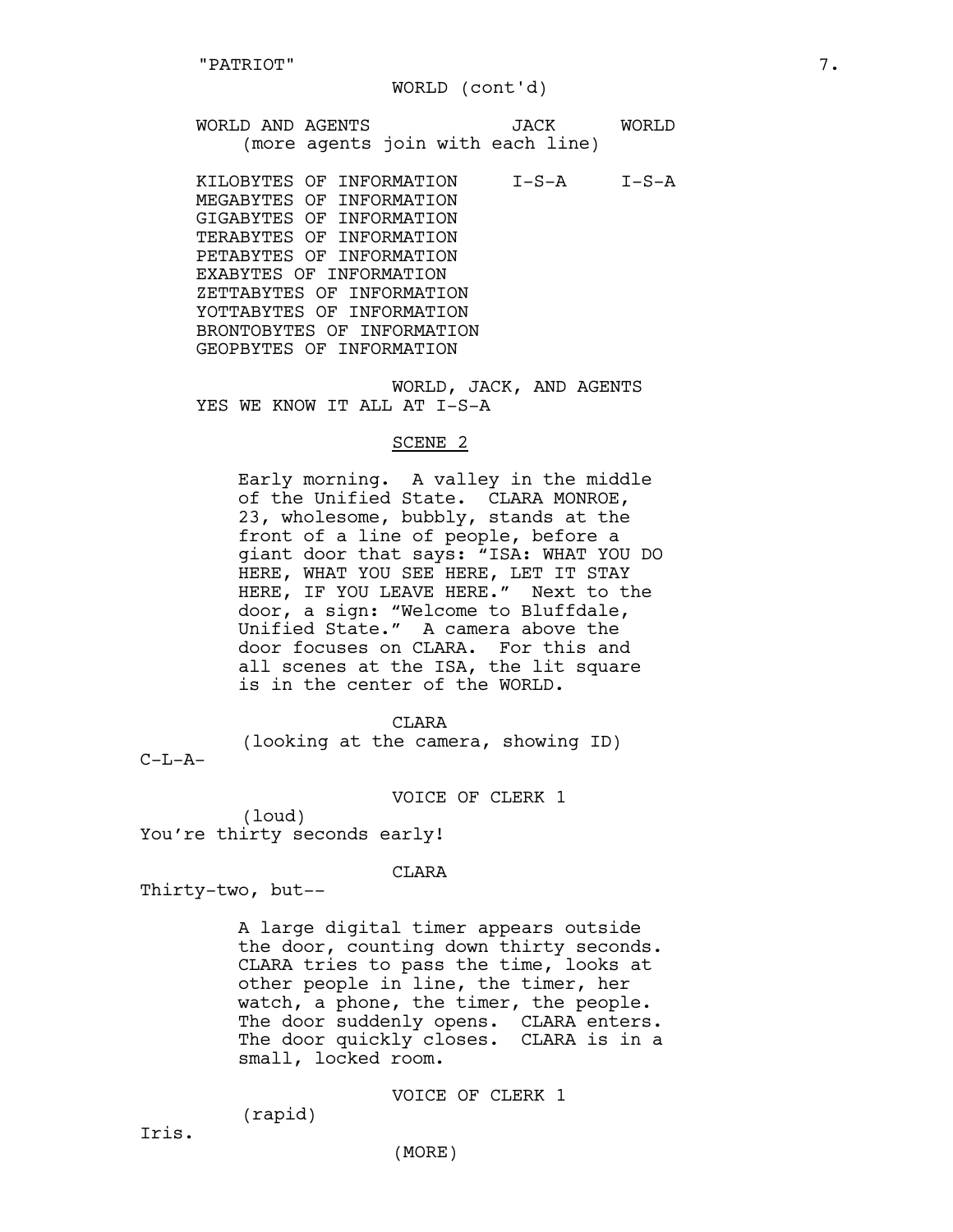(CLARA's iris is scanned. A buzz.) DNA. (A device swabs her skin. Buzz.) Search. (Buzz. A second door suddenly opens. CLARA enters. The door quickly closes.) CLERK 1 (In a booth. Quick and bored.) Welcome to Bluffdale, the largest intelligence community cybersecurity data initiative center in the world. (CLERK 1 presses a button and CLERK 2 enters. To CLERK 2:) Level 1-9-3, Sector 42. CLARA enters the world of the ISA. Passing ISA AGENTS everywhere, CLERK 2 leads CLARA through the labyrinthine interior, doors, detectors, checkpoints, hallways, and into an elevator. Everyone is dressed in the same nondescript uniform, except CLARA. CLERK 2 It's three thousand feet down. CLARA smiles and takes a big breath. We see floor numbers whiz by, and with each tenth floor, hear a soft beep. The beeps come every  $.7$  seconds.  $-10$ ,  $20, -30, -40, -50, -60, -70, -80, -90, -90$ 100... CLARA (wondrous) 99.623 miles an hour! (CLERK 2 looks at her in astonishment.) Give or take.  $-140$ ,  $-150$ ,  $-160$ ,  $-170$ ,  $-180$ ,  $-190$ ,  $-$ 193. The elevator opens. CLERK 2 presents CLARA to male CLERK 3, sitting at a desk, while various AGENTS mill about. CLERK 2 Clara-- CLERK 3 (grinning and eyeing CLARA closely) --Monroe! Memorize your number: 1 (long beat)  $4 - 3$ (beat) VOICE OF CLERK 1 (cont'd) "PATRIOT" 8.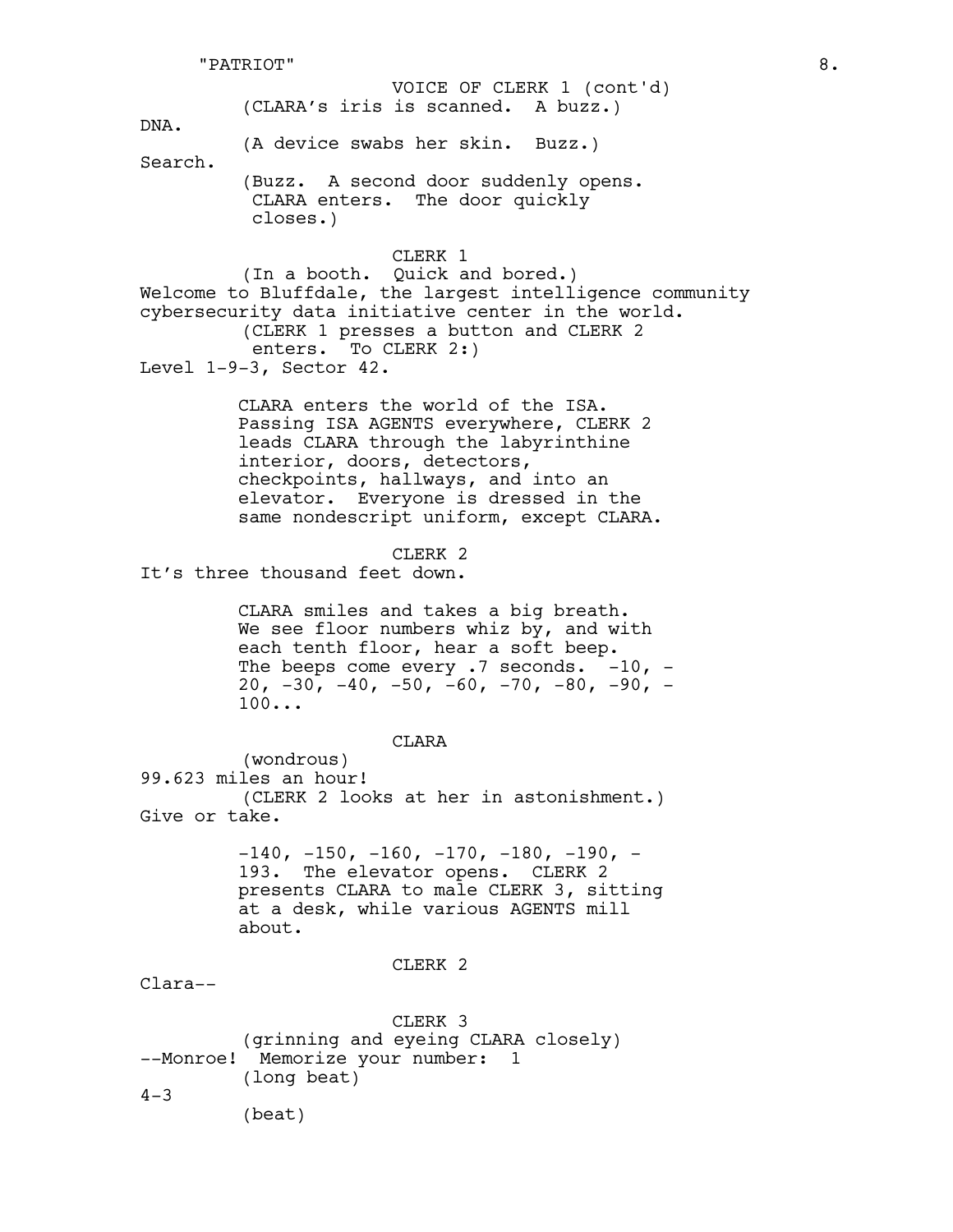$2 - 6 - 9$ (beat)  $7 - 0 - 4 - 3$ (beat, faster) 25721 (beat, absurdly quick) 54598624754126 (beat, self-satisfied) point ten.

## CLARA

Thank you!

#### CLERK 3

(quick again) Your name "Sarah Smith" you report to Jack you have Stage *A* clearance your badge and assistant. (CLERK 3 hands her a badge, as a female ASSISTANT appears. She is in her 50s, homely, hair in a bun, wearing glasses, slightly acerbic.) You learn her name if you get Stage *D*.

CLARA

(to the ASSISTANT) Clara--Sarah. Sorry! (The ASSISTANT gives a wan smile and escorts CLARA down a hallway, as various AGENTS mill about.)

ASSISTANT

(nonchalant, but with hidden meaning) So, you report to Jack. (They arrive at CLARA's office. The ASSISTANT quickly taps the passcode and shows CLARA around inside. CLARA's uniform is on her chair.) Your iWorld: your iHear, iSee, i*Know*.

**CLARA** (immediately starting to arrange everything, just so) iFantastic! Thanks-- (CLARA realizes she doesn't know the ASSISTANT's name)

ASSISTANT

(using air quotes)

"Nancy."

CLARA (CLARA starts unpacking. She unfurls a large flag of the Unified State. Indignant:) You have to salute. (insistent) (MORE)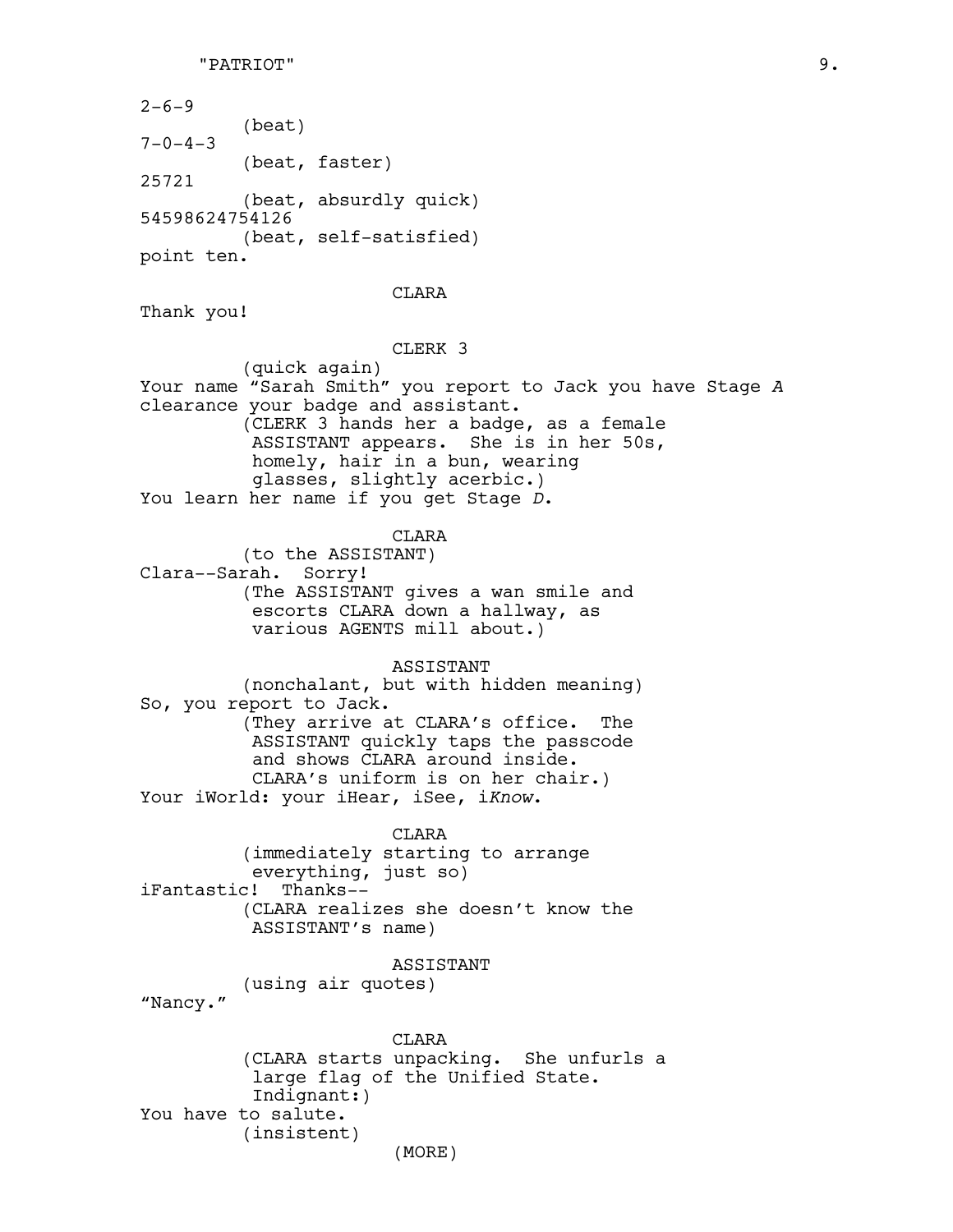#### "PATRIOT" 10.

#### CLARA (cont'd)

The *flag*.

(The ASSISTANT is taken aback, but salutes.)

# ASSISTANT

You're my tenth Sarah Smith in ten years.

CLARA

I'll be here at *least* ten years.

#### ASSISTANT

The first one--

CLARA (CLARA ignores the ASSISTANT and moves her out of the way. During the song, CLARA decorates her office with patriotic items and family pictures.)

"PATRIOT"

MY DAD SERVED IN THE ARMY POP IN THE MARINES GREAT GRANDPA FOUGHT IN THE WAR

'CAUSE WE'RE MONROES IT'S IN OUR CORE

ASSISTANT

The second--

CLARA NOW WE'RE IN A BATTLE THE COUNTRY NEEDS MY ALL IT'S TIME TO SERVE AND HEED THE CALL

WHO WILL DEFEND US? WHO WILL DEFEND US? AT THE I-S-A!

A PATRIOT, PATRIOT WRAP ME UP IN RED WHITE AND BLUE ALWAYS FAITHFUL LOYAL AND TRUE PROUD TO BE A

PATRIOT, PATRIOT GOD, COUNTRY, I-S-A THAT'S MY MOTTO

I'LL FIGHT THEM ANYWHERE ANY PLACE TO THE END

SIGN ME UP, I'M ONE OF THE FEW WRAP ME UP IN RED WHITE AND BLUE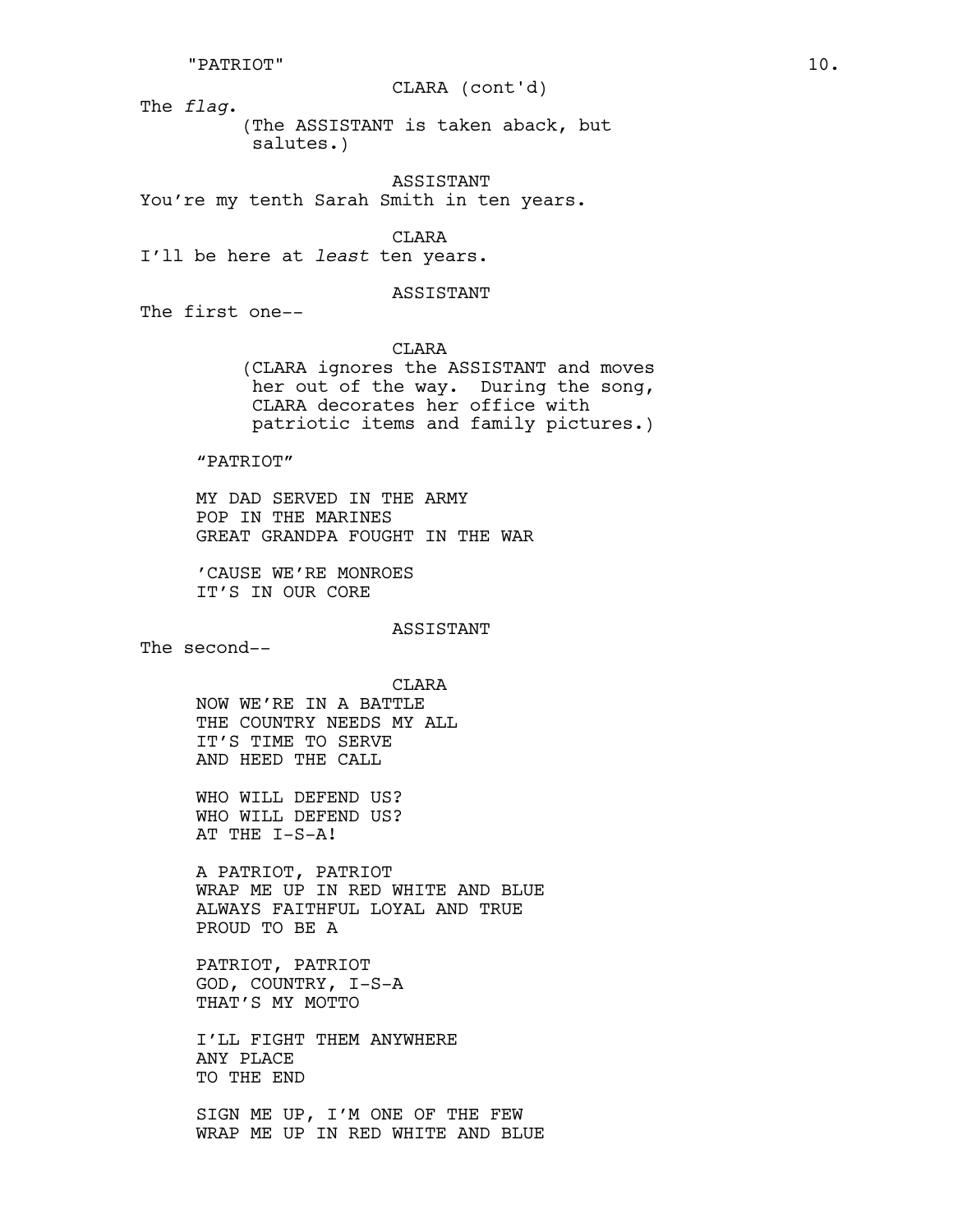PROUD TO BE A PATRIOT, PATRIOT I'M TWENTY THREE AND I'M HERE TO STAY AT THE I-S-A! (quickly and with extraordinary ease, in one breath:) Let's see: 1 (beat) 43269704325721854598624754126 (beat, satisfied) Point ten! (The ASSISTANT is astonished.) PATRIOT, PATRIOT BEAR THE BURDEN, PAY ANY PRICE THAT WAS DADDY'S FINAL ADVICE THEN I'D BE A PATRIOT I'LL GET STAGE A, B, C, D, E F AND G ASSISTANT It only goes to D. CLARA (not listening) H, I, J, K, L, M N O P ASSISTANT (to herself) She knows the alphabet! CLARA AND MAYBE ONE DAY I'LL RUN THE I-S-A! ASSISTANT (irritated) X, Y, Z! (The ASSISTANT leaves. On the last note, the door closes and CLARA hangs the flag on her wall.) SCENE 3 The absurdly large Xanadu-like office

of BILL FORD, early 60s, managing partner of Ford & Garrison, a commercial law firm. FORD is tall, clean-cut, old-school, commanding. He stands at his massive desk. Behind the desk, a large portrait of BILL FORD.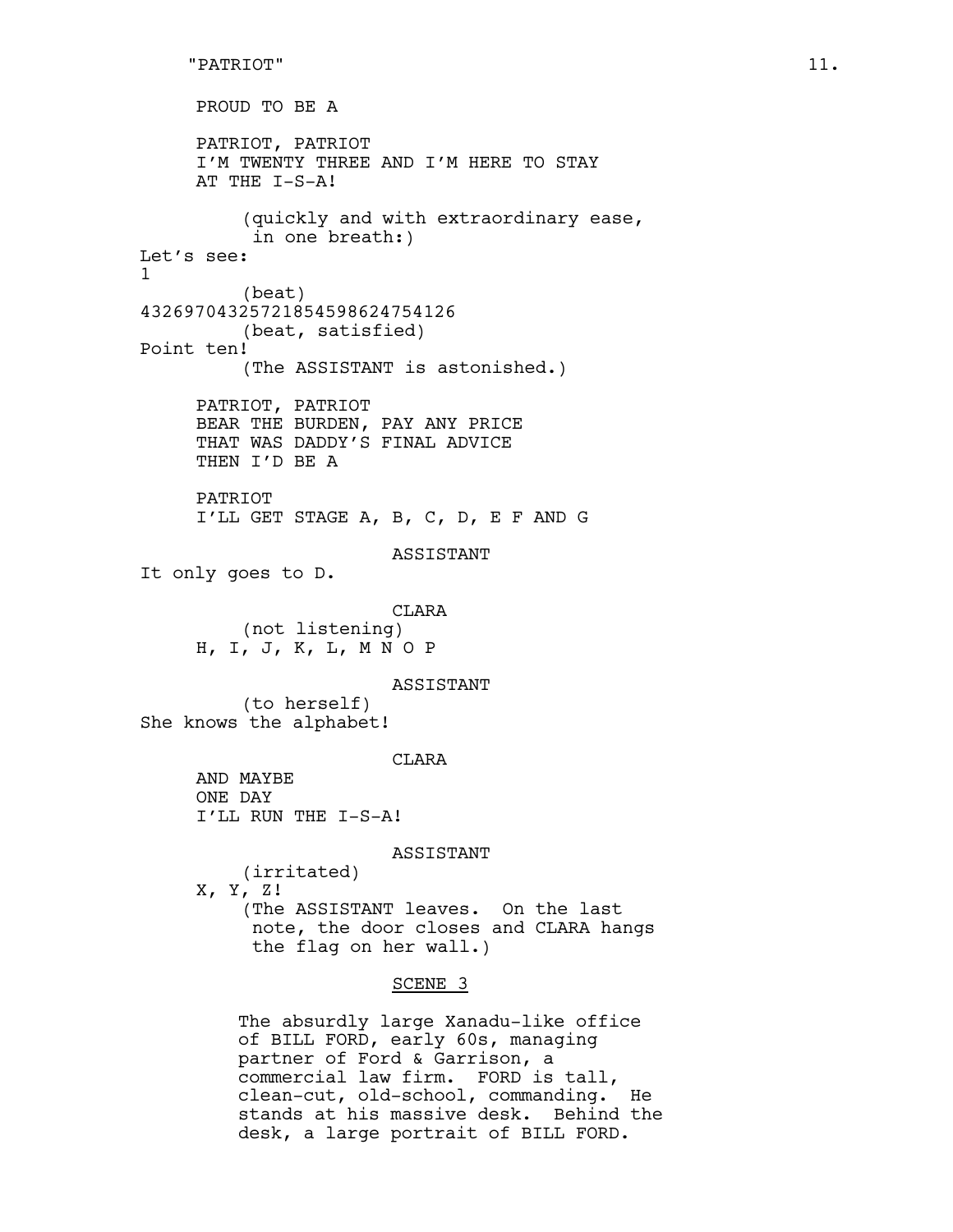All the way on the other side of the room, on a tiny chair, is TOM BAILEY, 29, an earnest associate, under another large portrait of...BILL FORD. TOM holds a redweld that says "Class Action." On the WORLD upstage, a tiny square is lit representing the location of the firm.

FORD How many-- (The peaceful, high-pitched ding of a virtual phone. Like an orchestra conductor, FORD thrusts his finger in the air to answer. Commanding:) Ford! In a meeting. (FORD thrusts his other hand in the air to hang up. A lower-pitched ding. An immediate high ding again.) Ford! In a meeting. (FORD thrusts his other hand in the air to hang up. Low ding. An immediate high ding.) Ford! (beat) I'm in...a *meet*ing. (FORD thrusts his other hand in the air to hang up. Low ding.) --times must we talk about this? TOM *Some*one has to represent them. FORD We help trillionaires, not terrorists-- (High ding. FORD presses his finger in the air, commanding.) A *hundred* billion. Do you *understand* base 10? (FORD presses his finger in the air to hang up the phone. Low ding.) Goddamn-- (FORD hangs up. A new, even higherpitched ding. FORD answers.) (beat) Perry? Who's that? TOM I made an appointment. (FORD presses his palm into the air to mute the call (new sound)) (whispering) With you.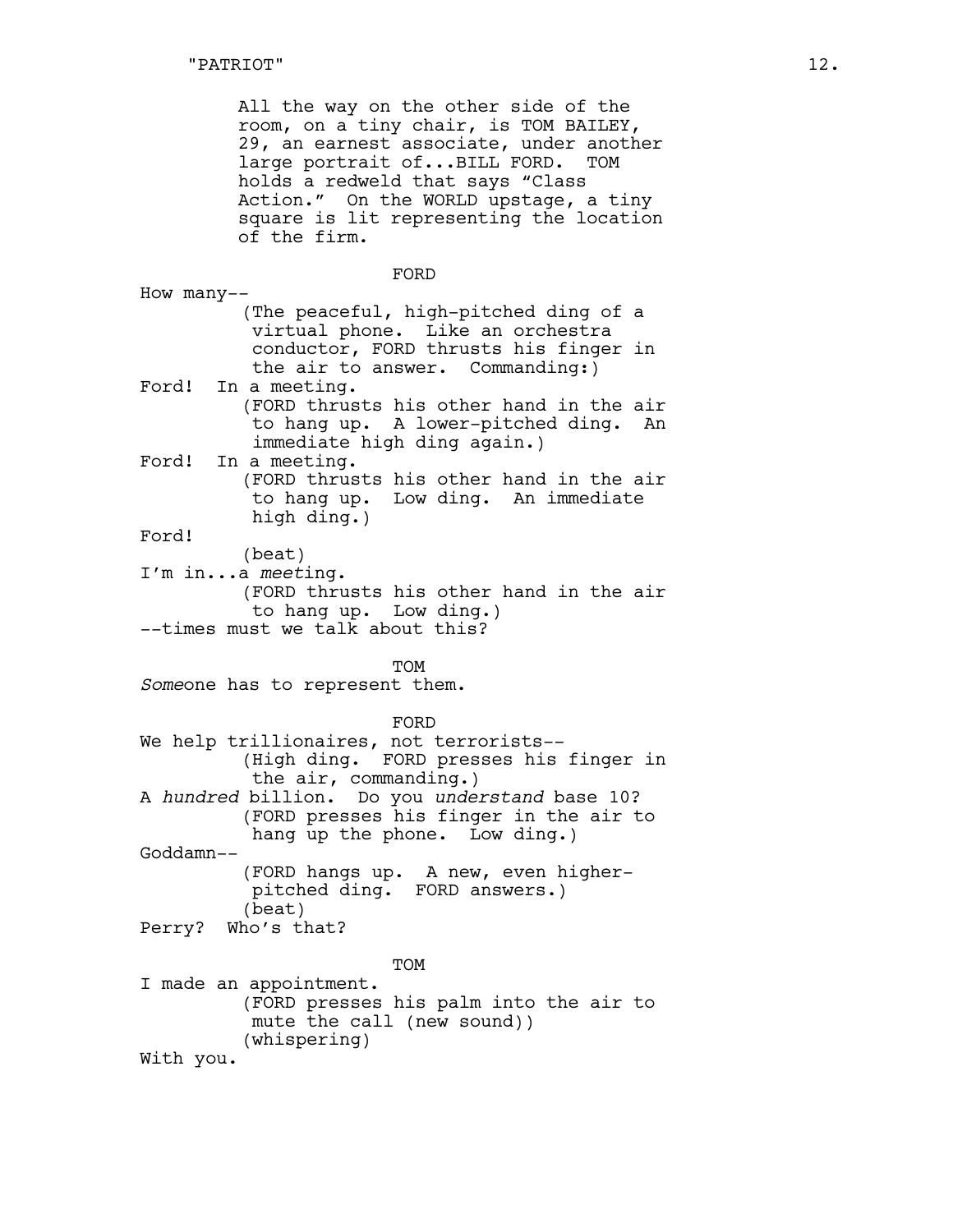Suddenly the door opens. FYNN PERRY, 40s, dignified, tragic, slowly walks in. FORD, incredulous, hangs up (low ding), and watches him. FYNN (to FORD) Thank you for agreeing to meet me. (FORD stares at FYNN, incredulous.) Fynn Perry. (FYNN slowly walks the entire length of the massive room, as FORD stares at him. This takes an absurd amount of time.) FORD (collecting himself) Bill Ford. (FORD points to his portraits. FORD and FYNN shake hands. FORD points to TOM.) Tom Bailey (FORD shows him a seat, all the way back next to TOM. While FORD and TOM watch, FYNN slowly walks back the entire length of the massive room. FYNN sits on a tiny chair next to TOM's chair, tries to get comfortable, and waits. FORD stands in a pose matching his portrait. Silence. More silence.) Well? FYNN (quickly, while TOM takes notes.) Three months ago, I was with Obu-- (High ding.) FORD (answering) A hundred fifty! (FORD hangs up. Low ding.) FYNN (increasingly upset) My brother. They burst in with guns. (Two high dings. Answering two phones:) FORD Ford! Ford! No. Yes! (hangs up both calls, two low dings) FYNN Hit him in the face! (TOM gives FYNN a tissue.)

(MORE)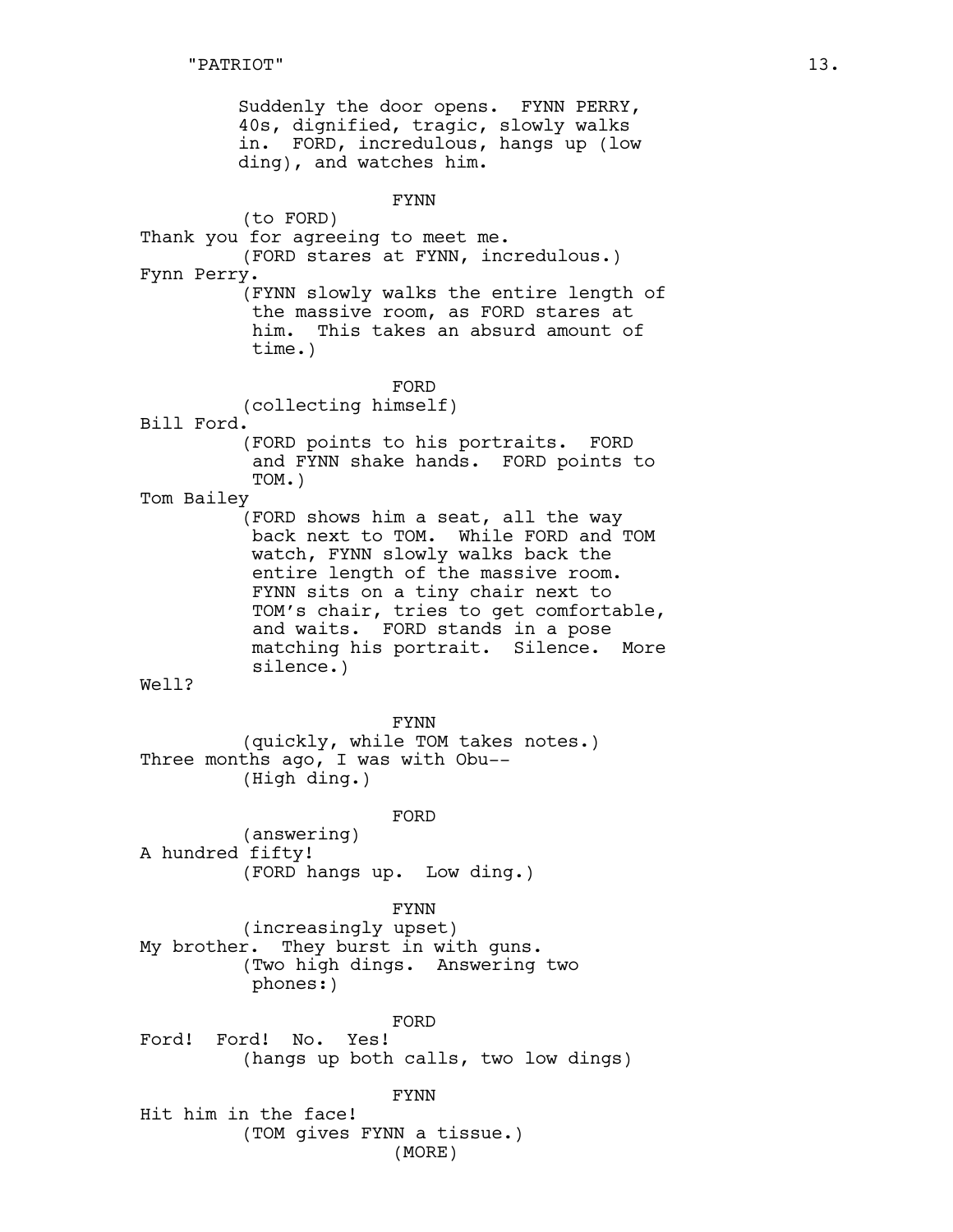```
"PATRIOT" 14.
```
FYNN (cont'd)

They took him away. (beat, nervous) Please help.

FORD (slightly condescending) Now Mr. Perry, Ford & Garrison is a *commercial* law firm-- TOM --with a great pro bono tradition-- FORD And we don't represent accused-- TOM --bankers who defraud pension funds-- FORD Well yes, but-- TOM --pharma execs who jack up drug prices-- FORD Of course, but-- TOM --politicians who loot the treasury-- FORD *Obviously*, but-- (looking at TOM for support) TOM (surprising himself) We'll do it! FYNN (FYNN jumps to his feet, vigorously shakes TOM's hand, and in an instant runs to FORD and hugs him, to FORD's shock.) Thank you! (FYNN runs out. FORD stares at TOM in disbelief.) FORD Have you lost your mind?

TOM

(improvising) *I'll* do it, on weekends.

FORD

I won't sue my old employer.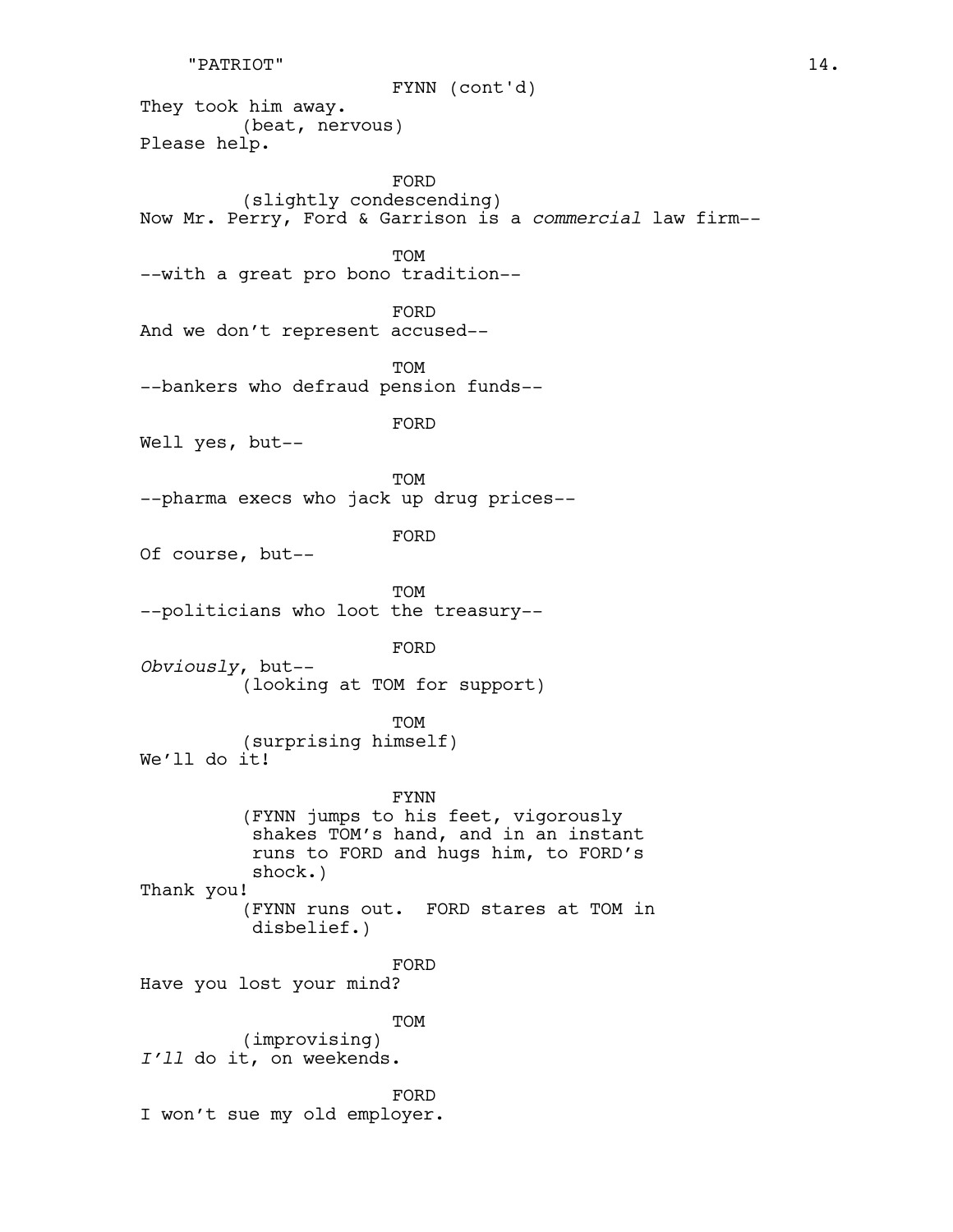TOM (walking towards FORD) The I-S-A took him?

FORD

Of course.

TOM

What if he's innocent?

FORD

Please.

**TOM** 

He has a right to a lawyer.

FORD

But not to me!

TOM (right across FORD's desk) The Unified State...it's not even a democracy anymore. Emergency powers, watchlists, someone has to stand up and--

FORD

(exasperated) Why is this my problem, Tom? You're the lead associate defending Wolf News in the biggest sex, race, and age discrimination class actions in history! (with emotion) You should be honored! (FORD gets back to work.) If you want to save the world, do it somewhere else. (High ding. They stare at each other.) Ford!!

> TOM turns away, looks back, then starts to leave FORD's office.

**TOM** "TOM BAILEY, E-S-Q"

ALL MY LIFE I TOOK THE EASY PATH ALL MY LIFE I PLAYED IT SAFE COLLEGE, LAW SCHOOL, FORD & GARRISON

MAKING RICH PEOPLE RICHER MAKING STRONG PEOPLE STRONGER AND EACH DAY'S GETTING LONGER EACH DAY'S GETTING LONGER

AT THE FORD FIRM MAKING MONEY IN THE CITY FORD FIRM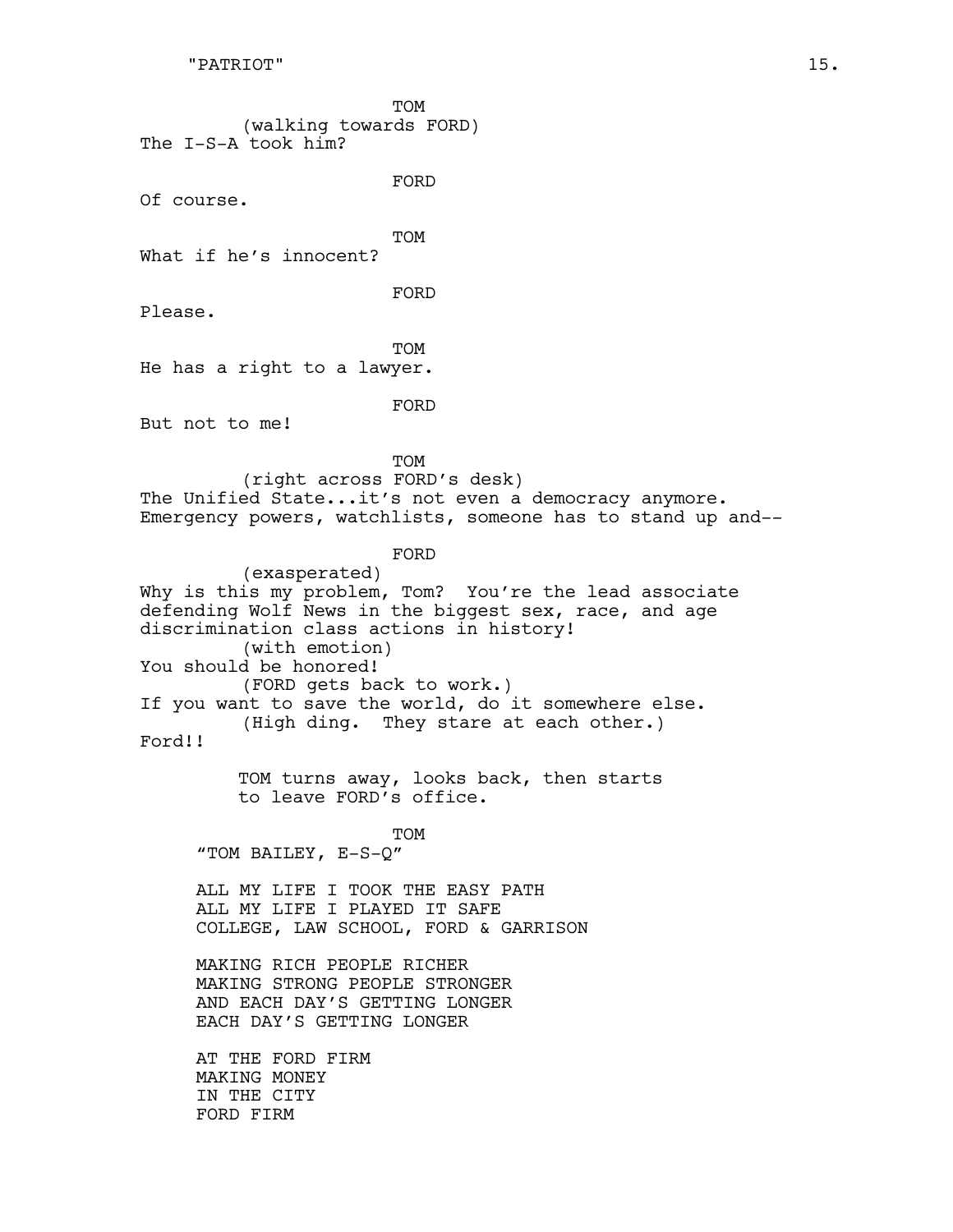(suddenly) I'M OFF THE CASE I'M OFF THE CASE (TOM throws the "Class Action" redweld away.) OUT OF THE RAT RACE NO MORE RAT RACE I'LL START MY OWN FIRM CALL IT "TOM BAILEY E-S-Q" TOM leaves and is outside. A different square lights up on the WORLD. TOM meets a landlord, and signs a lease. To the landlord: A perfect spot. Workers start building TOM's office and TOM's name on the facade outside. To the workers: A little higher, little higher, right there! (During the song, TOM's law firm is built piece by piece.) MY FIRM WITH MY NAME NOT GOING TO PLAY THEIR GAME AT TOM BAILEY E-S-Q MY DESK AND MY CHAIR I CAN BE ANYWHERE AT TOM BAILEY E-S-Q (Imagining) "WELCOME OBU HOW CAN I HELP YOU AT TOM BAILEY E-S-Q" I'M A LAWYER A CIVIL RIGHTS LAWYER THAT'S TOM BAILEY E-S-Q THAT'S ME! Imagine litigating only civil rights cases, night and day! Voting rights, children's rights, women's rights, workers' rights. Human rights! I FEEL QUEASY IT WON'T BE SO EASY AT TOM BAILEY E-S-Q

BUT WHAT IS FAILING? IT'S WHEN YOU'RE NOT TRYING STICKING TO THE TRIED AND TRUE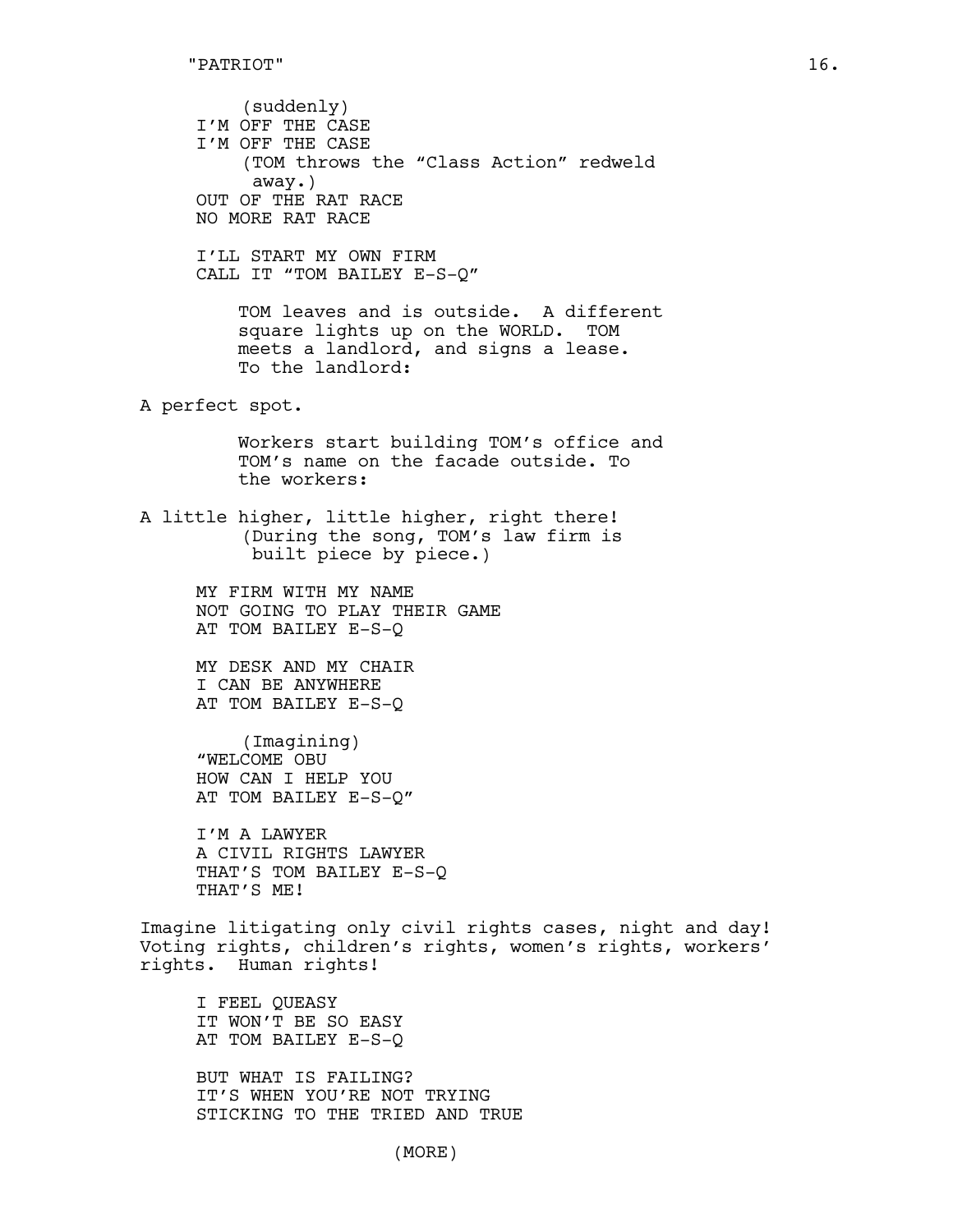(Imagining) "WELCOME, OBU HOW CAN I HELP YOU AT TOM BAILEY E-S-Q" I'M A LAWYER A CIVIL RIGHTS LAWYER THAT'S TOM BAILEY E-S-Q THAT'S... (The office is built, with the sign "Tom Bailey, Esq." on the facade. TOM is alone on stage.) MY FIRM IN THE CITY I'LL MAKE NOTHING BUT DO SOMETHING FOR PEOPLE WHO NEED SOME HELP FROM SOMEONE WHY NOT ME? (FYNN appears. They shake hands.) I'M ON THE CASE! TOM (cont'd)

# SCENE 4

CLARA, in uniform, is in her office listening to earbuds. A buzzer rings. CLARA, in uniform, presses a button and we see the ASSISTANT's face on the wall.

# ASSISTANT

Jack in five.

CLARA

(knowingly, using air quotes) Thanks "Nancy."

> As the ASSISTANT rolls her eyes, CLARA removes her earbuds, takes her iKnow, leaves her office, and joins the ASSISTANT. As numerous ISA AGENTS run about in different directions, the ASSISTANT leads CLARA down a hallway. A bell rings once.

# ASSISTANT

Nine o'clock.

Everyone halts, puts their hands on their hearts, and sings, fortissimo. The singing also comes from the entire company offstage. CLARA and the ASSISTANT sing, too.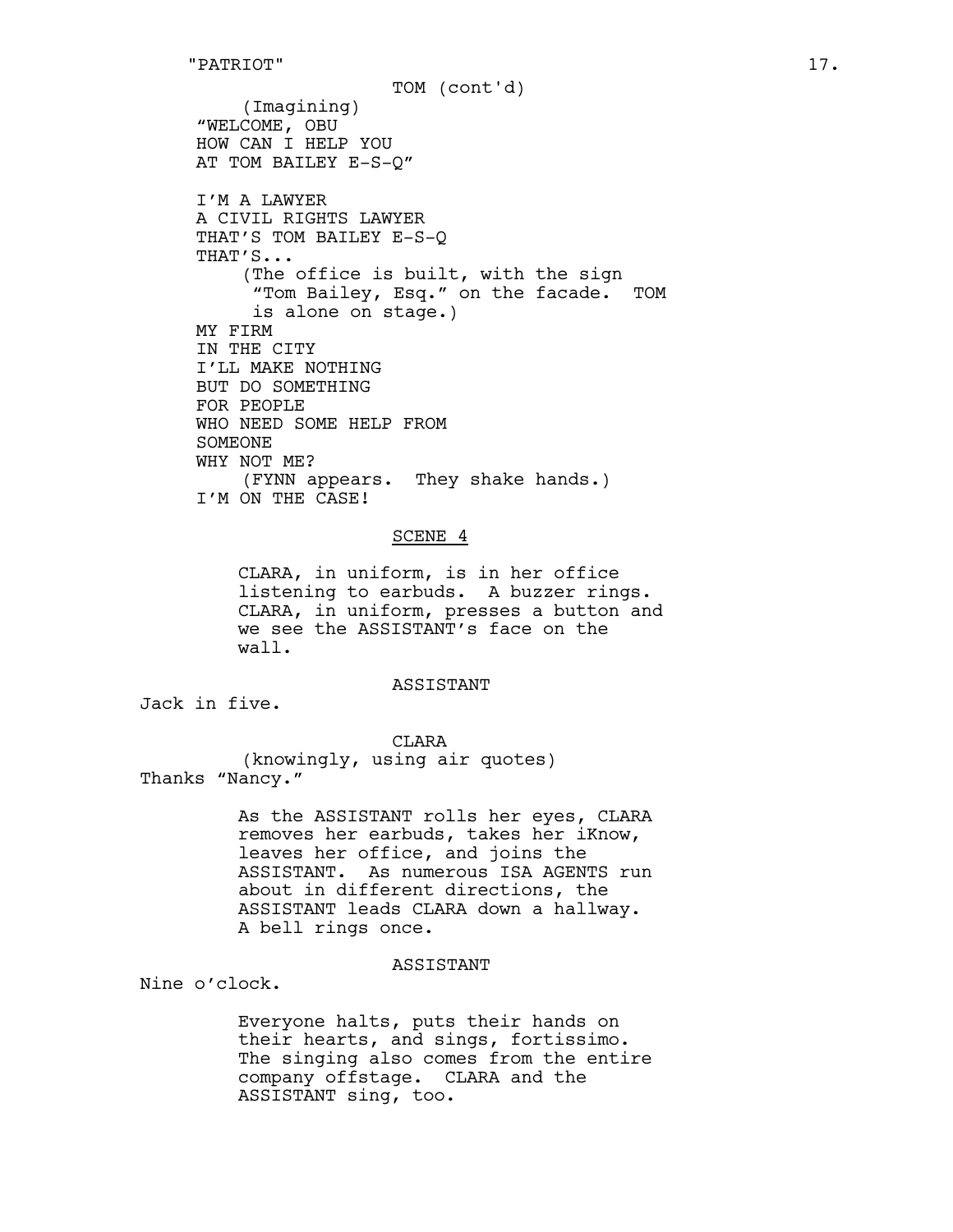"THE NATIONAL ANTHEM" (a cappella)

WE PLEDGE ALLEGIANCE TO LEADER AND STATE

ONE NATION UNITED THE FEARLESS, THE GREAT

OH VALLEYS AND MOUNTAINS OH RED WHITE AND BLUE

OUR LOVE AND DEVOTION WE PROMISE TO YOU

OUR BLOOD AND DEVOTION WE PROMISE TO YOU

WE PLEDGE ALLEGIANCE TO LEADER AND STATE

ONE NATION UNITED THE FEARLESS, THE GREAT

OH RIVERS AND MEADOWS OH RED WHITE AND BLUE

OUR ENDLESS DEVOTION WE PROMISE TO YOU

UNDYING DEVOTION WE PLEDGE TO YOU

> The AGENTS resume their regular business as if nothing happened.

### ASSISTANT

We're late.

The ASSISTANT continues to take CLARA to JACK, punches a long code in a door, and opens it. She motions CLARA to go into JACK's surprisingly small, messy office, and leaves. The words "The List" briefly appear on the screen, then fade. CLARA enters and stands patiently, while JACK, sleeves rolled up, gruff but occasionally charming, reads a virtual newspaper. JACK is not wearing a uniform. An alcoholic drink is on JACK's desk. The door closes automatically.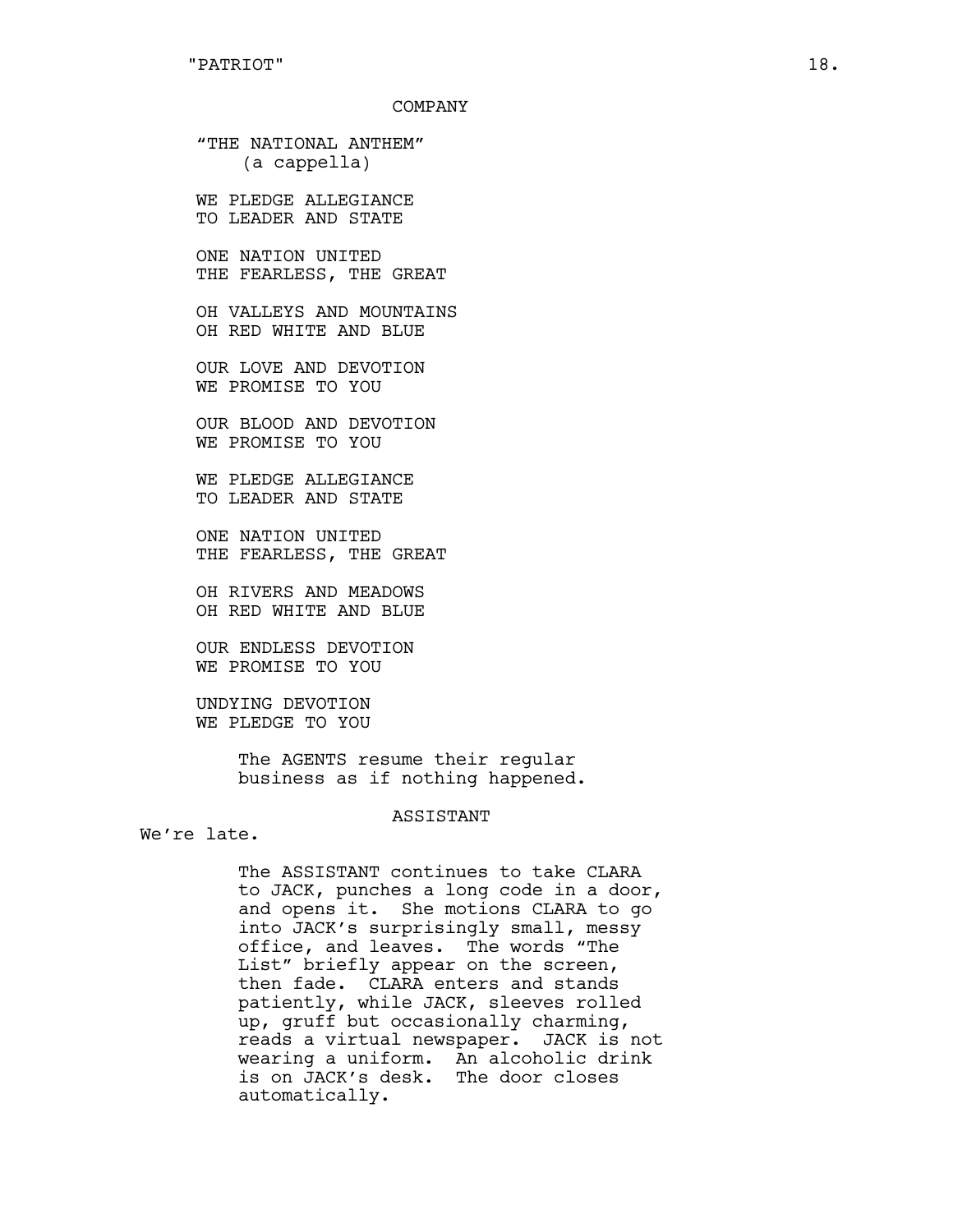JACK (to himself) Goddamn Greenberg. (He takes a sip.) We should wipe these reporters off the face of the earth! (He turns the page. Silence.) CLARA (taking a deep breath) Sarah Smith, sir! (He turns another page. Long beat) Reporting for duty, sir? JACK (JACK takes another sip.) Ever heard the name "Obu Perry"? He wanted to blow up a sky mall a hundred miles from here. (He puts the newspaper down and looks

at CLARA for the first time.) The Leader declared him a state enemy. Clara--(CLARA looks confused) Please, I know your third grade nickname and your brand of dental floss. Monitor Perry 24/7. He's on the Island. I

want every interrogation, mutter, cry in his sleep. Got it?

CLARA

(quickly) It's an honor.

JACK Thank *God* we got him on the List in time. (CLARA again looks confused. Matter of fact:) The List! Level 1, monitoring: every search, email, text, youchat, quickchat, fastchat. Yodel. Whole world's Level 1. Level 2: no-fly no-drive no-hyperloop. 3: you get your own nano-spy drone. 4: preventive detention until the war's over, or whenever you die. (beat, smiling)

Whichever's later.

CLARA

Good thing there aren't mistakes.

JACK Mistakes! Ever heard of Tim Payne? Never even made it to Level-- (beat, suddenly pensive) A mastermind of the Attack. (beat, lost in thought and annoyed) Goodbye. (CLARA leaves. JACK removes a photograph from his pocket, looks at it, takes a swig of his drink, puts the object back, and picks up the paper again.)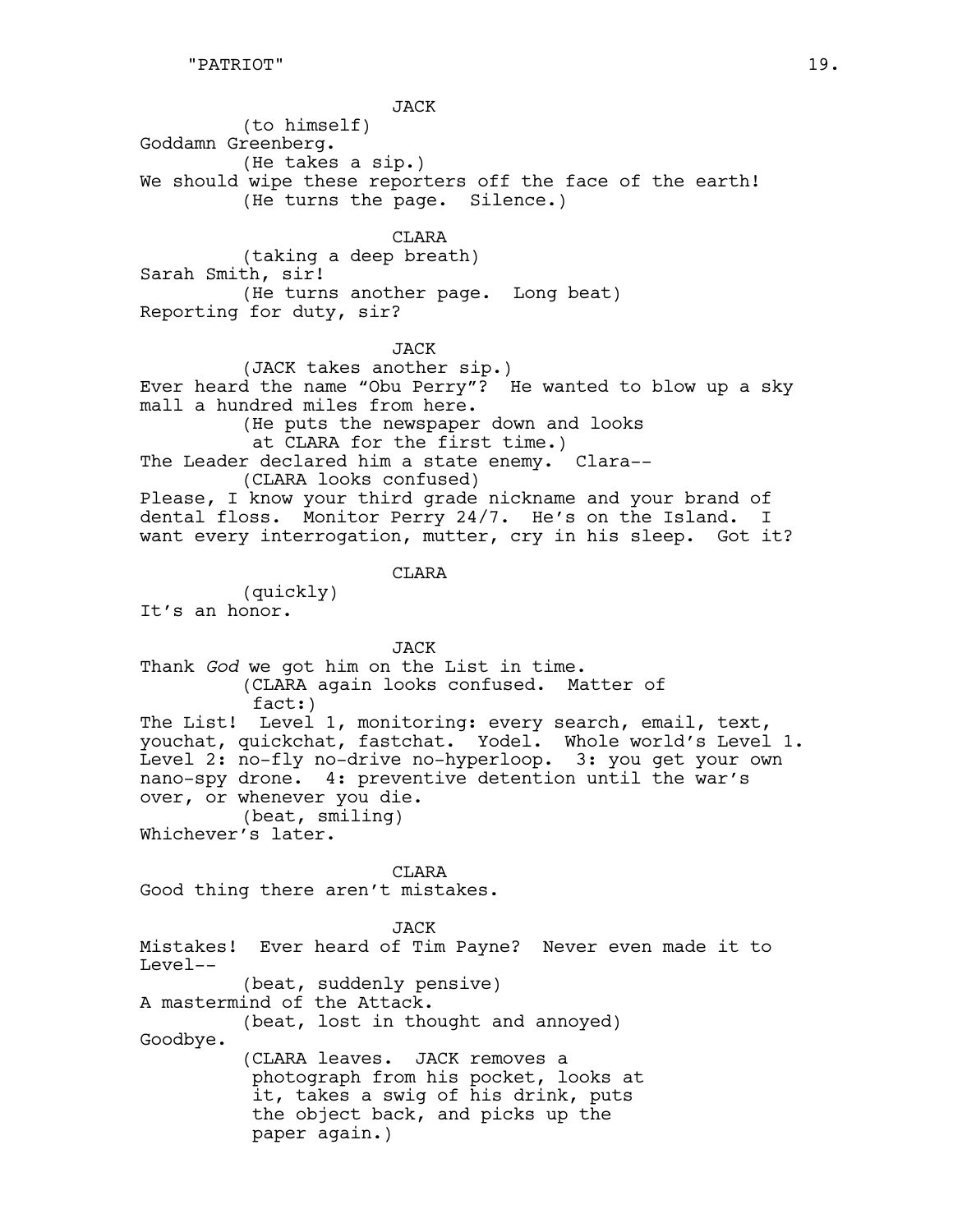#### SCENE 5

A courtroom reminiscent of FORD's office. On one side, a massive, elevated desk. Behind it, a giant portrait of the JUDGE. All the way on the other side of the courtroom, TOM and NEIL GOODWIN, a lawyer for the Unified State, are seated at tiny tables. GOODWIN, mid 30s, is welldressed, smooth, supercilious, and selfconfident. The words "State Secrets" briefly appear on the screen, then fade. A COURT CLERK enters from a door near the JUDGE's desk and bangs on the door twice. A different square is lit up on the WORLD.

#### COURT CLERK

All rise. The Honorable James Jones, presiding. (The lawyers rise as the JUDGE enters. Everyone stands and remains completely frozen during the CLERK's introduction. With dramatic flair:)

Hear ye, hear ye, hear ye! All persons having business before this Unified State Court for the 22nd Circuit, 151st District, 2,533rd Subdivision, draw near, give your attention and *ye* shall be heard!

(The proceedings move at a rapid pace.) Perry versus Unified State!

JUDGE

(sitting) Seal the courtroom.

COURT CLERK

Sealed!

#### TOM

Tom Bailey for Mr. Perry.

GOODWIN

Neil Goodwin for the government.

#### JUDGE

(looking at TOM)

Well?

#### TOM

Your Honor, the State has kidnapped a young man named Obu Perry. Without charge. *Seven months* ago. He should be released immediately.

GOODWIN

*Is* Perry in custody? *Is* there an "Obu Perry" at all?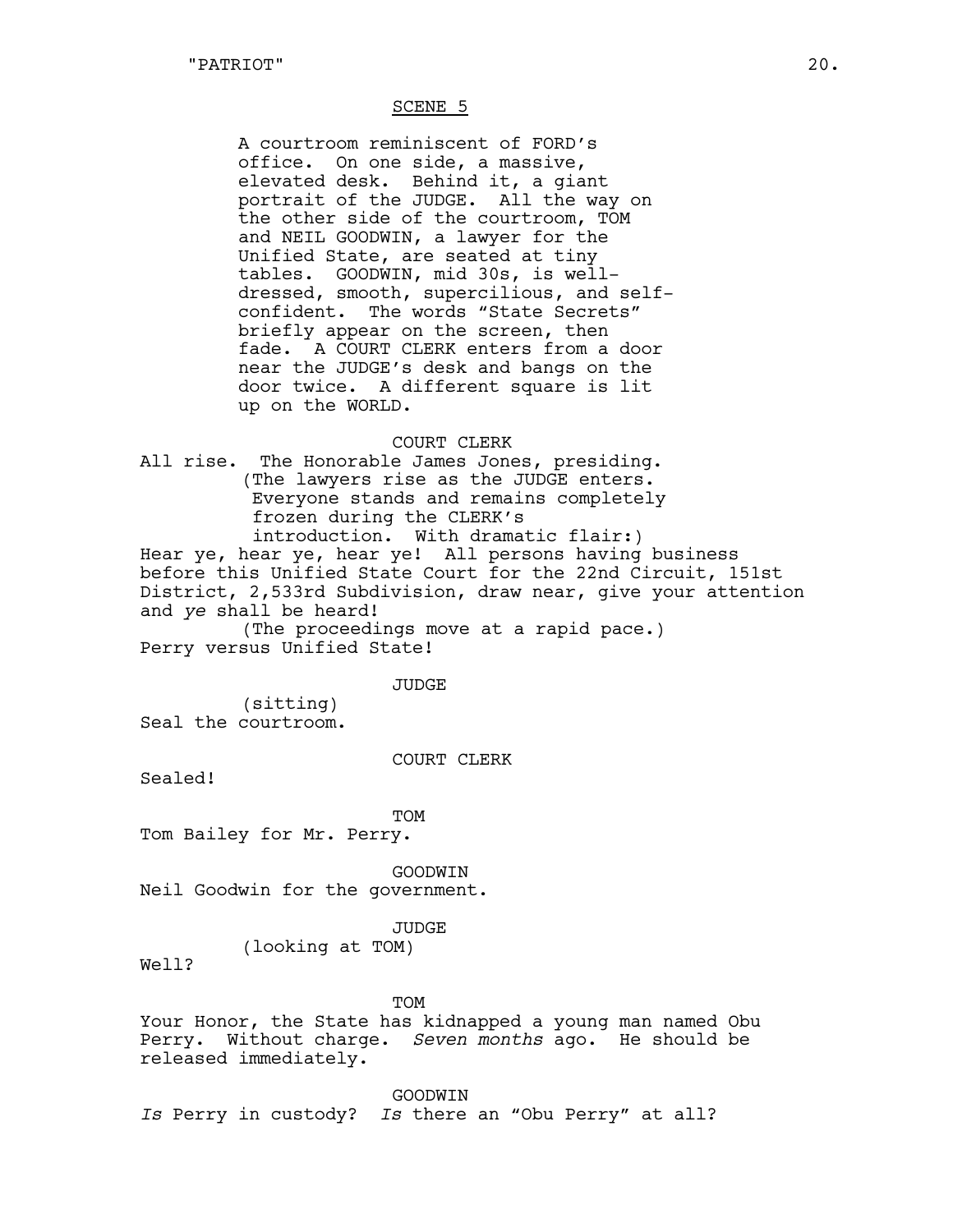# "PATRIOT" 21.

TOM I met his brother! GOODWIN Could be a spy. JUDGE (coming to life) Good *point*, Goodwin. TOM Where is Perry? GOODWIN (resting his case) The government has criminally charged no person at all by that name. I checked myself. JUDGE Bravo, Goodwin! TOM But was he detained with*out* charge? GOODWIN (displaying a flash of annoyance) Meaning? TOM (quickly) Arrested? GOODWIN (quickly) No. TOM Seized? GOODWIN No. TOM Captured? GOODWIN No. TOM (more and more exasperated) Held? GOODWIN (immediately) Objection, vague!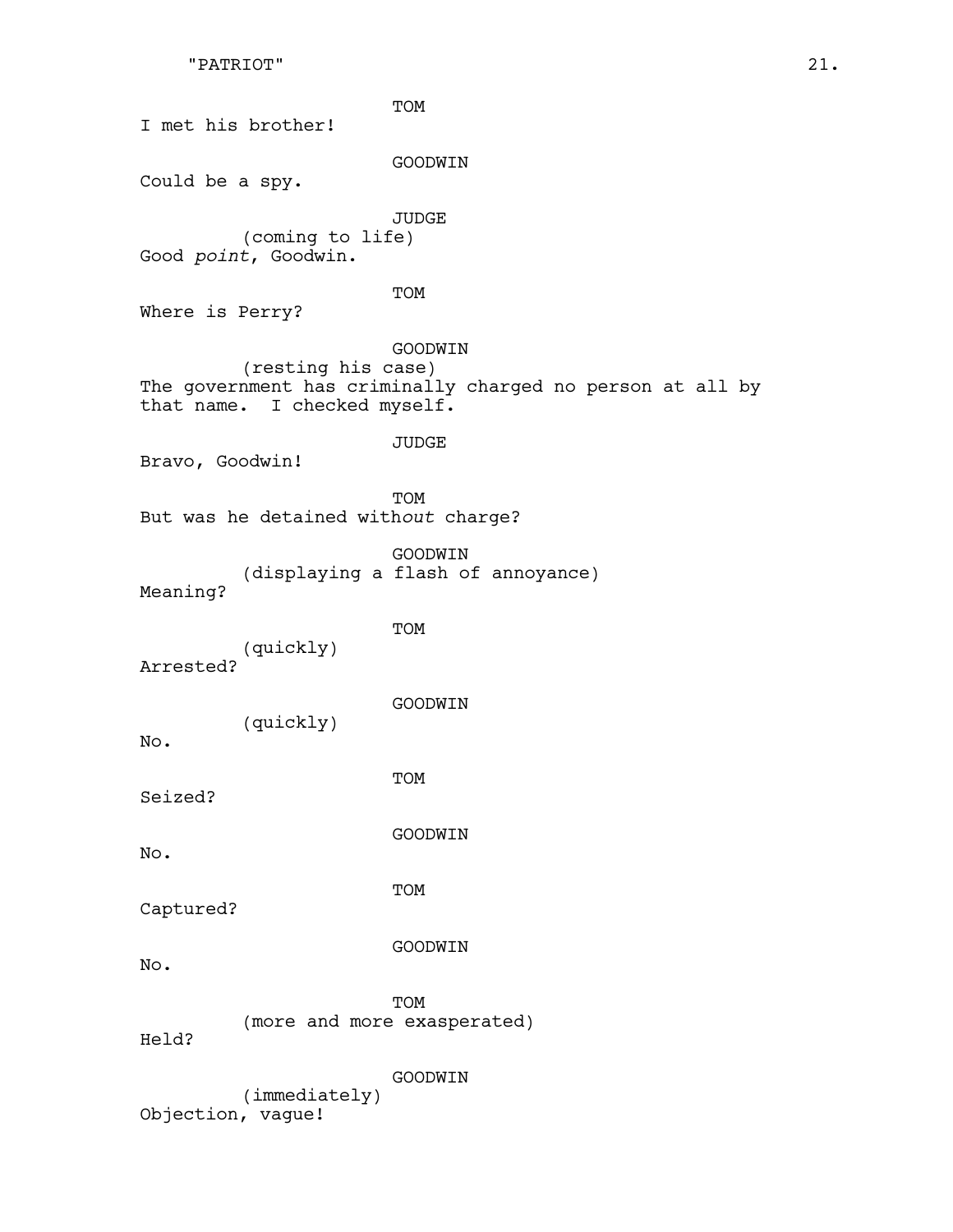TOM

Is there an Obu Perry?

# GOODWIN

(getting more and more excited) If I *said* he existed, I'd know where he is. Meaning he'd be in detention. Meaning we'd have a *clandestine preventive detention program*! Meaning he'd be on an island in-- (realizing he's said too much) It's theoretical, hypothetical. *Victor ergo sum*!

TOM

Meaning?

GOODWIN

"You lose!"

TOM (utterly exasperated) Where is Perry?!

"IF WE HAVE HIM"

**GOODWIN** I'M SORRY TO HAVE TO SAY I CAN'T SAY IT ANOTHER WAY IT'S A... (improvising) Secret. Yes, A SECRET BY A SECRET WHAT I MEAN RESTRICTED CONFIDENTIAL AND UNSEEN THE REPUBLIC YES, THE REPUBLIC THE VERY REPUBLIC MIGHT EVEN FALL IF WE TELL THIS LAWYER ANYTHING AT ALL (Showing the JUDGE a document. Hiding it from TOM, who lunges for it.) SEE THE EXECUTIVE ORDER 13292 READ THE EXECUTIVE ORDER OUR LEADER SIGNED IT THERE OUR LEADER IS SO FAIR LISTEN JUDGE, I SWEAR IF WE HAVE HIM

LET US KEEP HIM WITHOUT SAYING THAT WE HAVE HIM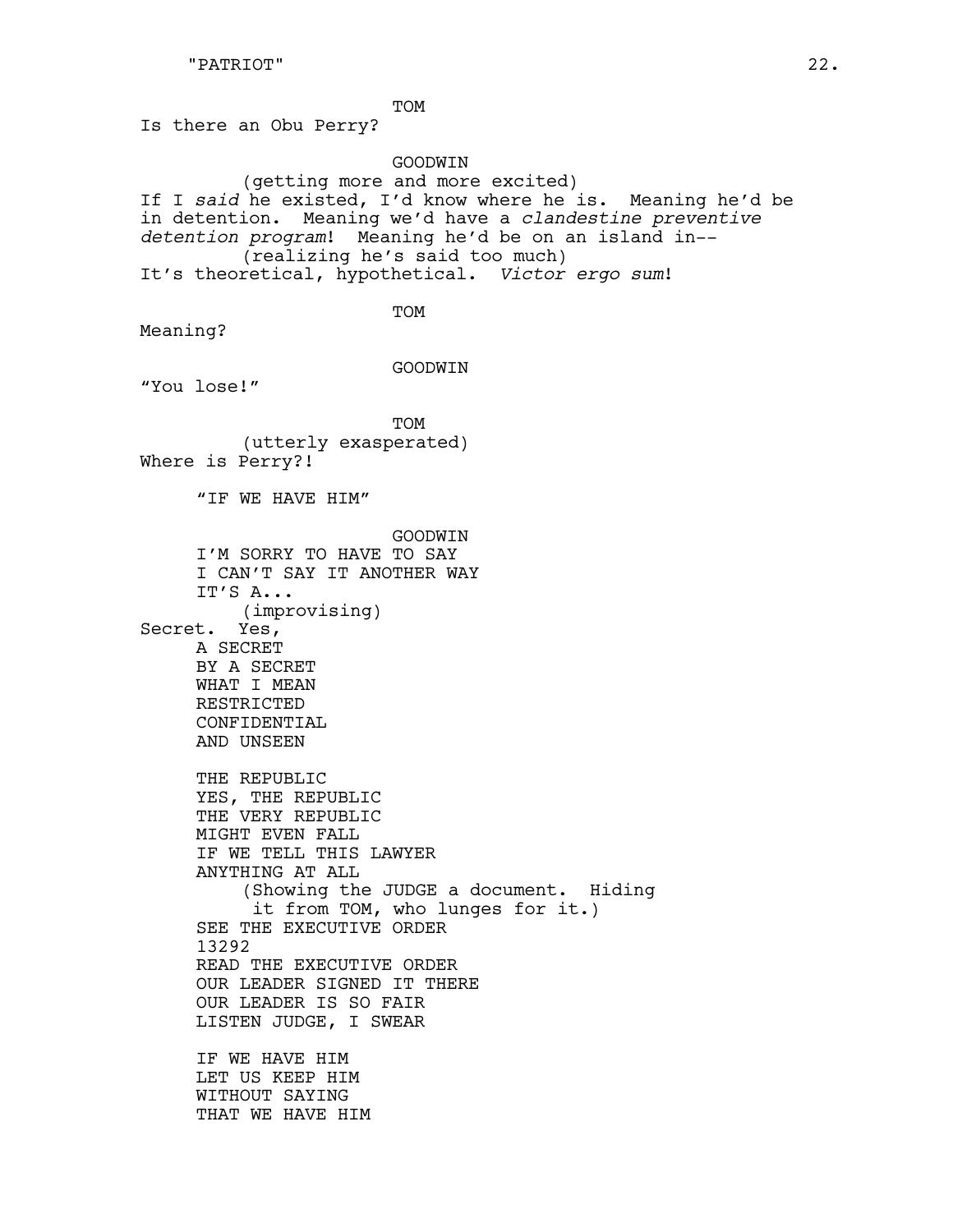I'M NOT SAYING THAT WE HAVE HIM BUT WE COULD

I DENY THAT WE DO BUT WE MIGHT SO WOULD YOU END THIS POINTLESS DEBATE HERE AND NOW FOR SECURITY, FOR HUMANITY FOR GOOD

TOM YOUR HONOR, IS HE SERIOUS? A MAN CAN'T DISAPPEAR YOUR HONOR, IT'S SPURIOUS A MAN CAN'T DISAPPEAR FOR MORE THAN HALF A YEAR HOW CAN IT HAPPEN HERE?

#### GOODWIN TOM

| TF WF HAVF HTM   | IF THEY HAVE HIM  |
|------------------|-------------------|
| LET US KEEP HTM  | T.E.T ME SEE HTM  |
| WTTHOUT SAYING   |                   |
| THAT WE HAVE HIM | DO THEY HAVE HIM? |
| T'M NOT SAYING   | WHAT'S HE SAYING? |
| THAT WE HAVE HIM | WHAT'S HE SAYING? |
| BUT WE COULD     |                   |
|                  |                   |

I DENY THAT WE DO PLEASE YOUR HONOR BUT WE MIGHT SO WOULD YOU END THIS POINTLESS DEBATE HERE AND NOW FOR SECURITY FOR LIBERTY FOR HUMANITY **FOR HUMANITY** FOR GOOD FOR GOOD

JUDGE

I CAN SEE BOTH SIDES I CAN SEE BOTH SIDES RIGHT IN FRONT OF ME RIGHT IN FRONT OF ME

IT'S SECURITY IT'S SECURITY VERSUS LIBERTY VERSUS LIBERTY

NOW IT FALLS TO ME NOW IT FALLS TO ME

WHERE IS PERRY?

GOODWIN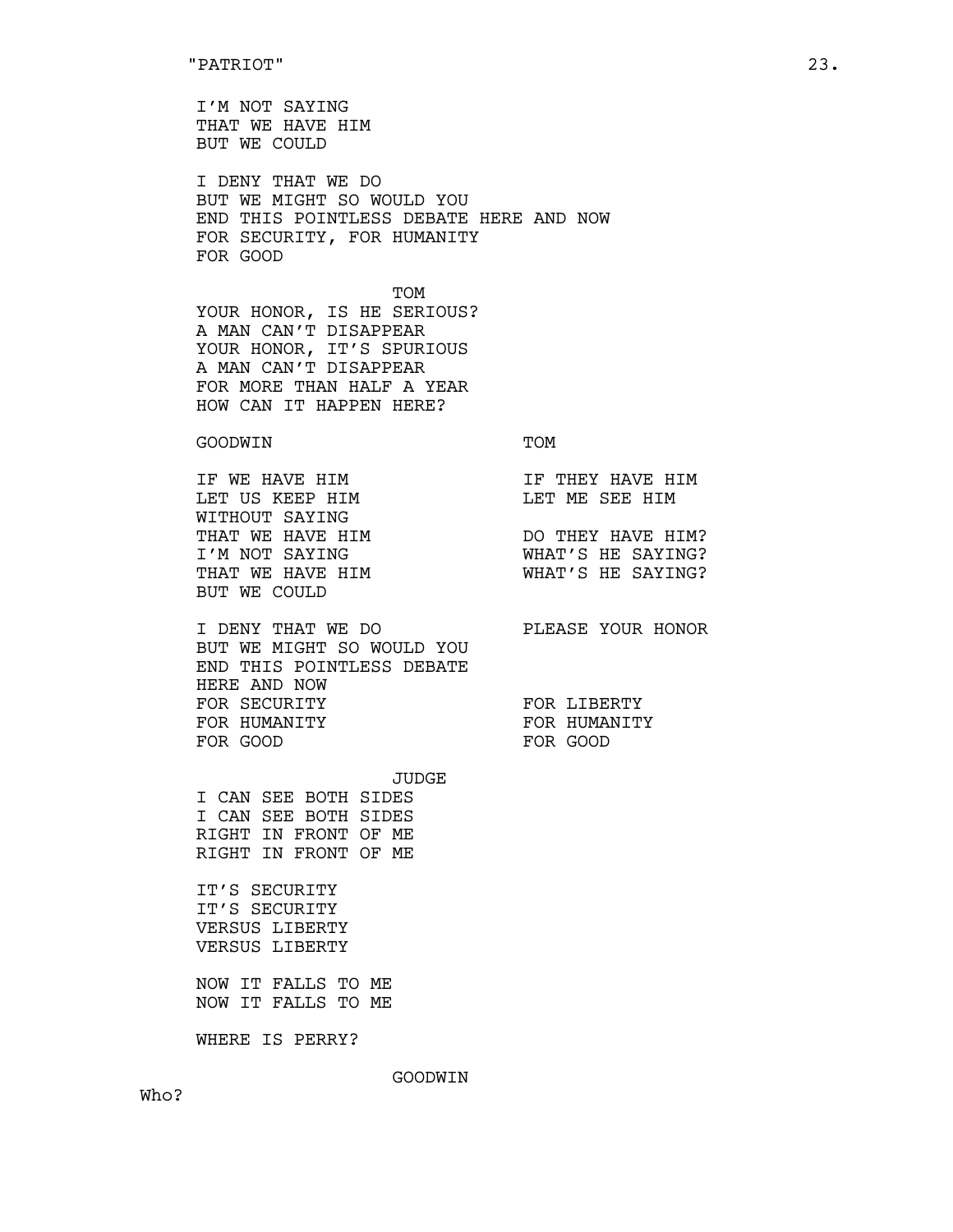| WHERE IS PERRY?                                                                 | <b>JUDGE</b> |  |
|---------------------------------------------------------------------------------|--------------|--|
| Don't know.                                                                     | GOODWIN      |  |
| WHERE IS PERRY?                                                                 | <b>JUDGE</b> |  |
| WHERE IS PERRY?                                                                 | TOM          |  |
| I won't say!                                                                    | GOODWIN      |  |
| So he knows!                                                                    | TOM          |  |
| Yes I know!                                                                     | GOODWIN      |  |
| WHERE IS PERRY?                                                                 | <b>JUDGE</b> |  |
| HE'S IN CUSTODY!<br>(to himself)<br>Oh God.                                     | GOODWIN      |  |
| (to TOM)<br>NOW DON'T TELL A THING TO A SOUL<br>OR YOU'LL BE IN SERIOUS TROUBLE | JUDGE        |  |
| Is that understood?                                                             |              |  |
| Yes!                                                                            | TOM          |  |
| (to TOM)<br>THEN IT'S OUR SECRET                                                | <b>JUDGE</b> |  |
| (to himself)<br>Oh no.                                                          | GOODWIN      |  |
| THAT'S MY RULING!                                                               | <b>JUDGE</b> |  |
| Help.                                                                           | GOODWIN      |  |
|                                                                                 | JUDGE        |  |

THAT'S AN ORDER!!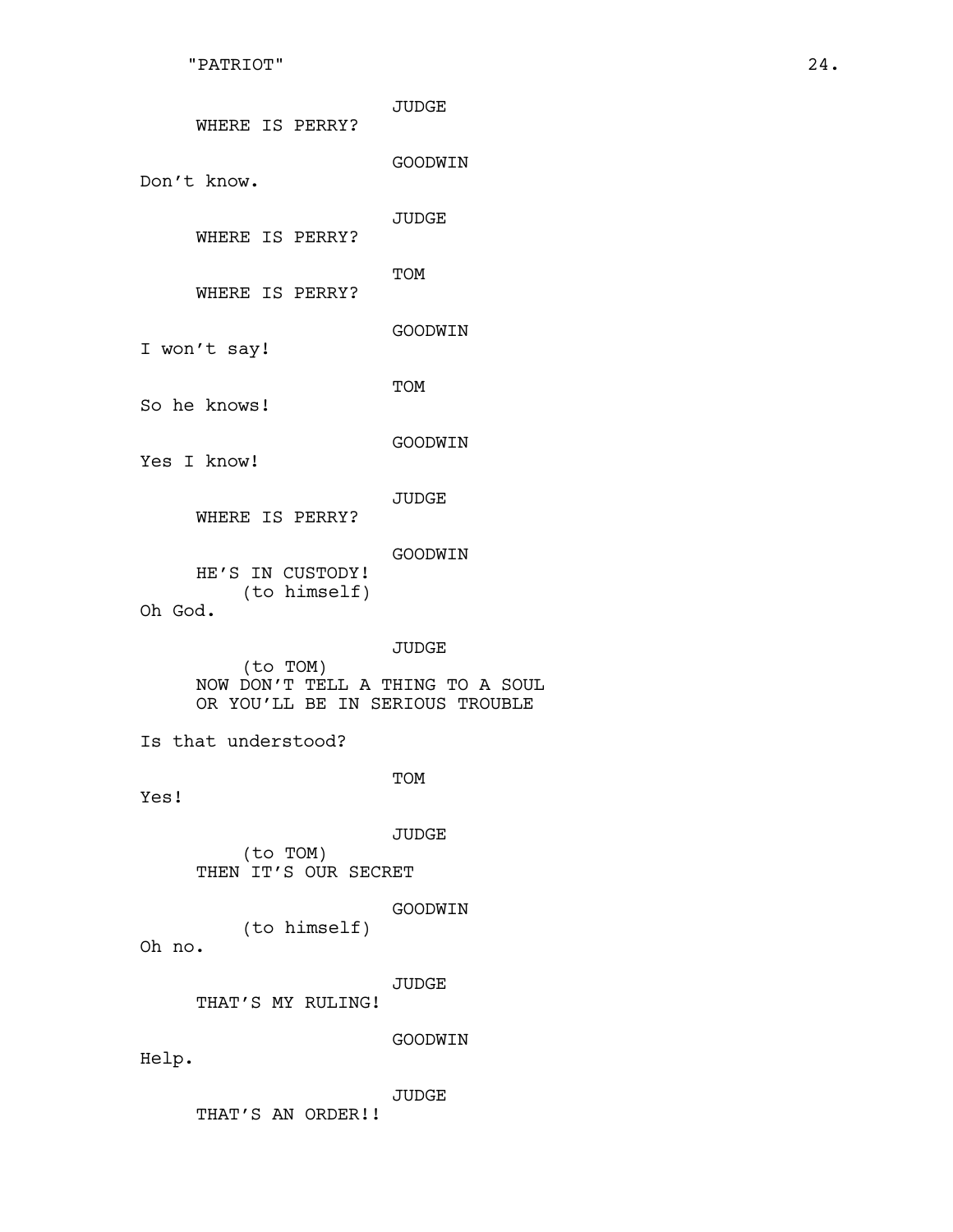| (Recovering, to TOM)<br>THAT'S AN ORDER                                                                | GOODWIN      |                                            |
|--------------------------------------------------------------------------------------------------------|--------------|--------------------------------------------|
| TT'S THE LAW                                                                                           | <b>JUDGE</b> |                                            |
| IT'S THE LAW                                                                                           | GOODWIN      |                                            |
| <b>JUDGE</b>                                                                                           |              | GOODWIN                                    |
| TELL NO PERSON<br>WHAT YOU HEARD OR<br>WHAT YOU SAW                                                    |              | TELL NO PERSON<br>WHAT YOU HEARD<br>OR SAW |
| JUDGE AND GOODWIN<br>(closing in on TOM)                                                               |              | <b>TOM</b>                                 |
| TF HTS NAME<br>LEAVES YOUR MOUTH<br>YOU'LL BE<br>TRAVELING SOUTH<br>TO A SECRET LOCALE,<br>UNDERSTOOD? |              | T WILL HELP HIM                            |
| FOR SECURITY<br>FOR HUMANITY                                                                           | JUDGE        |                                            |
|                                                                                                        | GOODWIN      |                                            |

FOR ETERNITY FOR HUMANITY

JUDGE AND GOODWIN

FOR ETERNITY FOR HUMANITY FOR GOOD

# SCENE 6

The Island. Male OFFICER 1 escorts TOM into a small room. OFFICER 1 is cleancut, formal, abrupt, rigid. TOM wears a suit and holds a briefcase. A square is lit up in the corner of the world. The words "The Island" briefly appear on the screen, then fade.

OFFICER 1

Briefcase.

TOM

(getting angry) It's confidential.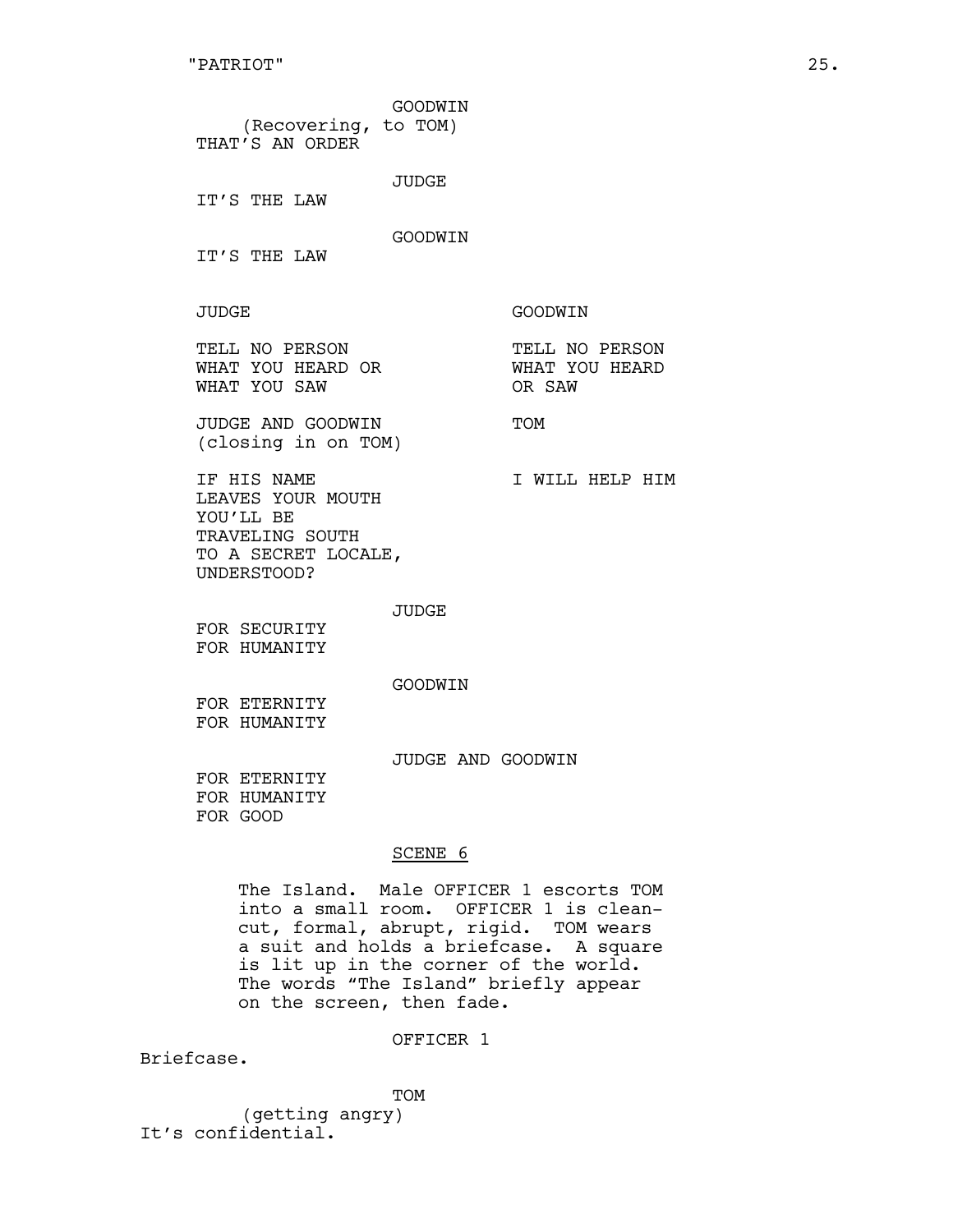OFFICER 1 brutally seizes the briefcase, opens it, inspects it slowly, closes it, and glaring at TOM, decides to keep it. Male OFFICER 2 arrives. He is less clean-cut, formal, abrupt, and rigid. OFFICER 2 motions TOM to follow him. OFFICER 2 unlocks a big metal door; OFFICER 2 and TOM walk in; the door slams shut. In a small room, OFFICER 2 puts his hand in a slot under a light, and after some seconds another big metal door slides open. They both walk in, and down a hallway. OFFICER 2 unlocks another big metal door.

#### OFFICER 2

Five minutes.

TOM walks in; OFFICER 2 slams the door behind him. TOM is in a tiny, poorly lit cell, empty except for a hollow, metal grandfather clock in the corner and a chain attached to a hook on the ceiling. OBU PERRY, 40s, gaunt, bearded, is curled up on the floor.

TOM

(gently) Mr. Perry.

> Lights up on CLARA, in her ISA office, who is monitoring OBU. She suddenly sits up, listening intently.

My name is Tom Bailey. I am your lawyer.

CLARA

(typing) "Tom Bailey."

TOM

(silence) I met Fynn, your brother.

(typing)

#### CLARA

"Fynn!"

(long silence)

OBU (Turning towards TOM, speaking slowly.) How do you know that name? (beat) Spy.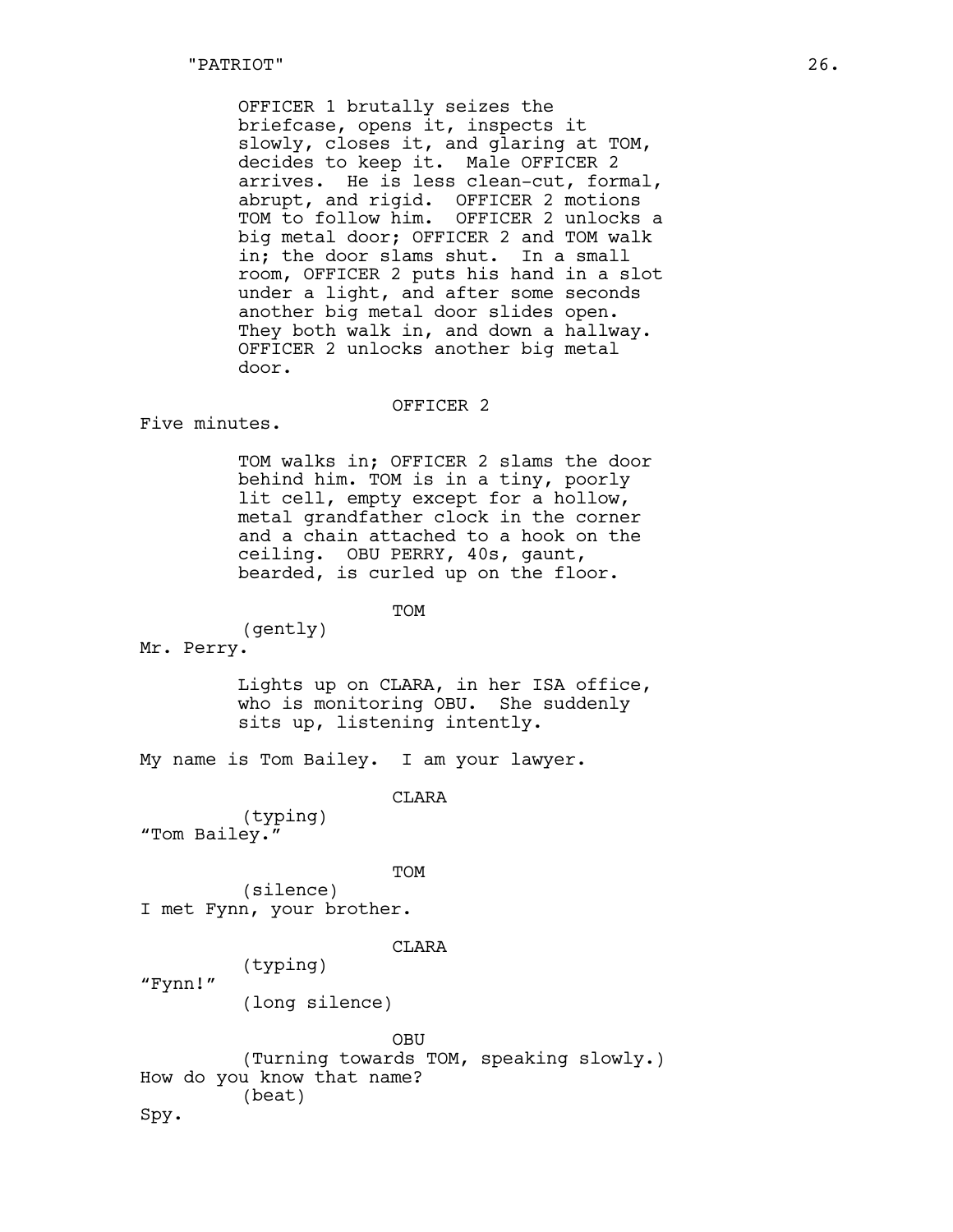TOM No! I represent *you*, in a court of law! OBU They beat me, forced me into a clock, chained me to the ceiling. For weeks! (beat) There's no law. CLARA (to herself) Not true. TOM Torture is prohibited by the Bill of Liberties! (beat) (trying another tack, taking notes) Do you have any other family? OBU My wife. (wistful) My son. (CLARA types it all.) TOM My parents died in a car crash when I was seven. (CLARA looks up.) The Bill of Liberties is all I've got. Why are you here Mr. Perry? OBU (carefully) I did not *do* anything. TOM Then I'll get you out. OBU (suddenly angry) Liar. Who pays you? The Unified State? TOM Well yes, but-- OBU Get out! (TOM approaches OBU.) Out!! (OBU huddles in a corner. TOM is about to leave, then turns to OBU.) TOM "BELIEVE" WILL YOU BELIEVE ME?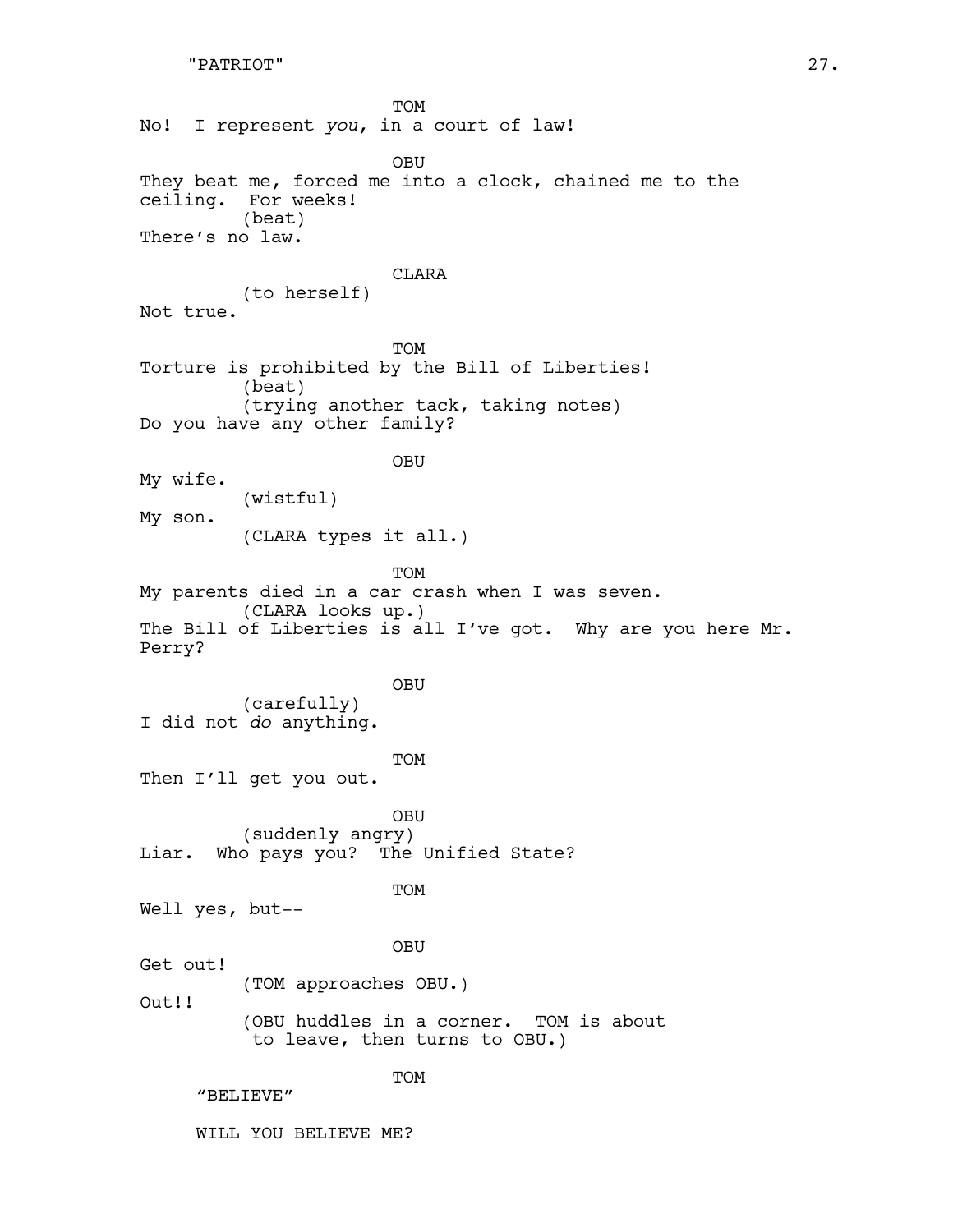AND DO WHAT'S RIGHT

PLEASE BELIEVE ME I'M NO SPY WILL YOU BELIEVE ME I MEAN, BELIEVE ME WHY NOT TRY? I'LL MAKE THE MOTIONS FILE THE PETITIONS HAVE NO DOUBT I'LL KEEP ON FIGHTING 'TIL THE HIGH COURT LETS YOU OUT CLARA (to herself) Who is he? **TOM** YOU DON'T BELIEVE ME THAT'S OK I'LL STILL FIGHT WHATEVER YOU THINK TOM BAILEY'S HERE YOU'LL BE ALRIGHT Mr. Perry? Mr. Perry? OBU, I AM YOUR LAWYER I WORK FOR NO ONE ONLY YOU TOM OBU I'LL DO THE BRIEFING I'LL ROT IN PRISON I'LL FIND THE CASES I'LL DIE ALONE I'LL MAKE THE MOTIONS PLEASE DON'T HAVE NO DOUBT DECEIVE ME TOM I'LL FILE PETITIONS I'LL ROT IN PRISON<br>UNTIL THE HIGH COURT I'LL BE FORGOTTEN UNTIL THE HIGH COURT LETS YOU OUT TOM TOM OBU CLARA DO YOU BELIEVE ME? I DON'T BELIEVE YOU WHAT DOES HE WEAR? PLEASE BELIEVE? IT'S ALL A LIE DO YOU BELIEVE ME? I DON'T BELIEVE YOU WHAT COLOR'S HIS HAIR? I MEAN, BELIEVE? I'M GOING TO DIE I'LL MAKE THE MOTIONS I'LL ROT IN PRISON WHY IS HE THERE? I'LL FIGHT THE FIGHT I'LL DIE ALONE I'LL SEEK AN ORDER I'LL BE FORGOTTEN WHY DOES HE CARE?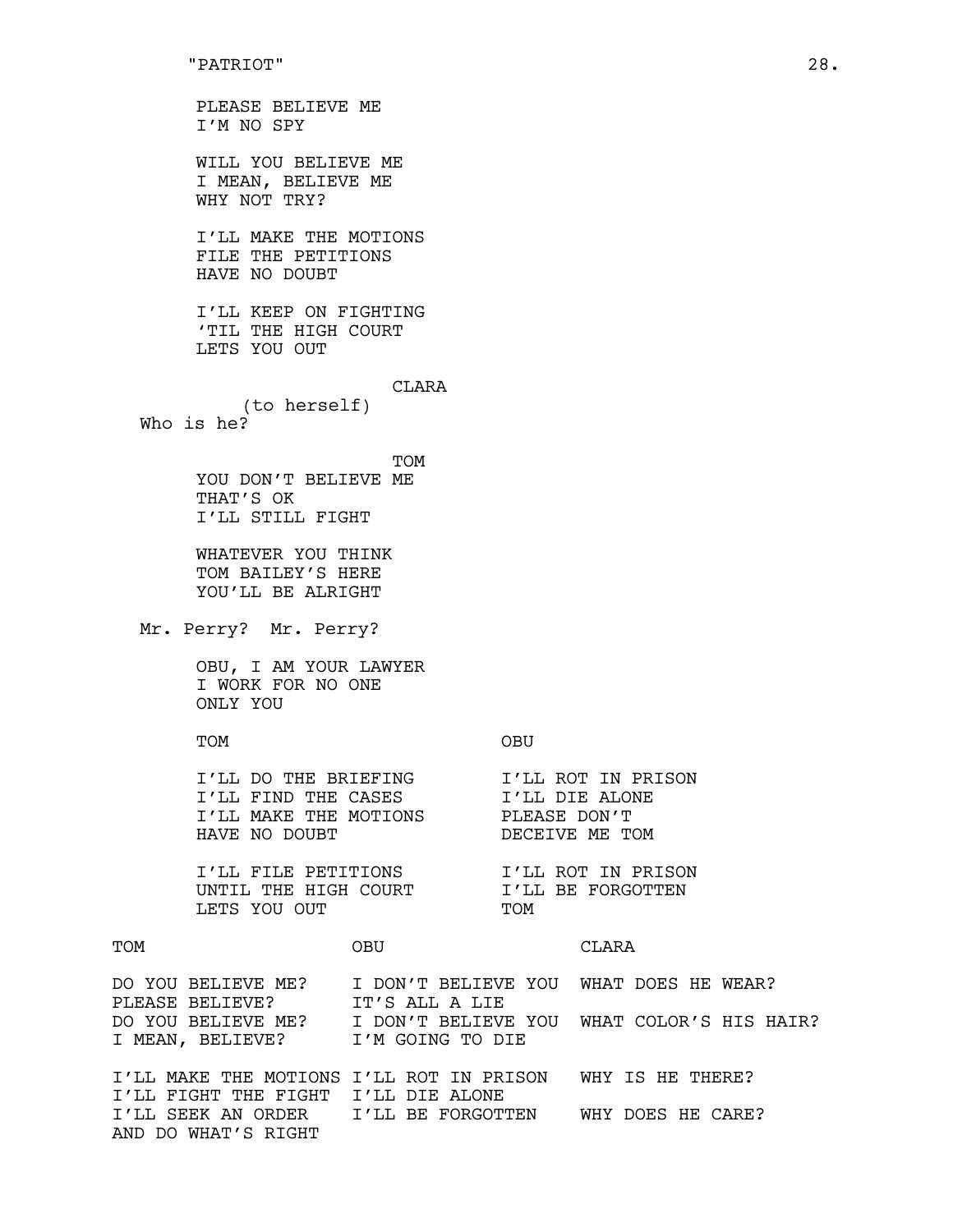| TOM | CLARA |
|-----|-------|
|     |       |

| BELIEVE | TOM BATLEY |
|---------|------------|
|         |            |
| BELIEVE | TOM BATLEY |
|         |            |

CLARA

TOM, HIS NAME IS TOM

TOM

DO YOU BELIEVE ME? YOU DIDN'T SAY DO YOU BELIEVE YOU'LL BE OK? (OFFICER 2 enters, impatient.)

OBU

DON'T DECEIVE ME

TOM

DO YOU BELIEVE?

OBU

YES I DO (TOM starts to leave.)

CLARA

I DON'T KNOW WHY TOM BUT I BELIEVE IN YOU (To prevent applause, lights down on the cell and up on JACK's office.)

## SCENE 7

JACK is drinking. The words "The Attack" briefly appear on the screen, then fade.

JACK (lost in thought) Tim Payne. (beat) Payne. (He pounds his desk.) Payne!

> Beat. JACK removes a happy photo of himself and his wife and presses a button that projects the photo on to a wall. JACK's wife resembles CLARA. JACK stares at the wall, and takes a swig.

"NEVER AGAIN" (PART I)

WOMEN, CHILDREN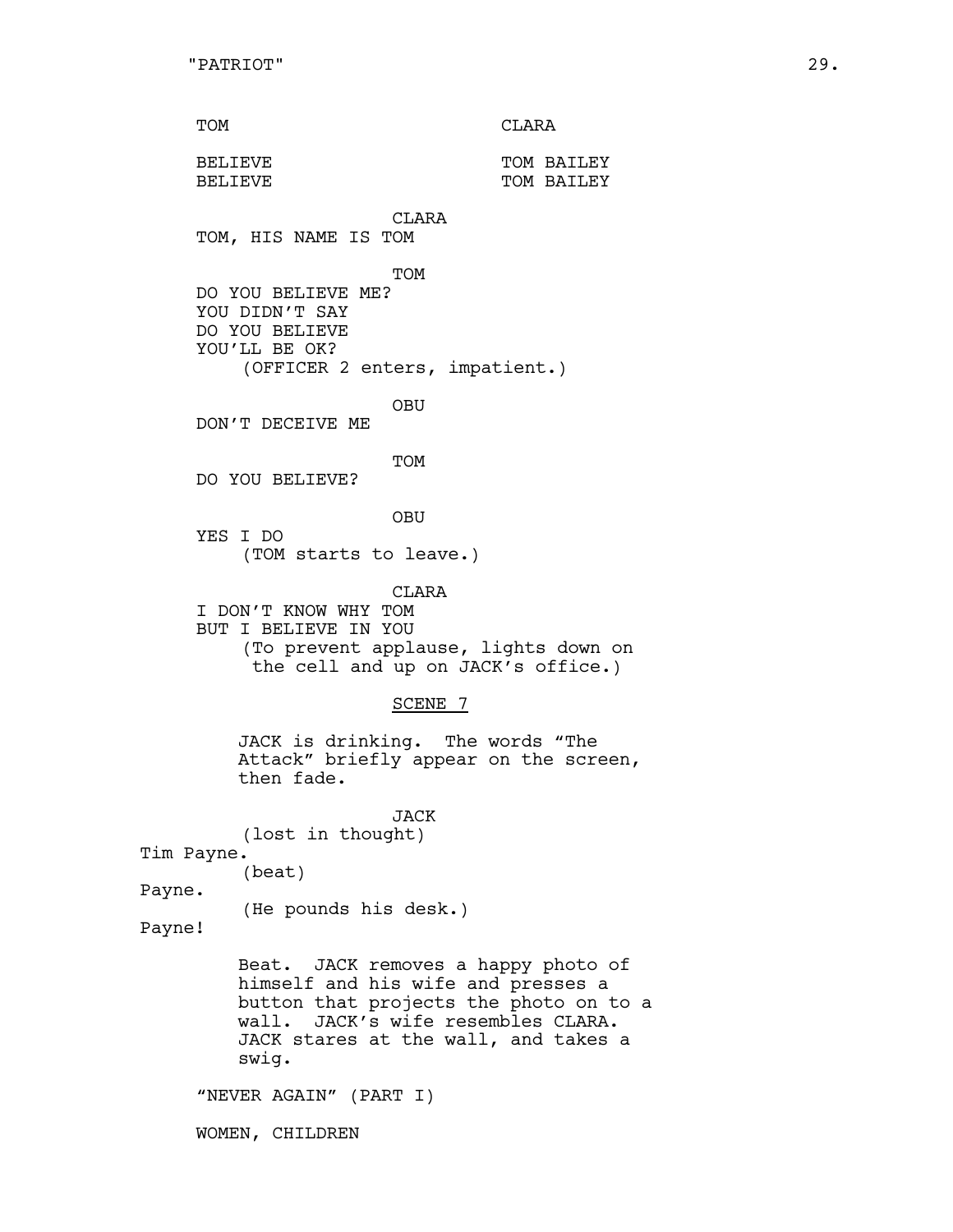WHY DID IT HAVE TO BE FIVE THOUSAND SIX HUNDRED THREE? WHY NOT FIVE THOUSAND SIX HUNDRED TWO? WHY YOU? WHY YOU? WHY YOU? I COULDN'T CONNECT THE DOTS I WAS ONE DAY TOO LATE I COULDN'T CONNECT THE DOTS AND YOU SAT THERE LIKE BAIT I VOWED NEVER AGAIN NEVER AGAIN I HAVE TO CONNECT THE DOTS MY WHOLE LIFE IS INTEL HUNDREDS ON MY TEAM YET THE TOWER STILL FELL I VOW NEVER AGAIN NEVER AGAIN NEVER AGAIN (A lighting change indicates a flashback.) PLEASE STAY HOME 'TIL EIGHT HONEY WHY RUSH? WORK CAN WAIT THE COFFEE IS BLACK WHEN WILL YOU COME BACK HOME SWEETHEART? PLEASE COME BACK (Lighting change: back to the present.) ALL NIGHT I CONNECT THE DOTS EVERY DREAM IS THE SAME IS THE SAME THEN WAKE UP WITHOUT THE DOTS AND I CRY OUT YOUR NAME YOU'RE GONE NEVER AGAIN NEVER AGAIN A NATION THAT CAN'T DEFEND IS NO NATION AT ALL

I HAVE TO CONNECT THE DOTS OR MORE TOWERS WILL FALL

I SWEAR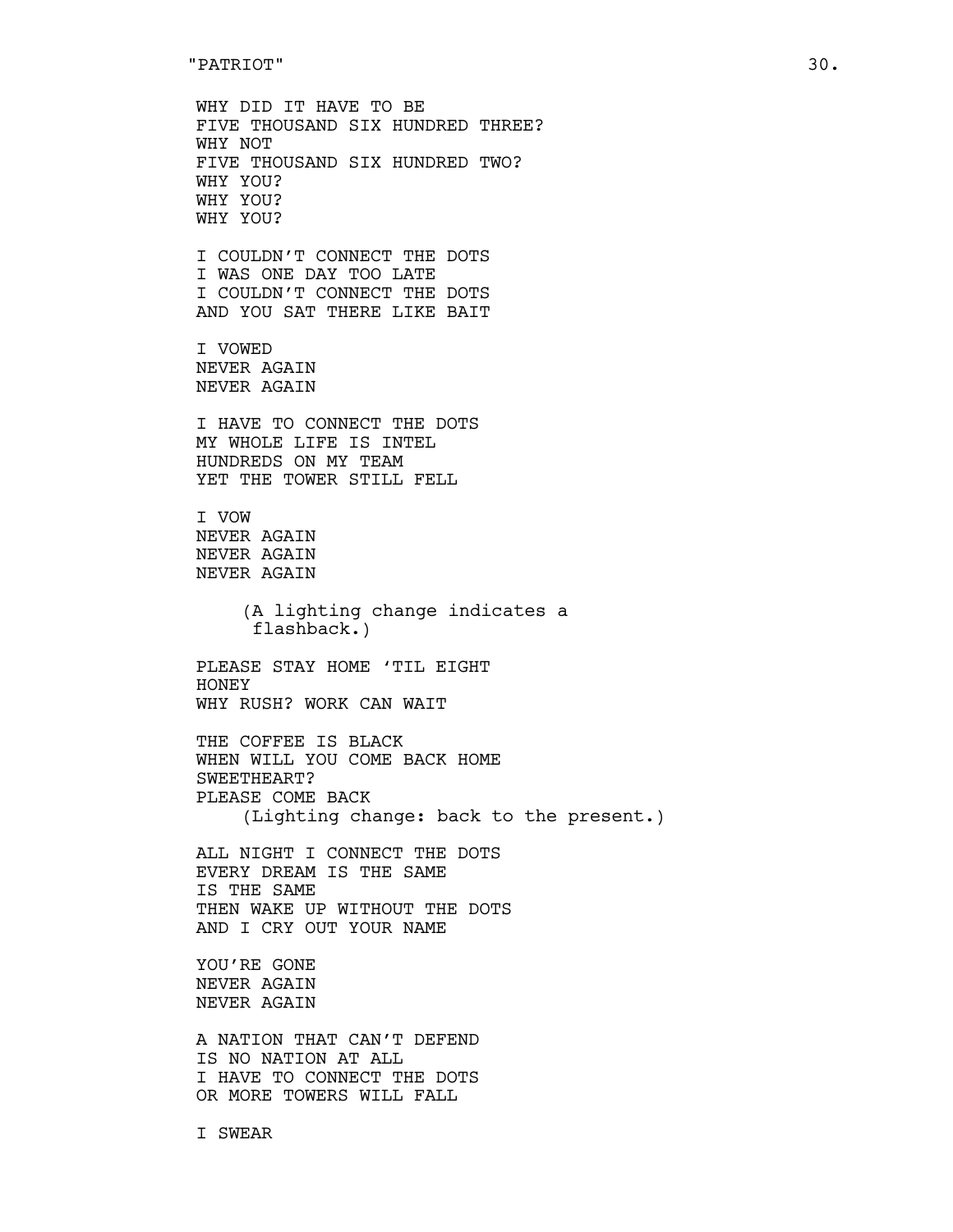NEVER AGAIN NEVER AGAIN NEVER AGAIN (A lighting change indicates the same flashback.) I BEG YOU TO STAY HONEY DON'T GO OUT TODAY THERE'LL BE AN ATTACK YOU'LL NEVER COME BACK HOME SWEETHEART PLEASE COME BACK (Lighting change: back to the present.) WHOEVER I NEED TO JAIL LET JUSTICE PREVAIL WHOEVER I'D LIKE TO KILL WE WILL BEAT YOU UNTIL YOU BEG "NEVER AGAIN PLEASE NEVER AGAIN" NEVER AGAIN! NEVER AGAIN! NEVER AGAIN! (Crazed, leaving no time for applause.) Where's Clara? (Pressing a button) Clara!

#### SCENE 8

No answer. The words "Terrorist Lawyer" briefly appear on the screen, then fade. JACK leaves his office, rushes down the hall, presses the code to CLARA's office, opens the door, and abruptly walks in. JACK is in a sweat. CLARA jumps to her feet.

#### CLARA

Sir!

JACK

(urgent) What have you learned?

#### CLARA

Perry has nightmares, about his son. (As JACK motions impatiently for more) On average he sleeps four hours twenty-nine minutes a day, paces 8,423 steps, and he chants in e-flat.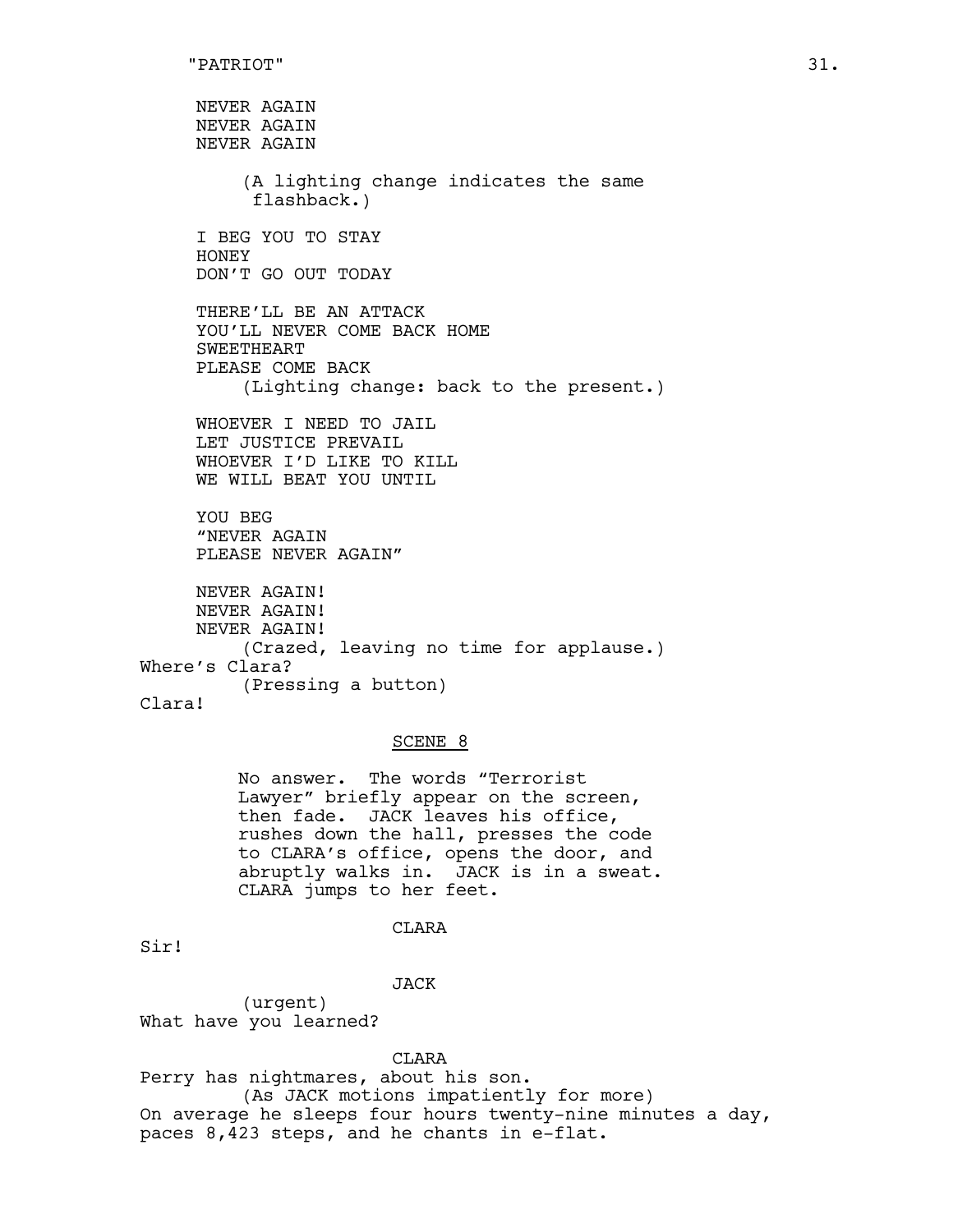```
"PATRIOT" 32.
```
JACK This is not useful-- CLARA --He has a lawyer. Tom Bailey. (beat) JACK I'm giving you Stage *B*. CLARA (overwhelmed) Thank you-- JACK Monitor Bailey 24/7. CLARA The lawyer? JACK A *terrorist* lawyer. Bailey's Level 2. (finally starting to calm down) His glasses are bugged, watch, computer, (beat) bedroom iRoom living room bathroom kitchen office, his phone obviously. **CLARA** (hesitating) Sir? JACK (suddenly ingratiating) Please. Jack. CLARA (nervous) It's not my place but...does the Leader know everything we do here? JACK (after giving her a long, terrifying look, he suddenly laughs out loud) Of course! CLARA (breathing a sigh of relief) It's all legal then. (JACK smiles. CLARA laughs nervously.) JACK You remind me of my wife. She was an idealist, believed everyone deserved a fair shake. (beat) She was the most beautiful woman I knew.

(MORE)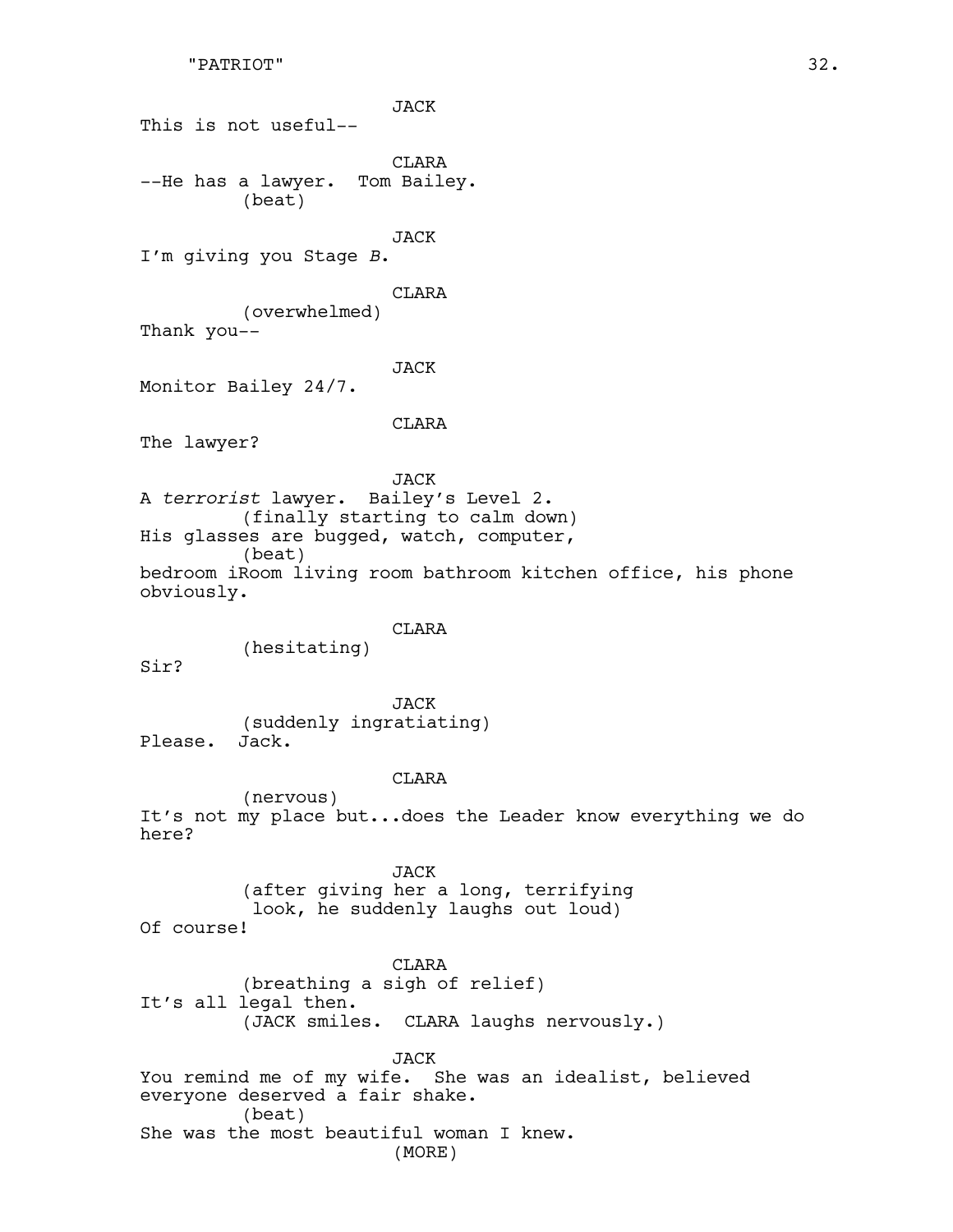(JACK approaches CLARA.) "DON'T ASK, DON'T TELL" THERE ARE TWO RULES HERE (JACK starts stroking CLARA's hair. CLARA backs away, startled.) DON'T ASK, THAT'S ONE DON'T ASK WHEN YOU'RE TOLD WHAT TO DO DON'T WONDER OR EVER TALK BACK DON'T QUESTION JACK DON'T TELL, THAT'S TWO DON'T TELL WHAT YOU HEAR OR YOU SEE DON'T TELL ANYBODY BUT ME DON'T TELL JACK (cont'd)

CLARA, I'M ALL ALONE HERE NO ONE TO SHARE MY LIFE HERE NO ONE AT HOME BESIDE ME NO ONE TO DRINK MY COFFEE

CLARA, I'M TRYING TO SAY THAT I'M FALLING FOR YOU

> (JACK gently tries to make a pass at her. CLARA moves away.)

> > CLARA

What are you doing?

JACK DON'T ASK, THAT'S ONE DON'T ASK WHAT LURKS IN A MAN'S SOUL NOT AFTER THE YEARS TOOK THEIR TOLL DON'T ASK, DON'T ASK

DON'T TELL, THAT'S TWO DON'T TELL ME TO LIVE IN A CELL OF MEMORIES DARKER THAN HELL DON'T ASK, DON'T TELL

(JACK clumsily tries to kiss her again. CLARA frees herself.) I'm sorry. (beat, collecting himself) Monitor him dammit! (On the final chord, JACK runs out and

slams the door. CLARA buries her head on her desk in despair.)

# SCENE 9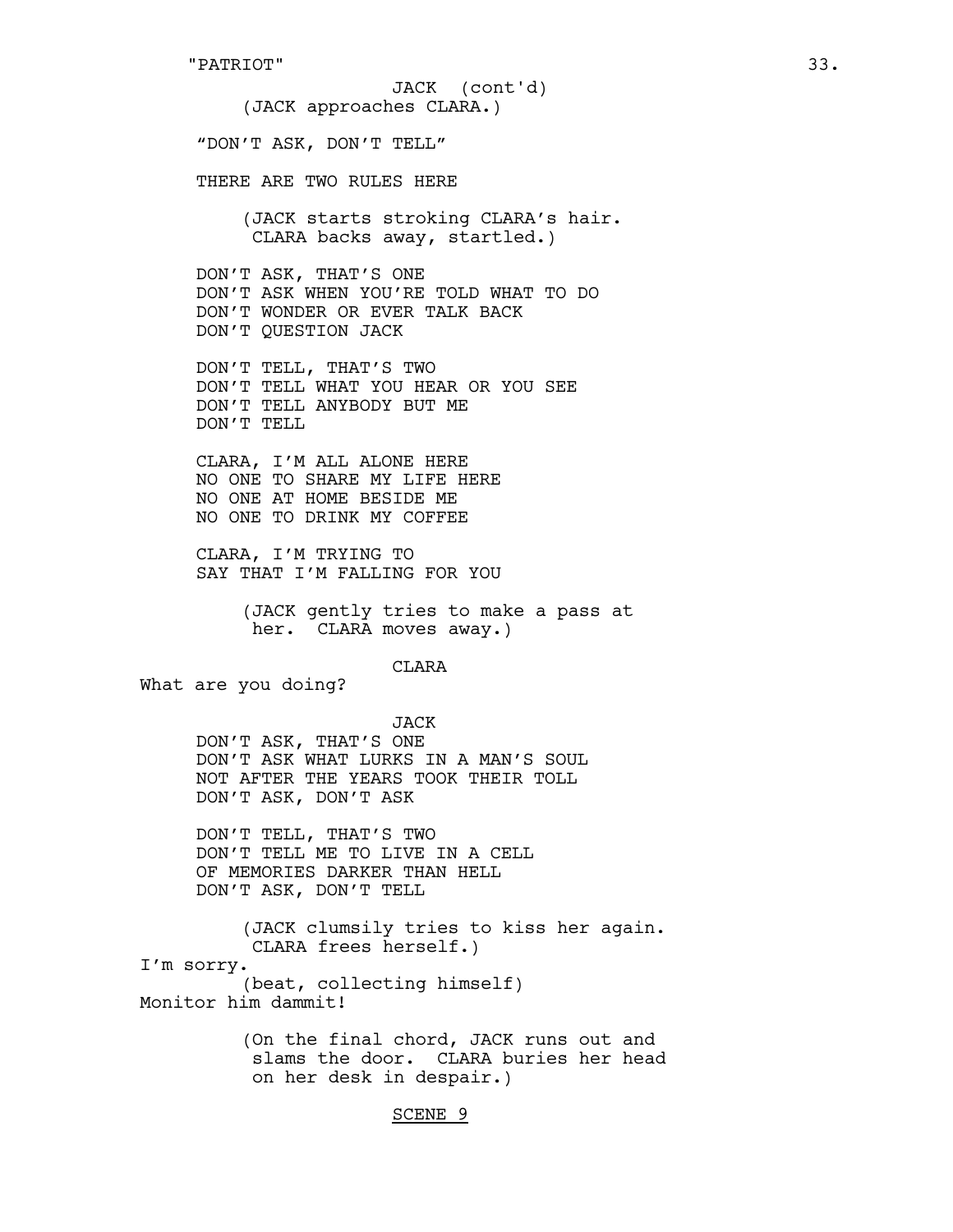A small room on the Island. There are two doors: one leads outside, the other to OBU's cell. OFFICER 1 reads a Manual while OFFICER 2 chomps on a massive sandwich. The words "The Manual" briefly appear on the screen, then fade. [The excerpts below are from the CIA's post-9/11 interrogation manual.]

#### OFFICER 1

I-S-A Interrogation Manual, section six point five point one. "Facial slap. With fingers slightly spread, contact only the area between the tip of the chin and the corresponding earlobe." Got it?

#### OFFICER 2

Lobe.

## OFFICER 1

"Ensure your arm swing follows an arc no greater than approximately 12 inches." Yes?

OFFICER 2

*Arc*.

OFFICER 1 "Use no more than two slaps with any *singular* application."

OFFICER 2

(quickly raising his hand)

Question!

(proud of his question) What if I slap twice, stop, then slap again?

OFFICER 1

(stumped) How long's the stop?

OFFICER 2

(taken aback) I don't know.

#### OFFICER 1

It's your hypothetical.

OFFICER 2 (both are getting more agitated) What does that mean?

OFFICER 1 You're the one doing the slap and stop.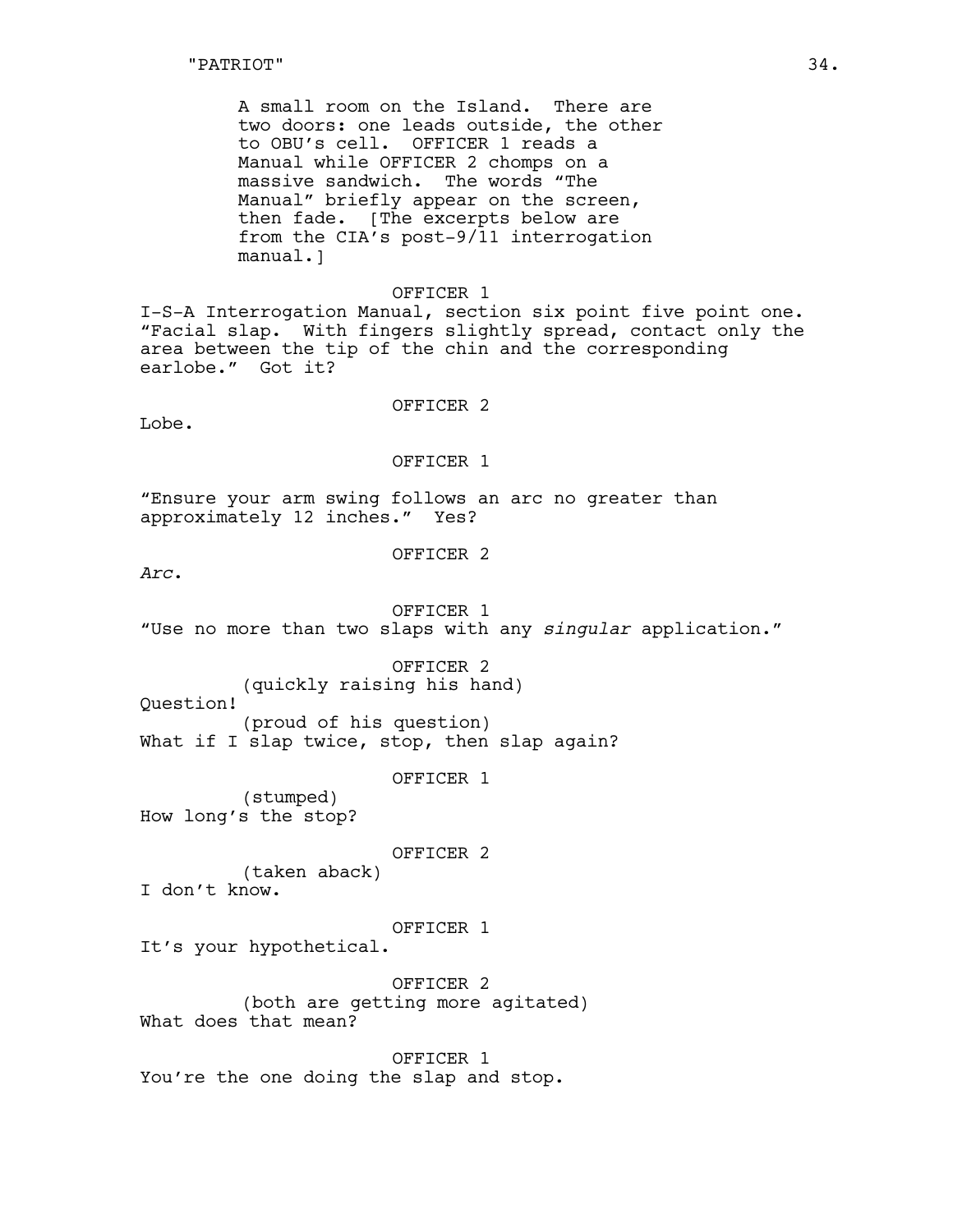## "PATRIOT" 35.

OFFICER 2 (sheepish) It's really a stop and slap but-- OFFICER 1 (insistent) --*How long*? OFFICER 2 Two seconds? OFFICER 1 Two seconds! OFFICER 2 (sheepish) Too long? OFFICER 1 That's *three* slaps. Slap slap, slap! It says here: "Use no more than *two* slaps with any singular application." OFFICER 2 (standing up) But what does "singular" mean? OFFICER 1 (standing up) That's the question! OFFICER 2 (facing off) I didn't write the Manual! OFFICER 1 Me neither!! (beat. They are at an impasse.) OFFICER 2 (casual) Do we have any OJ? (They sit. OFFICER 2 resumes his sandwich.) OFFICER 1 (giving OFFICER 2 a severe look) Six point five point one *point one*: "Typical conditions for

application. To instill fear and despair, punish selective behavior, and instill humiliation or cause insult." Fear, humiliation, insult. Can we do that?

OFFICER 2

Let's roll!

OBU's cell, empty except for a grandfather clock in the corner.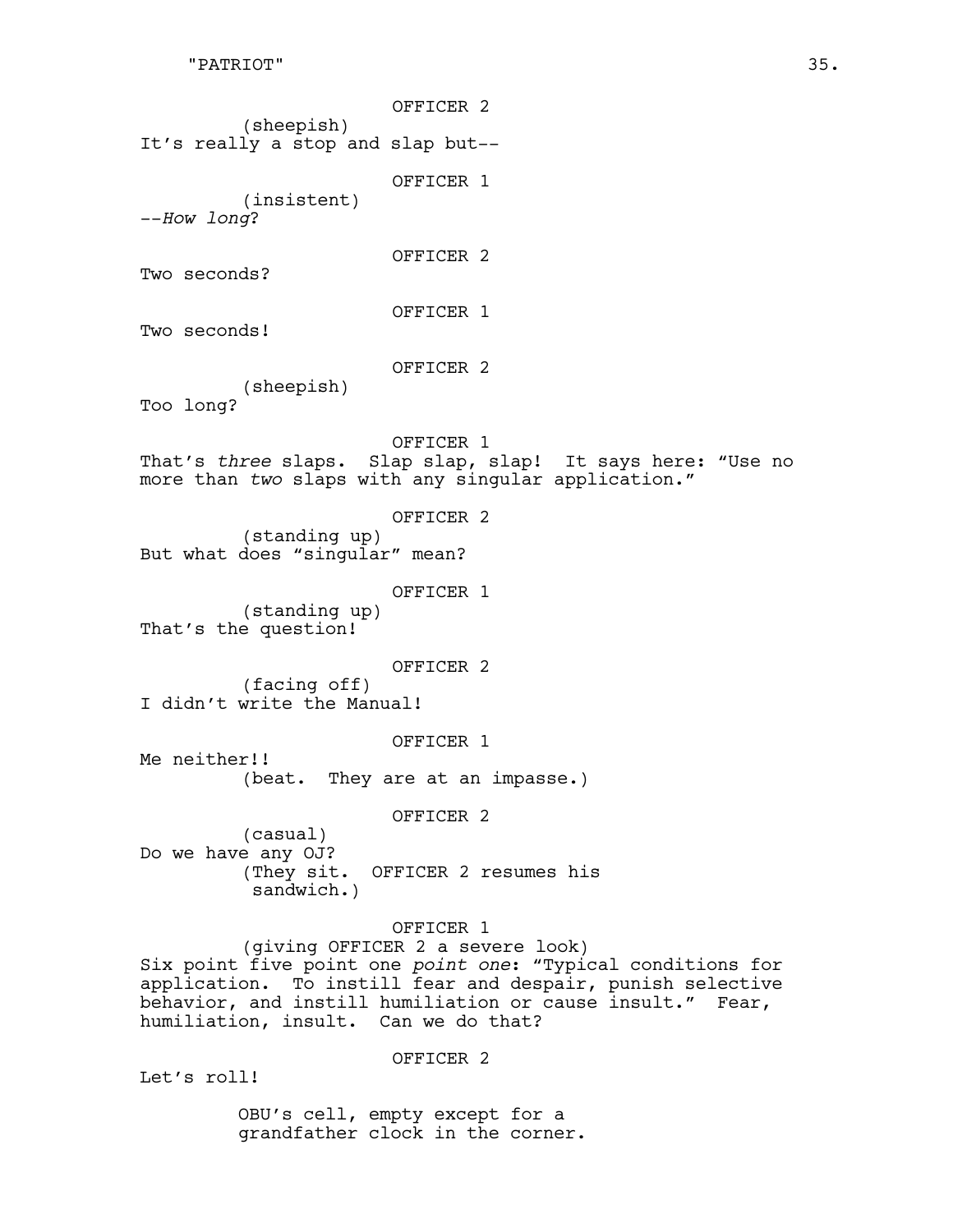OBU is sitting on the floor. OFFICERS 1 and 2 open the cell door and walk in. Get up. (OBU stands up slowly.) Now that Mr. Lawyer's gone, let's get back to business. (OFFICER 1 slaps him in the face, per the manual. OBU screams.) OFFICER 2 Who sent you to blow up the building? OBU I didn't blow up any building. OFFICER 1 But you wanted to. OBU I have nothing to say. (Dim light up on CLARA, listening on her earbuds. CLARA appears upset.) OFFICER 1 (to OFFICER 2) "Nothing to say?" (to OBU) In the clock. OBU No. OFFICER 2 Tick tock! OBU No! (The OFFICERS cram OBU into the clock. It is a big struggle.) No!! OFFICER 1 In the goddamn clock! OBU This is torture! (The OFFICERS lock OBU inside. Silence.) OFFICER 2 (beat) (offended) We don't torture! (beat) (slowly, almost to reassure himself) We follow the Manual. (MORE)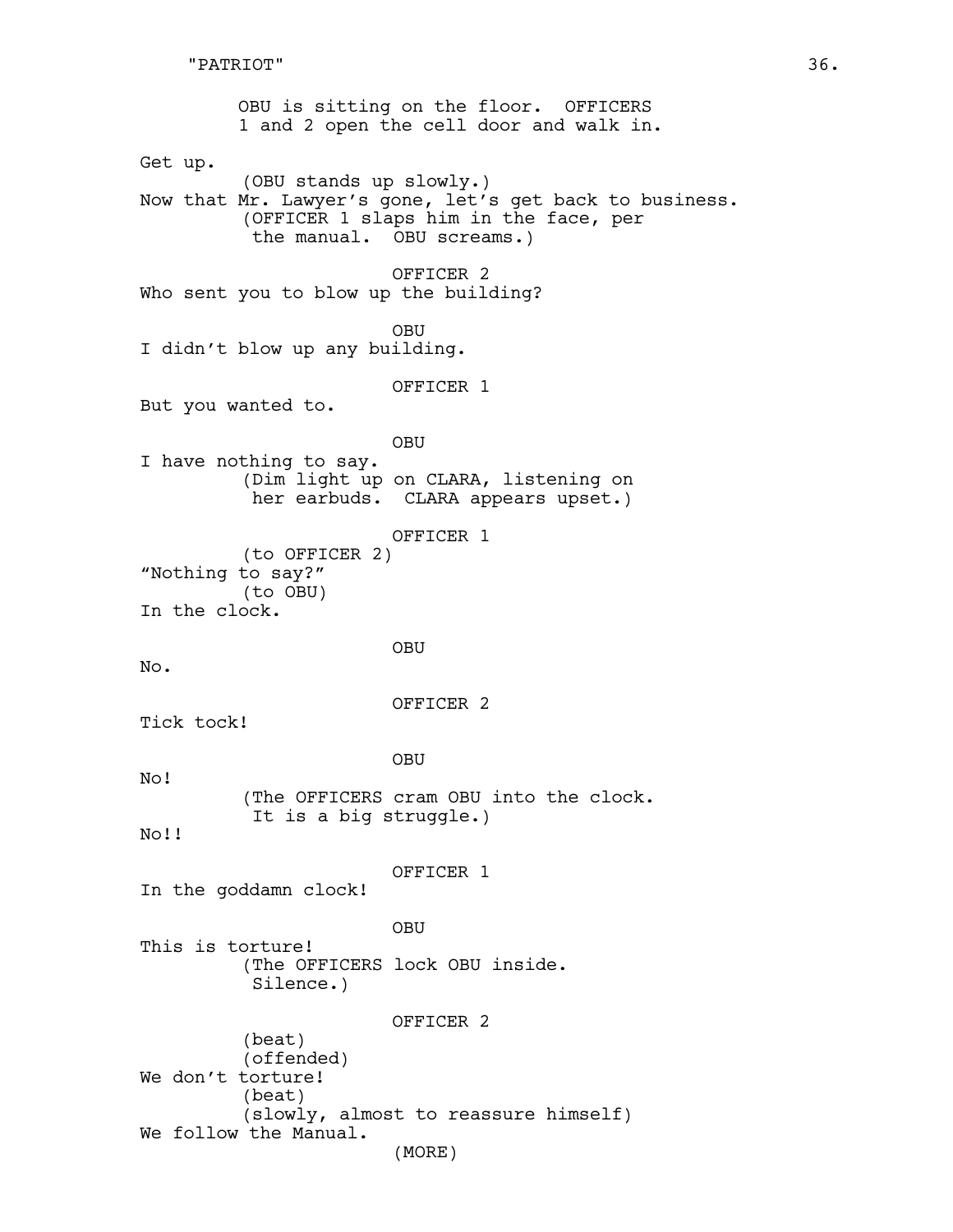(The OFFICERS leave and slam the cell door shut. CLARA looks confused.) OFFICER 2 (cont'd)

# SCENE 10

A courtroom. TOM and NEIL BADWIN are seated at their tables. CLARA listens from her ISA office. A square representing the location of the courtroom is lit up on the WORLD. The words "State Enemy" briefly appear on the screen, then fade.

COURT CLERK

All rise. The Honorable James Jones, presiding. (The lawyers rise as the JUDGE enters.) Hear ye, hear--

JUDGE

(sitting) Please stop.

TOM

Tom Bailey for Mr. Perry.

BADWIN

Neil *Bad*win for the government.

JUDGE

Where's Goodwin?

BADWIN

Let's just say he's getting a little sun. (They both laugh uproariously.)

TOM

(interrupting) Your Honor.

#### **JUDGE**

A little sun! (More laughter.)

TOM

Judge!

(They snap out of it.) I demand my client be released. He's charged with no crime.

BADWIN

(suddenly serious) We don't *need* to charge him. He's a state enemy.

TOM

(The dialogue moves quickly.) He's innocent 'til proven guilty.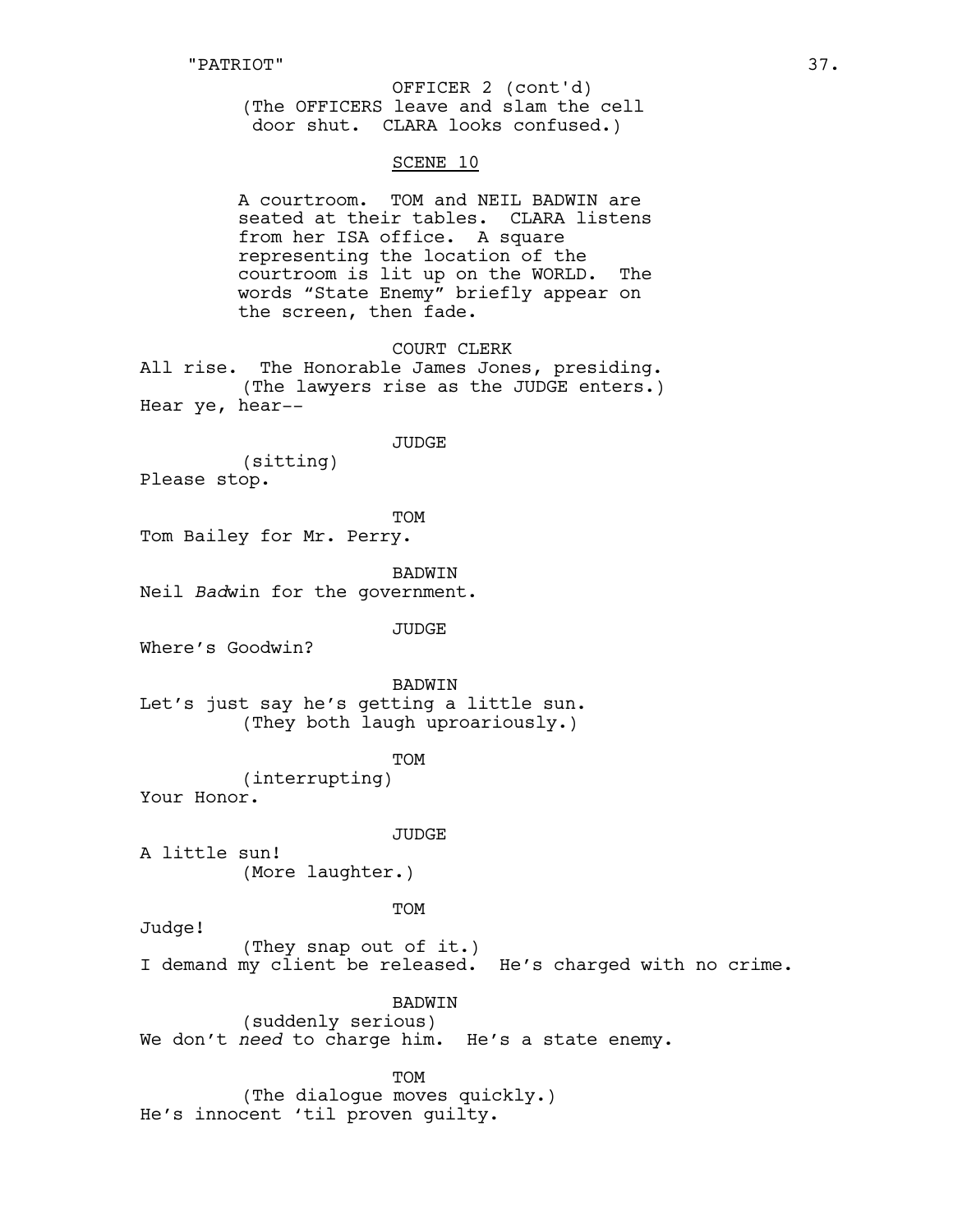```
"PATRIOT" 38.
```

| Not if he's an enemy.                              | BADWIN                                                                                                                                                 |
|----------------------------------------------------|--------------------------------------------------------------------------------------------------------------------------------------------------------|
| He has a right to a jury trial!                    | TOM                                                                                                                                                    |
| Enemy.                                             | <b>BADWIN</b>                                                                                                                                          |
| Cross-examination!                                 | TOM                                                                                                                                                    |
| Enemy!                                             | BADWIN                                                                                                                                                 |
| Due process!                                       | TOM                                                                                                                                                    |
| Enemy enemy!                                       | BADWIN                                                                                                                                                 |
| (exasperated)<br>Who said he's an enemy?           | TOM                                                                                                                                                    |
| (nonchalant)<br>That's classified.                 | <b>BADWIN</b><br>(CLARA looks more and more agitated.)<br>It's only detention -- when the war ends he'll be free!                                      |
| (looking at TOM)<br>Is that it?                    | JUDGE                                                                                                                                                  |
| Mr. Perry was tortured.<br>pulp.<br>(beat)         | TOM<br>Chained to a ceiling and beaten to a                                                                                                            |
| a wild crescendo)<br>deny that we torture anybody! | <b>BADWIN</b><br>(suddenly offended, slowly building to<br>We absolutely, unconditionally, unequivocally, categorically<br>(CLARA suddenly stands up.) |
| Was he beaten to a pulp?                           | JUDGE                                                                                                                                                  |
| (nonchalant)<br>Maybe.<br>(beat)<br>My apologies:  | <b>BADWIN</b><br>(MORE)                                                                                                                                |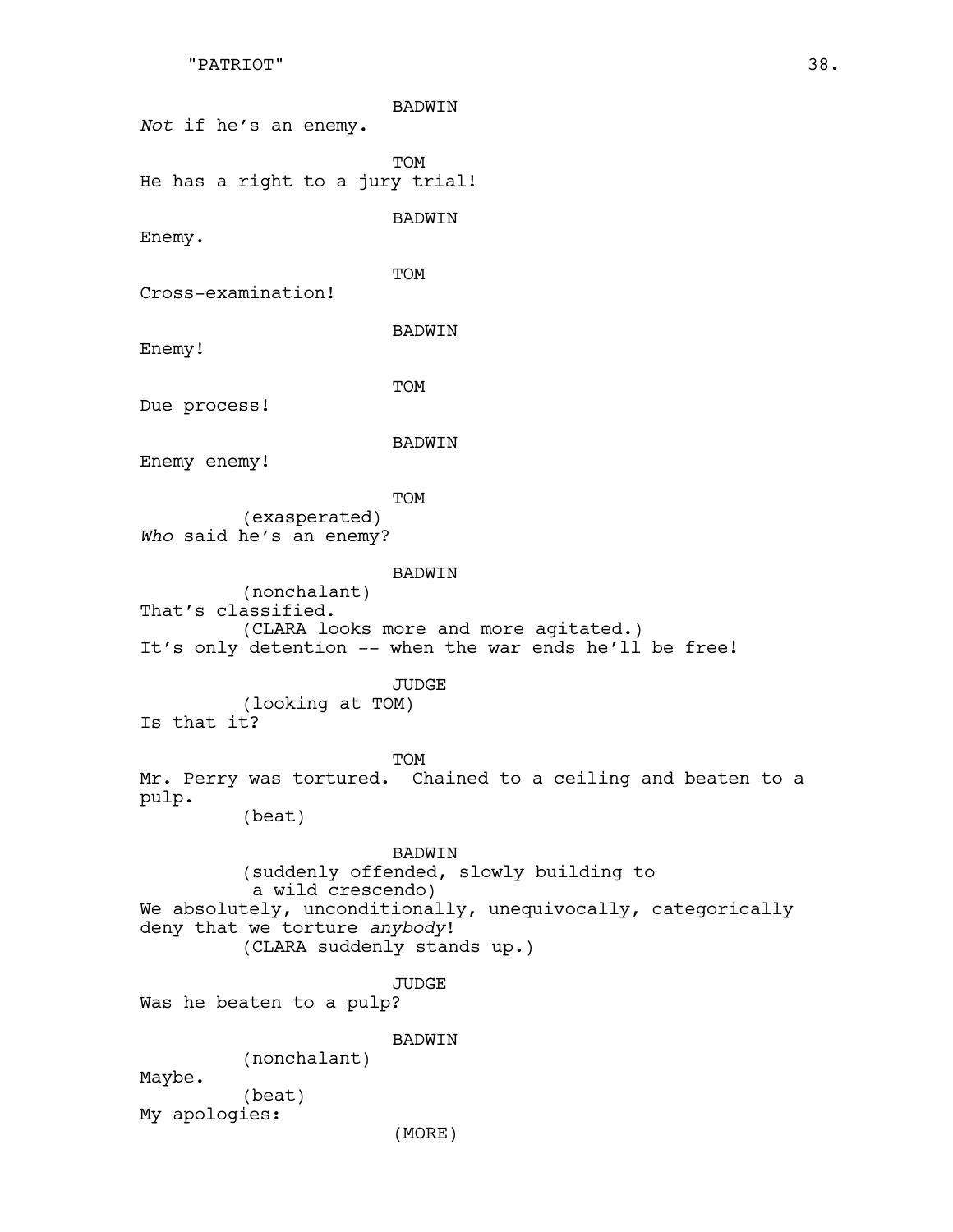(Distraught, CLARA takes off her earbuds, and runs out of her office.) "IF WE TORTURE" IT'S SOURCES METHODS TECHNIQUES INFORMATION THE ACTIVITIES CAPABILITIES OF THE NATION WHAT'S A DUNK OR A PAT OR A DOG OR A bat! BUT A WAY TO PROTECT WHAT IS TRUE FOR SECURITY FOR HUMANITY FOR YOU **TOM** YOUR HONOR, IT'S MEDIEVAL THUMBSCREWS AND THE WHEEL YOUR HONOR IT'S EVIL THE COURT MUST INTERFERE ON THIS THE LAW IS CLEAR DON'T LET IT HAPPEN HERE BADWIN IF WE TORTURE WE WOULD DO IT WITHOUT SAYING THAT WE DID IT We don't torture! YOU CAN TRUST ME SEE WHAT I MEAN? IF WE DID WHAT THEY SAID HE'D BE INJURED OR Dead! NOT COMPLAINING HIS TEA IS TOO COLD AND FRANKLY THIS DEBATE IS GETTING OLD DO YOU SEE MY POINT? (gleefully dances across the stage, removes the JUDGE's robe, wears it, sits in the JUDGE's chair, and shoos the JUDGE back to BADWIN's tiny table) BADWIN (cont'd)

JUDGE

YES I SEE YOUR POINT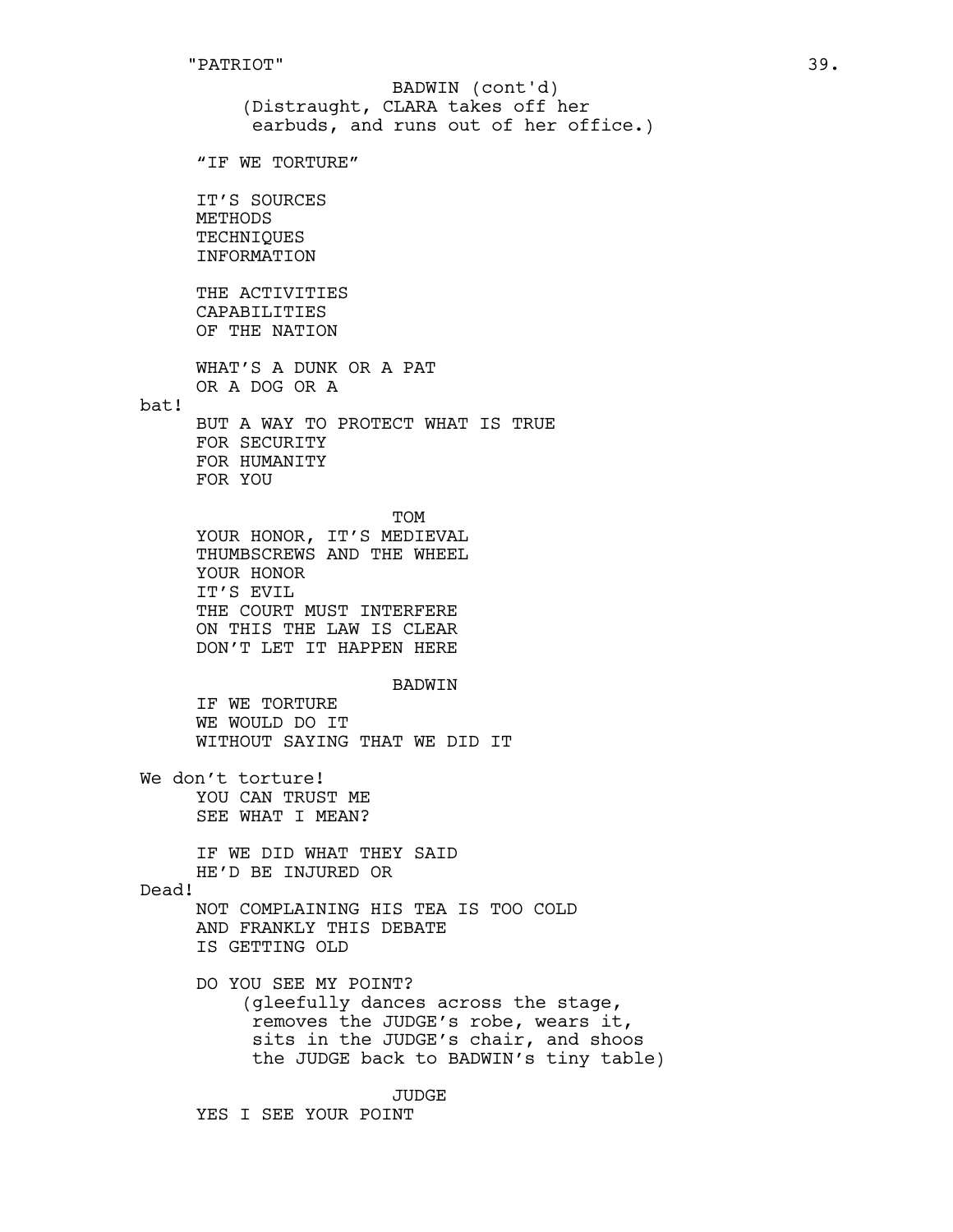BADWIN DID I MAKE IT CLEAR? JUDGE YES YOU MADE IT CLEAR BADWIN IT'S SECURITY JUDGE YES SECURITY BADWIN THEREFORE LIBERTY JUDGE THEREFORE LIBERTY BADWIN SO DEFER TO ME YES DEFER TO ME WHEN NATIONS ARE IN WARTIME WE DON'T HAVE TIME LIKE IN PEACETIME DEFER TO THE PEOPLE WHO KNOW HOW TERROR AND EVIL CAN GROW OR ATOM BOMBS WILL BLOW In the middle of a city, killing millions! BADWIN JUDGE SO I WON'T TELL YOU **HE WON'T TELL YOU** WHY IT'S SECRET WHY IT'S SECRET 'CAUSE THE REASON IS A SECRET WHAT HE SAID AND THE REASON IT'S A SECRET I CAN'T SAY FRIE CAN'T SAY IF THEY KNEW WHAT WE DO HE WON'T TELL YOU WOULD WE DO WHAT THEY KNEW? WE DON'T DO ANYTHING BY THE WAY BADWIN (cont'd)

BUT YOU CAN'T BELIEVE A SINGLE THING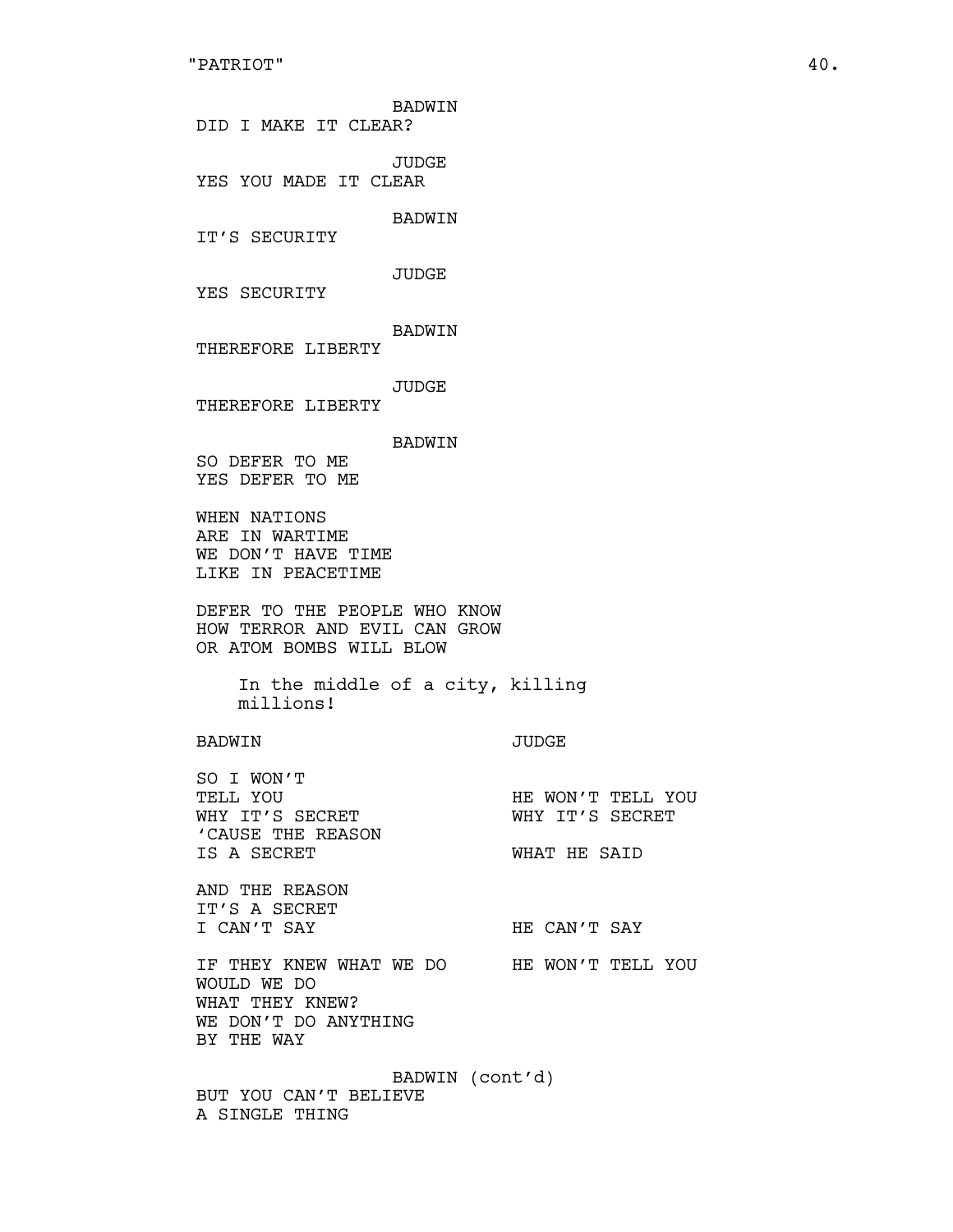JUDGE BUT YOU CAN'T BELIEVE A SINGLE THING

BADWIN (as the CLERK removes the JUDGE's portrait and unveils BADWIN's portrait) NO YOU CAN'T BELIEVE A SINGLE THING I SAY

#### SCENE 11

CLARA walks down a hallway, a bit frantic.

CLARA (To herself, practicing) "Sir, I love my country, *and* the I-S-A. But I-S-A agents are not following"-- (beat) "Agents are breaking--" (beat) "They're violating--" (The ASSISTANT appears.) Not now.

The ASSISTANT gives CLARA a curious look and leaves. CLARA arrives just outside JACK's office. The door suddenly opens. JACK is at his desk. CLARA takes a deep breath.

 $Sir-$ 

### JACK

--You have an assignment.

**CLARA** (entering the door, which closes after her) I-S-A agents are breaking--

JACK (handing CLARA a tiny listening device) Implant this in Bailey's arm. He won't feel it. Damn lawyer jogs without his watch, glasses, *or* phone!

CLARA

But what has he done?

JACK *Done*? Terrorist lawyers aid and abet terrorism. I'm giving you Stage *C*--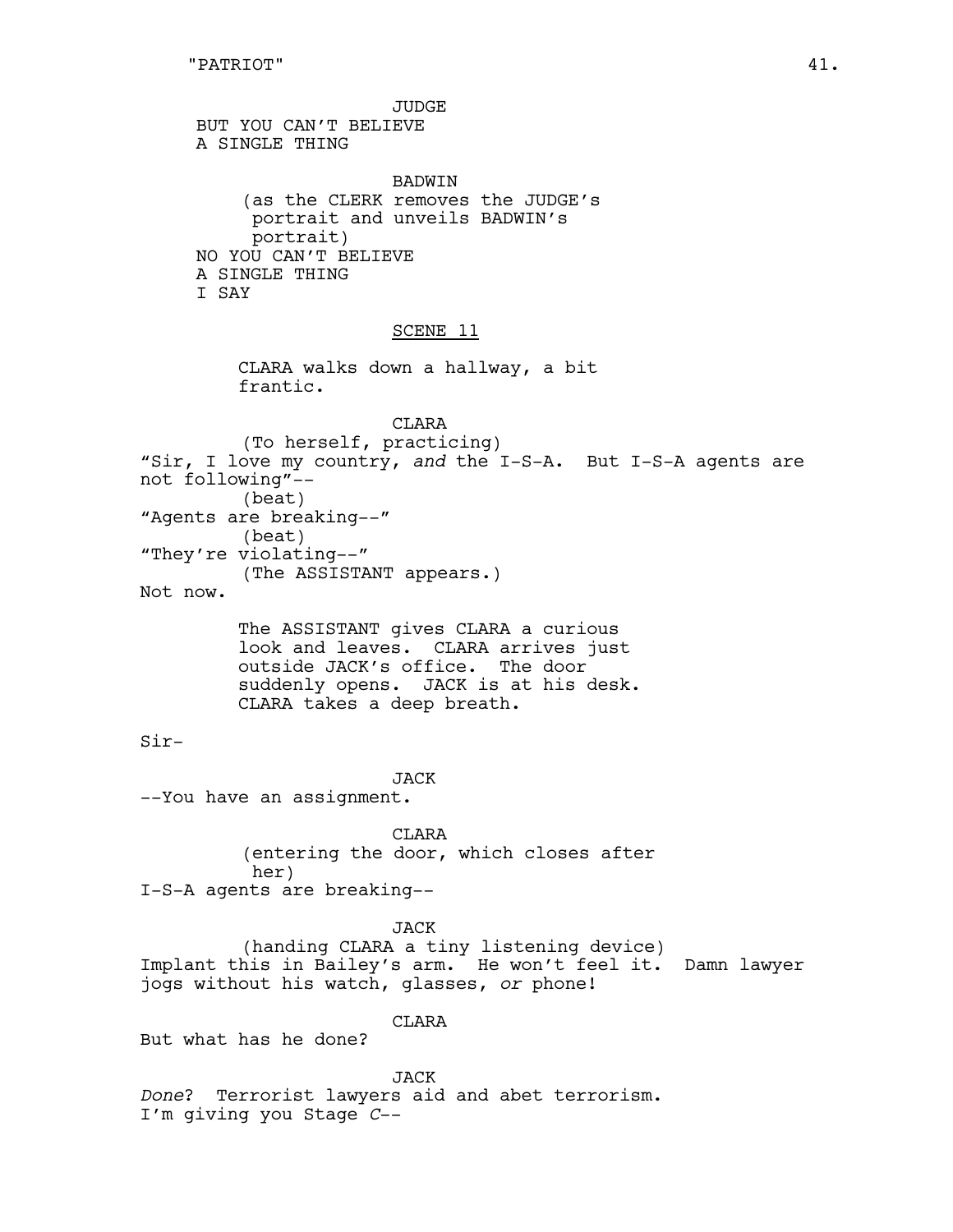CLARA

But--

JACK (getting angry) --People out there are trying to kill us! Kill you, kill me, kill all of us. Don't you understand? One mistake and Bailey goes to the Island! (beat, calmer) Is there some problem?

#### CLARA

(beat) Of course not.

JACK

(waving her off) Go along!

CLARA runs out, with resolve.

## SCENE 12

TOM, holding his briefcase, on a crowded hyperloop hurtling underground. It says: "U.S. Hyperloop, Metro #357 line 29." A moving square representing the location of the moving train is lit up on the WORLD. We see two days pass. On each day, a conductor scans TOM's phone. On the third day:

## CONDUCTOR

Ticket.

(The CONDUCTOR scans TOM's phone. He pauses, then looks at TOM. Then he scans TOM's face.)

You can't ride here.

#### **TOM**

I have a ticket. (The CONDUCTOR motions to a GUARD, who approaches.)

#### CONDUCTOR

(firmly and quietly) You're on the List, Level 2.

TOM

I'm not on any list.

#### CONDUCTOR

You *are*.

(The GUARD puts his hand on TOM. Passengers start to notice.)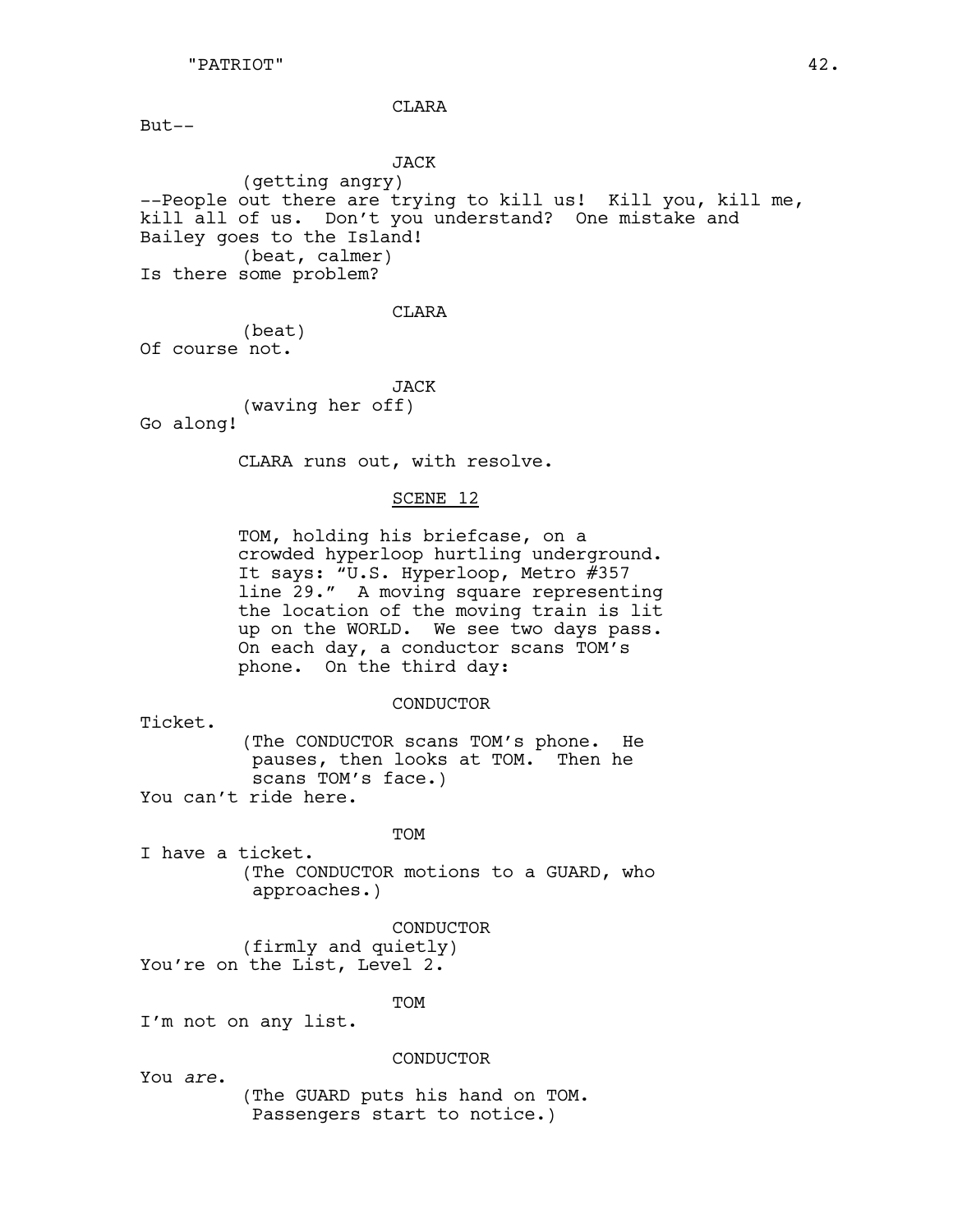**TOM** (quietly, but firmly) Remove your hand. (The hyperloop stops at a station. The GUARD violently pushes TOM to the ground on the platform.)

#### GUARD

*Don't* come back.

The GUARD follows TOM off the hyperloop. The hyperloop speeds away. The GUARD glares at TOM until TOM leaves the station.

## SCENE 13

Dusk. The street outside TOM's office. "Tom Bailey, Esq." is lit up. CLARA arrives. The square representing TOM's office is lit up on the WORLD. CLARA tries to avoid being seen.

CLARA

"WRONG"

 $I-S-A$  $I-S-A$  $T-S-A$ 

HOW CAN I BETRAY THE I-S-A?

> CLARA starts to run away, then stops. Daylight slowly fades during the song. By the end, it is virtually night.

THEY SAID ALL THE STARS ORBIT ONE PLANET: OURS THEY WERE SURE BUT THEY WERE WRONG

THEY SAID IF YOU'RE SICK CUT YOURSELF, THAT'S THE TRICK TO A CURE BUT THEY WERE WRONG

WHAT IF THE STORIES WE'RE TAUGHT TO BELIEVE ARE WRONG?

THEY SAID THAT A WOMAN CAN'T WORK LIKE A MAN WELL, WE CAN THEY WERE SO WRONG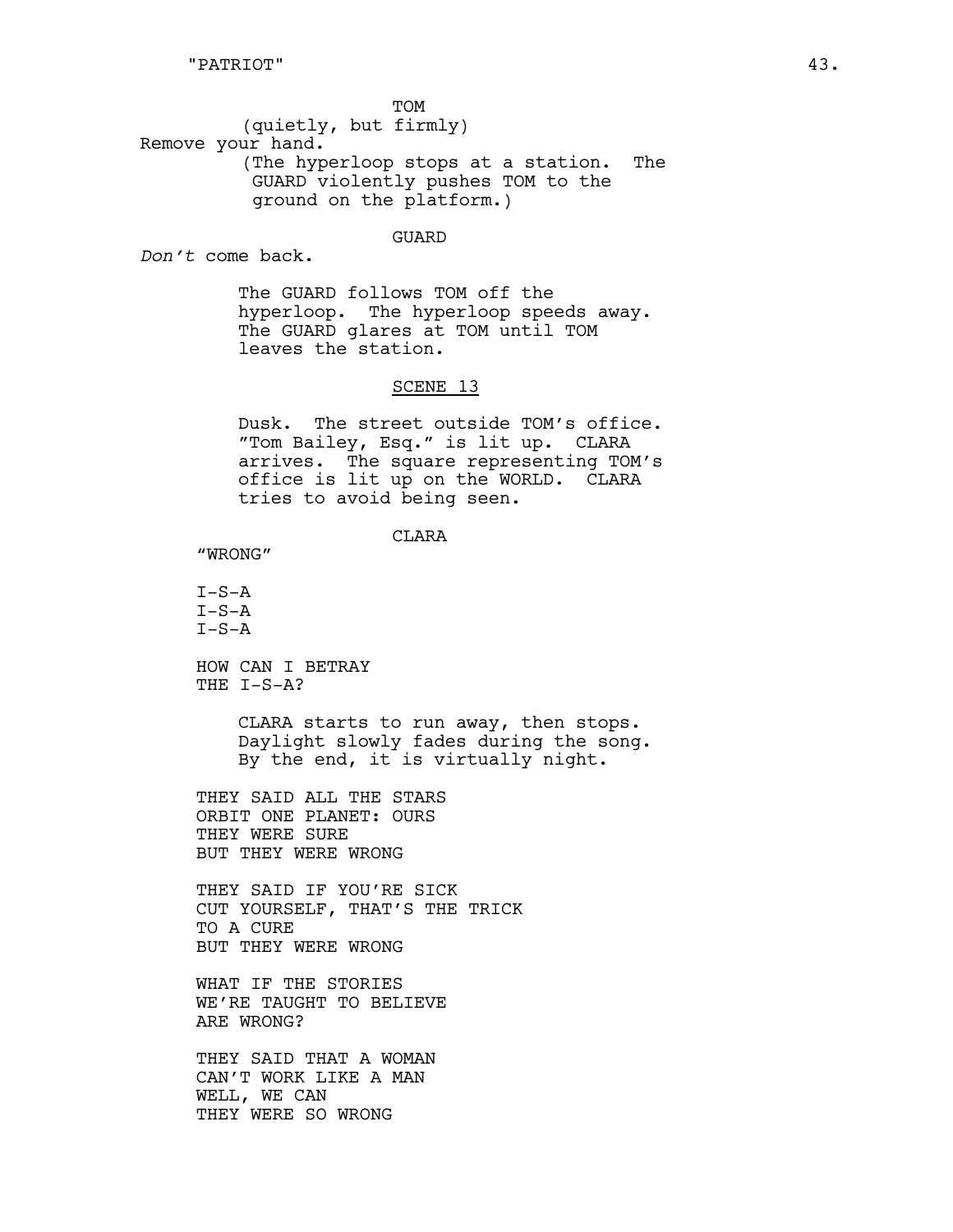THEY SAID IF YOU'RE BLACK YOU BELONG IN THE BACK IN THE BACK AND THEY WERE WRONG

WHAT DO YOU DO WHEN THE THINGS THAT YOU KNEW ARE WRONG?

WHAT DID TOM DO TO DESERVE LEVEL TWO? TELL ME NOW IS IT RIGHT OR WRONG?

> Some people walk by. In a short dance sequence, CLARA darts around, trying to avoid being seen.

# Daddy?

YOU SAID FOLLOW ORDERS THE CHAIN OF COMMAND PAY MY DUES, AND I'D BELONG

BUT YOU ALSO TAUGHT ME TO LOOK DEEP INSIDE AND I'D KNOW RIGHT FROM WRONG

WHAT DO YOU DO WHEN YOU'RE ORDERED TO DO WHAT'S WRONG?

WHY SHOULD TOM BE ON AN ISLAND AT SEA? TELL ME NOW SHOW ME RIGHT AND...

THE ISLAND THE ISLAND THE ISLAND THE ISLAND

TOM SHOULDN'T BE ON AN ISLAND AT SEA IS IT RIGHT?

GOD MAKE ME FIGHT THIS WRONG! IT'S WRONG! IT'S WRONG!

> CLARA suddenly finds herself face to face with a haggard TOM, walking to his office.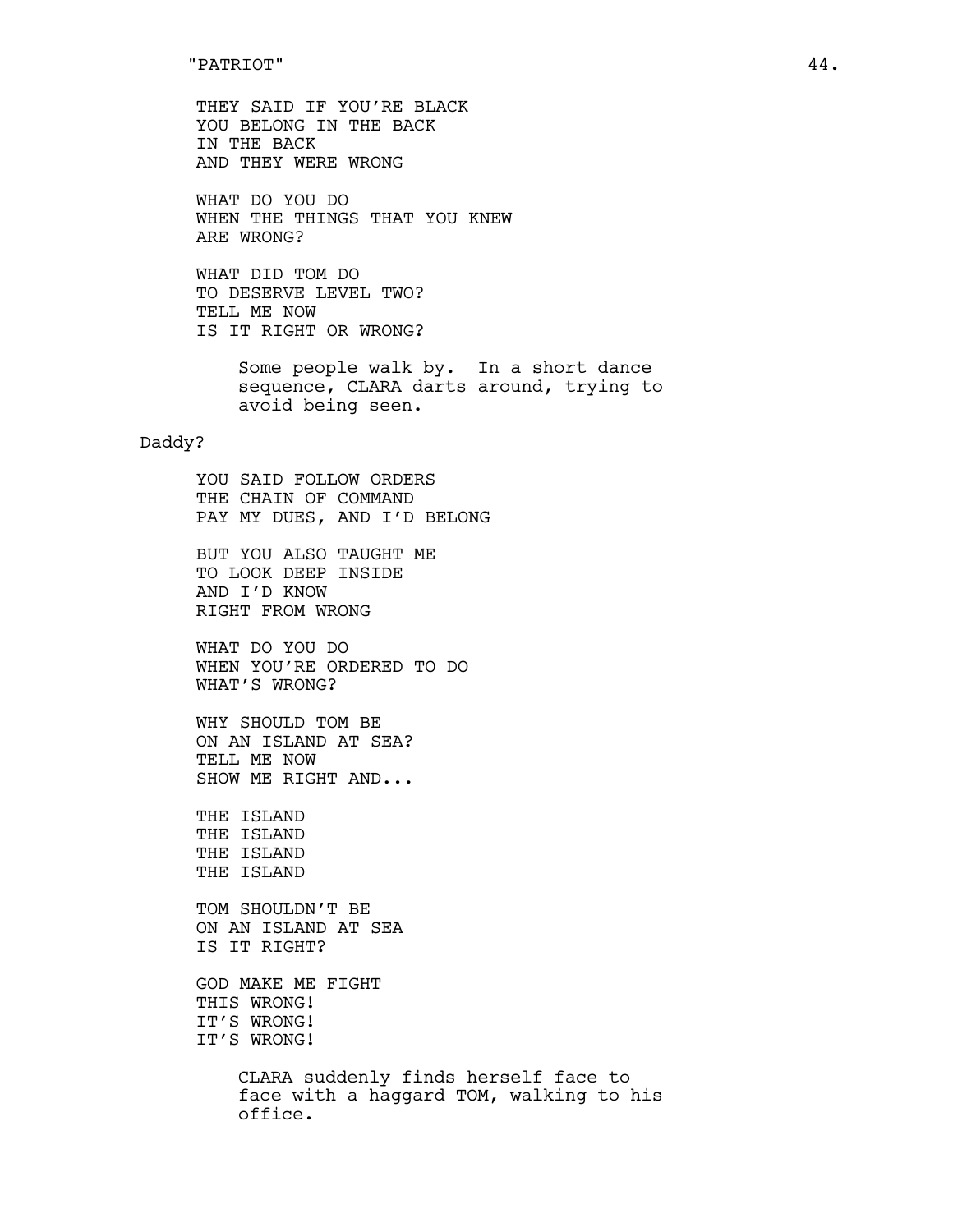TOM

(trying to pass) Excuse me.

> CLARA freezes, then quickly takes his phone, glasses, and watch, and covers them.

What are you doing?

CLARA (quickly, whispering) Shh. You've got to get off the case.

TOM

The Perry case?

CLARA (whispering urgently, while adjusting the collar on his suit) Shh! You're on the List! The I-S-A is going to raise your level again. Get off the case!

**TOM** (stunned by the moment and her beauty) Who are you? (CLARA is about to leave.) I must know.

> TOM grabs CLARA's arm. CLARA writes her name on a piece of paper, shows it to him briefly, hides the paper and puts her finger to her mouth.

> > CLARA

(whispering) Get off the case.

> She kisses him on the cheek, gives him his glasses, watch and phone, and runs.

> > TOM

(Starting to run after her.)

Wait!

CLARA is gone. TOM stops running, then heads to his office. Suddenly three male ISA KIDNAPPERS wearing masks emerge and grab TOM. They put a hood on his head and handcuff him. Hearing the commotion, CLARA reappears. She can see TOM, but no one sees her.

Get off of me! Get off!

"ON THE LIST"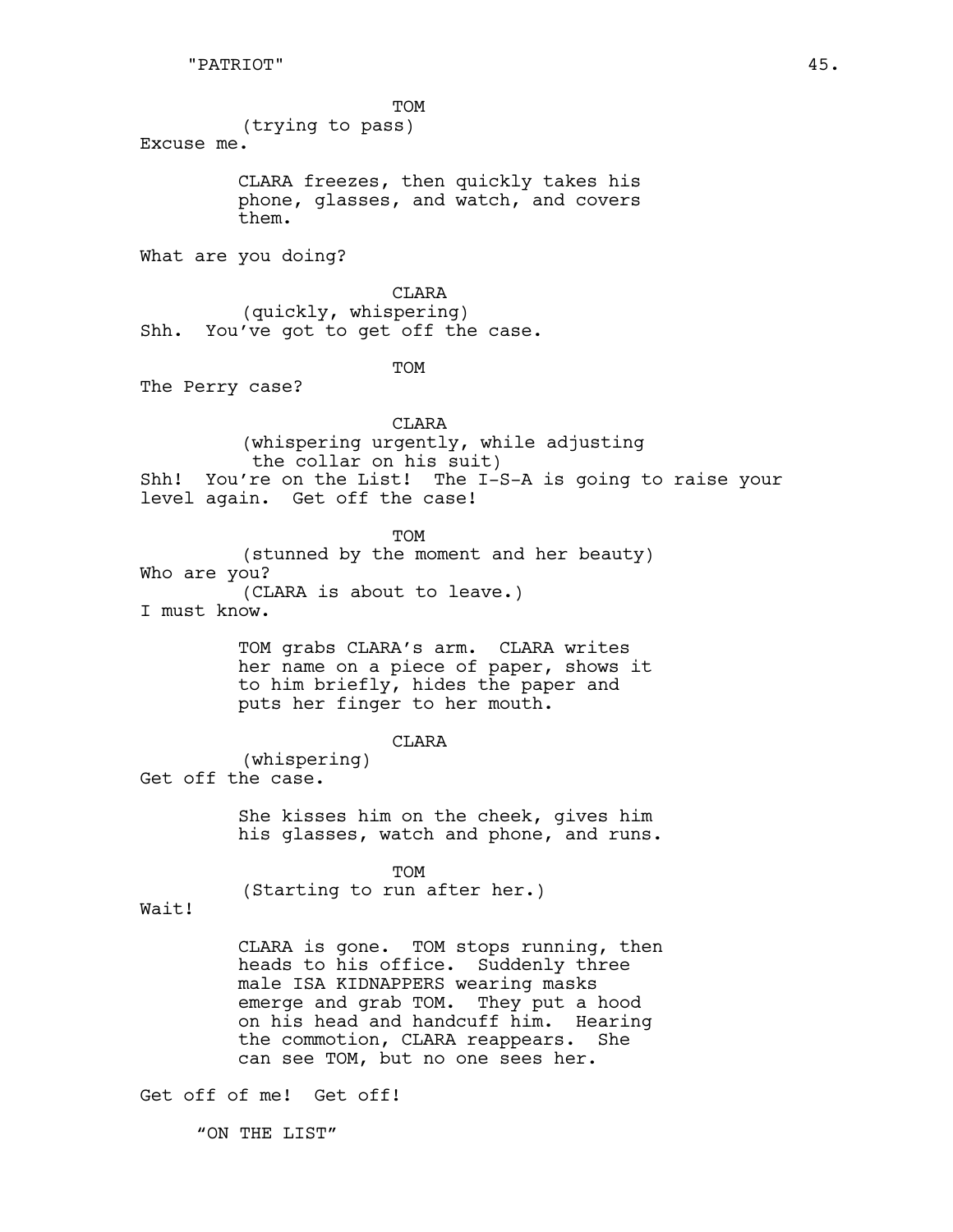KIDNAPPER 1 YOU'RE ON THE LIST, TOM KIDNAPPER 2 LEVEL 4 KIDNAPPER 3 YOU'RE ON THE LIST, TOM KIDNAPPER 2 ON THE FLOOR KIDNAPPER 1 WHEN A JUDGE TELLS A MAN WHAT TO DO KIDNAPPER 3 HE BETTER OBEY KIDNAPPER 2 OR HE'S THROUGH KIDNAPPERS 1 AND 3 YOU'RE ON THE LIST, TOM KIDNAPPER 2 CAN'T YOU SEE? KIDNAPPERS 1 AND 3 I INSIST, TOM KIDNAPPER 2 AFTER ME KIDNAPPER 1 NOW WHO'S THE ONE IN CONTROL? KIDNAPPER 3 AND WHO'S GOING TO ROT IN A HOLE? KIDNAPPERS ONLY THE WORST OF THE WORST OF THE WORST ARE SENT THERE EVEN THE WORST OF THE WORST OF THE WORST REPENT THERE KIDNAPPER 1 YOU'RE ON THE LIST, TOM KIDNAPPER 2 HOW'S IT FEEL? KIDNAPPER 3 DON'T RESIST, TOM KIDNAPPER 2 THAT'S THE DEAL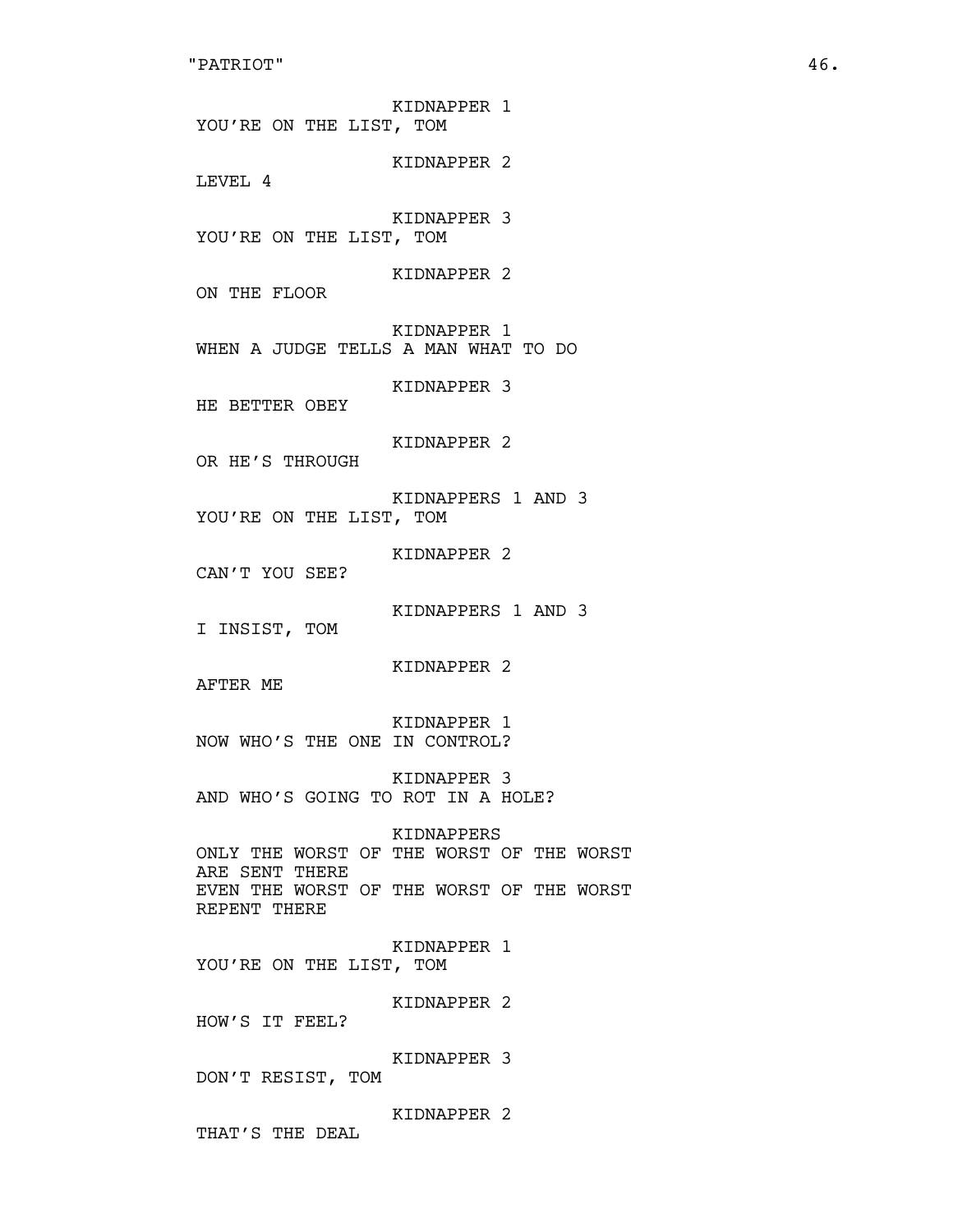KIDNAPPER 1 WE KNOW WHAT YOU DID, WHAT YOU'LL DO

KIDNAPPER 2

BUT NOW YOU ARE DONE

#### KIDNAPPERS

AND THROUGH!

TOM

Get off!

## KIDNAPPERS

YOU'RE THROUGH!

TOM

Get off of me!

KIDNAPPERS

(They chloroform TOM and take him away. CLARA runs away.) YOU'RE THROUGH!

#### SCENE 14

Blackout. The Island, days later. At least ten seconds of silence. A loud door bangs; silence; slow footsteps; a door bangs; footsteps; a door bangs. Lights up on a dim, empty cell on the Island. The door opens. OFFICERS 1 & 2 lead TOM, unshaven, blindfolded, hooded, cuffed, and shackled, through the door. They drop him to the floor. In two separate, dimly lit rooms, we see CLARA and JACK in their ISA offices. CLARA is listening to TOM. JACK is looking at the photo of himself and his wife on the wall.

TOM

Where am I?

OFFICER 1

For the millionth time, nowhere.

TOM

What day is it?

OFFICER 2

(beat, off the cuff) Tuesday!

(The OFFICERS laugh.)

**TOM** 

I'm a citizen of the Unified State!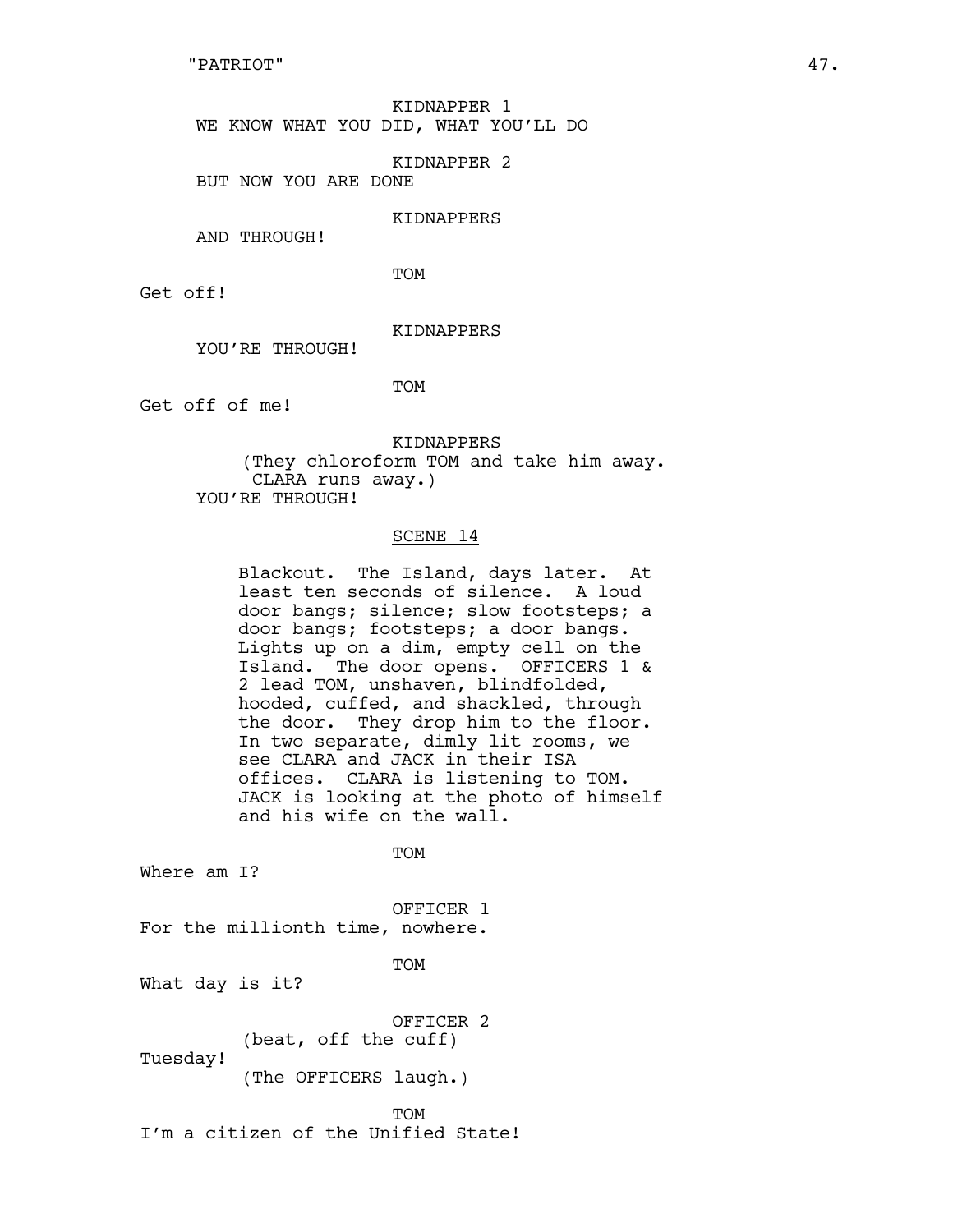OFFICER 1 You're nobody. (sits him down and removes the blindfold, hood, cuffs, and shackles) TOM (panicking) I can't see, I can't see! OFFICER 1 What a pity, the view is spectacular! (The OFFICERS laugh and start to leave.) **TOM** I'm entitled to a lawyer. (beat) Bill Ford, managing partner at Ford & Garrison. (The OFFICERS start laughing.) OFFICER 1 Bill Ford? OFFICER 2 He's the new chief of I-S-A! (They slam the door and leave.) TOM That's not possible. That's impossible! (TOM gets up and starts feeling for the walls.) (screams) Is anybody there? (silence) Help!! "CLARA" NO ONE NO ONE KNOWS WHERE I AM NO ONE KNOWS I'M HERE DAY IS NIGHT AND NIGHT IS DAY BLACK IS WHITE OR IS IT GRAY? MOM'S NOT HERE TO FIND ME DAD'S NOT HERE TO FIND ME HELP! NO ONE KNOWS WHERE I AM I'M ALONE WAIT, THERE'S SOMEONE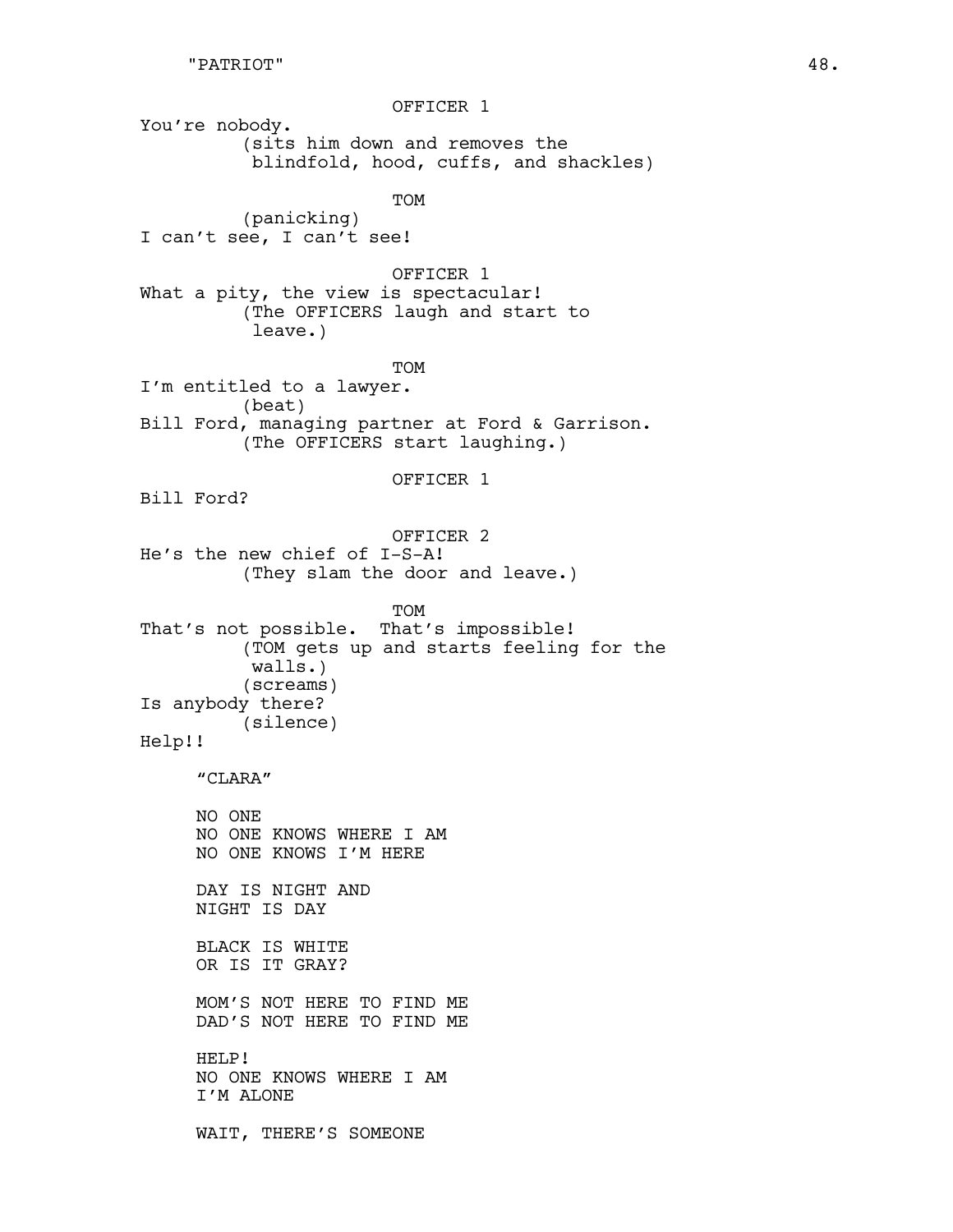#### OR WAS IT A DREAM?

HER HAIR SO GOLDEN IN THE SUNLIGHT OF THE EVENING HER EYES AN OCEAN BLUE AND FILLED WITH HIDDEN MEANING

SHE CAME FROM NOWHERE THEN SHE VANISHED FROM OUR MEETING I WENT TO FIND HER BUT THE MOMENT WAS TOO FLEETING

SHE TRIED TO TELL ME OUT THERE SHE TRIED TO WARN ME OUT THERE SHE TRIED TO HELP ME OUT THERE SHE TRIED BUT I ONLY SAW

TOM CLARA

HER HAIR SO GOLDEN IN THE CLARA'S HERE SUNLIGHT OF THE EVENING HER EYES AN OCEAN BLUE AND YOUR CLARA'S HERE FILLED WITH HIDDEN MEANING

SHE CAME FROM NOWHERE THEN SHE YOU'RE NOT ALONE VANISHED FROM THE MEETING I WENT TO FIND HER BUT THE YOU'RE NOT ALONE MOMENT WAS TOO FLEETING

SHE TRIED TO TELL ME OUT THERE I'LL HELP YOU TOM SHE TRIED TO WARN ME OUT THERE SOMEHOW I'LL SHE TRIED TO HELP ME OUT THERE HELP YOU TOM SHE TRIED BUT **BUT HOW?** I ONLY SAW

#### TOM CLARA JACK

[LYRICS REPEAT] [LYRICS REPEAT]THESE WERE GOING TO BE OUR GOLDEN YEARS SEEING THE SUNSET

WITH THE GONDOLIERS

STROLLING UP AND DOWN THE CHAMPS ELYSEES WITH A CROISSANT AND A CAFE AU LAIT

SHE TRIED TO HELP ME OUT THERE THEN THEY TOOK YOU SHE TRIED TO SAVE ME OUT THERE NOW YOU'RE GONE AND

WHO WAS THAT WONDROUS I'M ALONE I'M ALONE GIRL MY ANGEL AND PROTECTOR?

WHAT DID SHE SCRIBBLE I'M ALL ALONE I'M ALL ALONE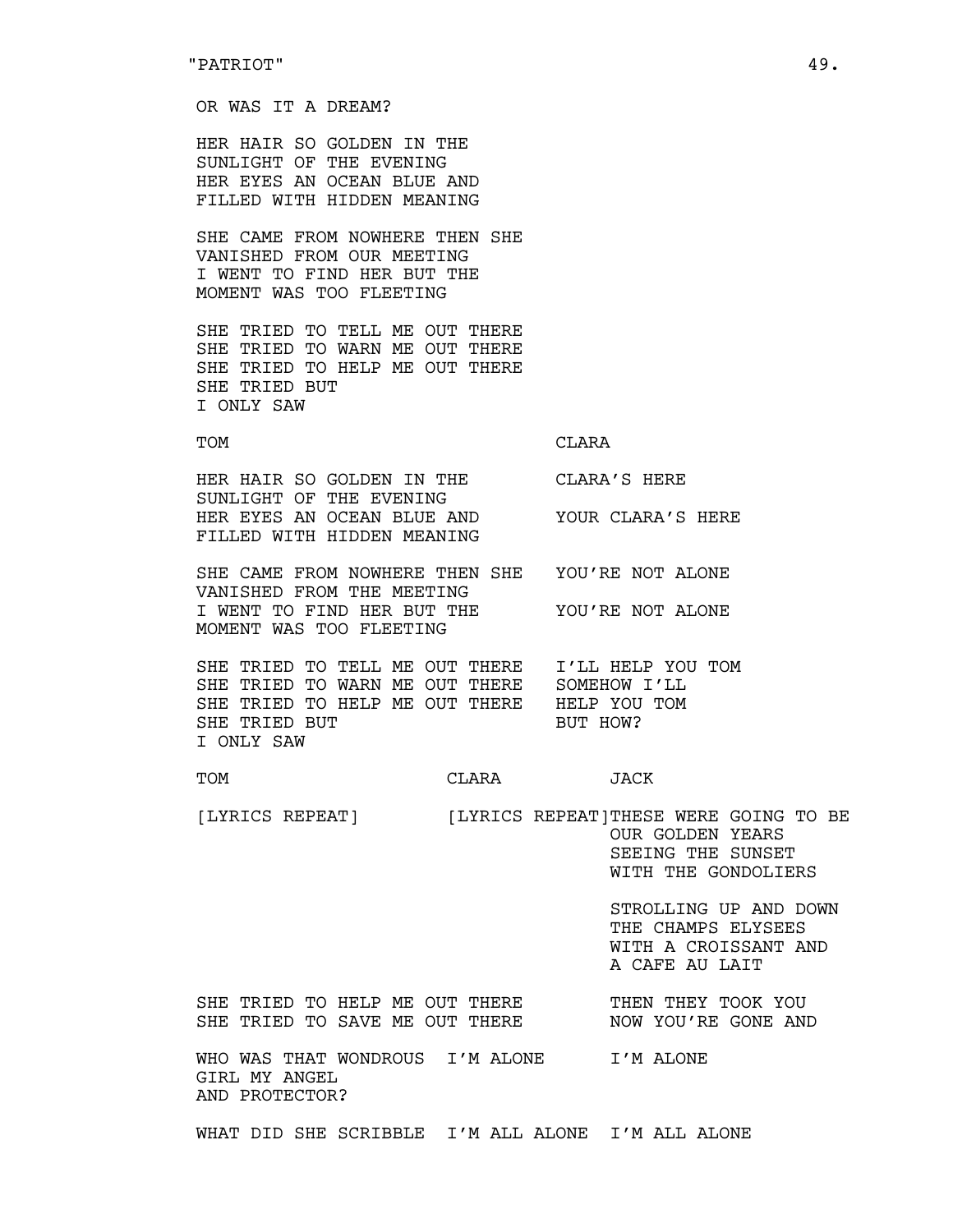ON THAT LITTLE PIECE OF PAPER?

WHO IS MY GUARDIAN ANGEL? WHO IS MY GUARDIAN ANGEL?

REMEMBER THE PAPER REMEMBER THE PAPER

I ONLY SAW [LYRICS REPEAT] [LYRICS REPEAT][LYRICS REPEAT]

THEN THEY TOOK YOU

MY ANGEL NOW TOM HELPS THEM AND NOW I WONDER WHAT SHE SCRIBBLED ON THAT LITTLE PIECE OF PAPER (Suddenly it comes to him.) I NEED YOU **CLARA** MONROE

#### SCENE 15

Lights down on TOM's cell and on JACK. CLARA starts pacing. Lights up on the ASSISTANT, who has also been listening on her earbuds. She is sitting on a chair by a small desk outside CLARA's office.

#### ASSISTANT

(mimicking TOM)

I NEED YOU CLARA

She can't help you!

#### CLARA

(tense, pressing a buzzer, which the ASSISTANT answers) Can you come in ten minutes?

#### ASSISTANT

Sure.

(Lights down on CLARA.)

"I'M YOUR SPY"

YOU KNOW HOW MANY SARAH SMITHS I'VE BEEN THROUGH? HOW MANY SARAH SMITHS I'VE SEEN?

THESE LITTLE GENIUSES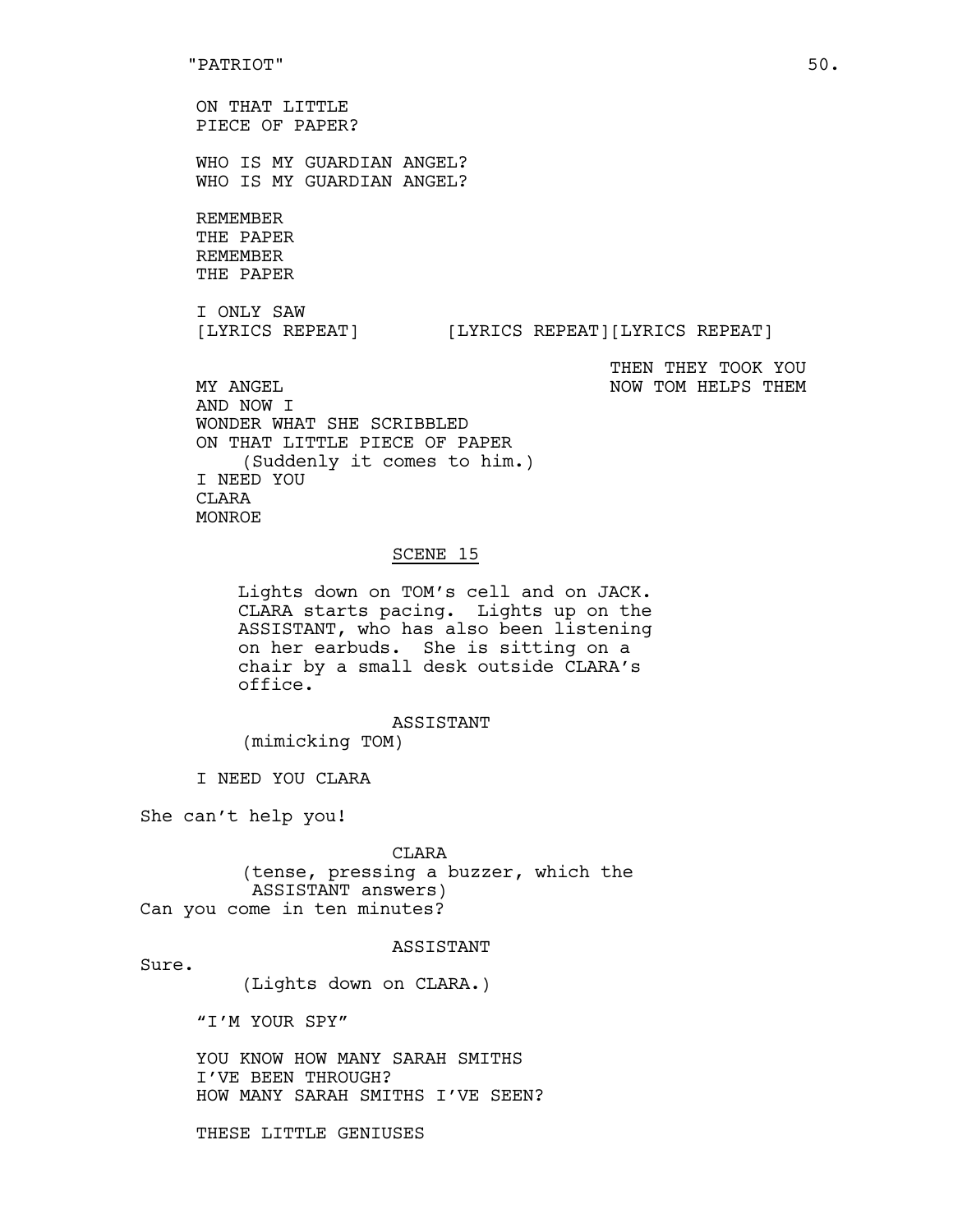```
WITH THEIR FANCY DEGREES
     AND THEIR PEDIGREES
     AND THEIR FRIGGIN' CHINESE
     WANNABEES!
No common sense. No street smarts!
     SARAH NUMBER ONE
     COULDN'T TIE A SHOE
     IF IT GOT UNDONE
Three days.
     SARAH NUMBER TWO
     MISSED A DEADLINE
Goodbye you!
     SARAH THREE
     BECAME A DETAINEE
Beats me.
     SARA FOUR
         (in a deep voice)
Not here anymore.
     FIVE, SIX, SEVEN, EIGHT AND NINE
Twerps!
     TAKING EVERYTHING THAT'S MINE
     YET I'M THE HAG
     WHO SALUTES HER FLAG!
         (in a deep voice)
I don't think so!
         (as she takes her hair out of a bun)
     I KNOW ALL EIGHT THOUSAND FIVE HUNDRED SIXTY-
     SEVEN AND A HALF ROOMS IN THIS PALACE!
     SHE KNOWS...
     THREE
     CAN'T YOU SEE?
         (She removes her glasses.)
     I'M YOUR SPY, JACK
     I'M THE ONE FOR THE JOB
     DON'T APPLY
         (suddenly brutal)
Back!
         (lovely again)
     YOU UNSCRUPULOUS MOB
     SARAH SMITH IS MY NAME
     THEY'RE ALL THE SAME
     I'M YOUR SPY, JACK
     I CAN CRACK ANY CODE
     WHY NOT TRY, JACK?
     LET ME LIGHTEN YOUR LOAD
```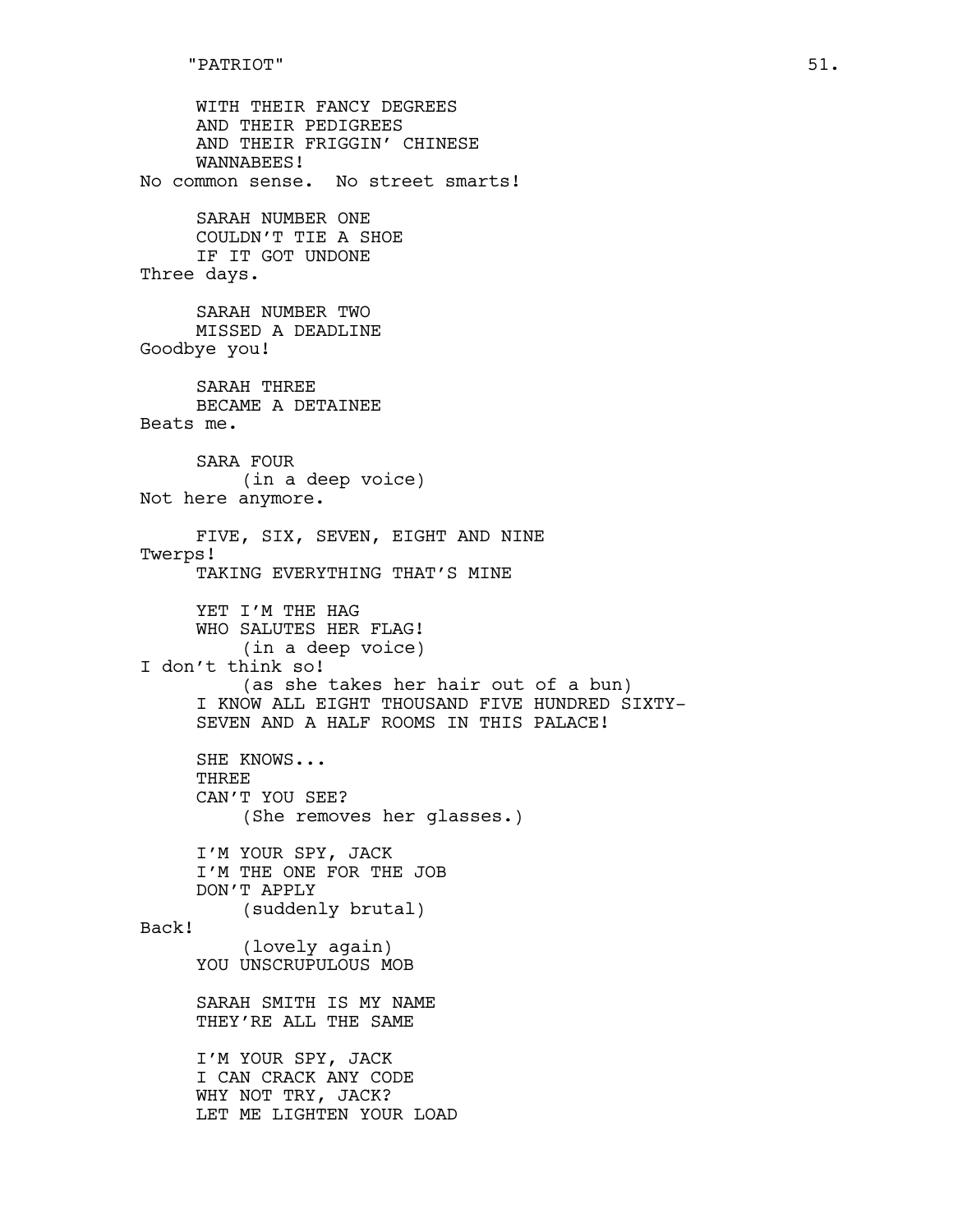WHAT A TEAM, WHAT A PAIR WE'D BE ROGERS ASTAIRE THESE NAIVE LITTLE *TIT*WITS DON'T HAVE A PRAYER SEND ME TO I-S-A HEAVEN MAKE ME SARAH ELEVEN! I'M SMART I'M TOUGH I'm hot. BE MY GUY, JACK TRY A WOMAN YOUR AGE DON'T BE SHY, JACK WITH A WOMAN YOUR STAGE STAGE D ME In one fell swoop, the ASSISTANT removes her uniform, revealing a gorgeous and revealing dress. Dance sequence, as the ASSISTANT comically and brutally knocks various Sarah Smiths off the stage. Pardon. (music) So sorry. (music) Toodles! (music) See you never! The ASSISTANT dances with various men, and an imaginary JACK. (sultry) Come to my *safehouse*. (More dancing) I've got my own...sleeper *cell*. (Big dance number that ends with applause. The music restarts:) You want Paris? I'll give you Paris! HERE I AM, JACK I'M THE SPY THAT YOU WANT I'M THE JAM, JACK ON YOUR BUTTER CROISSANT WHAT A SMILE (looking at her file) What a file (She throws it.) WHAT A FABULOUS BRAIN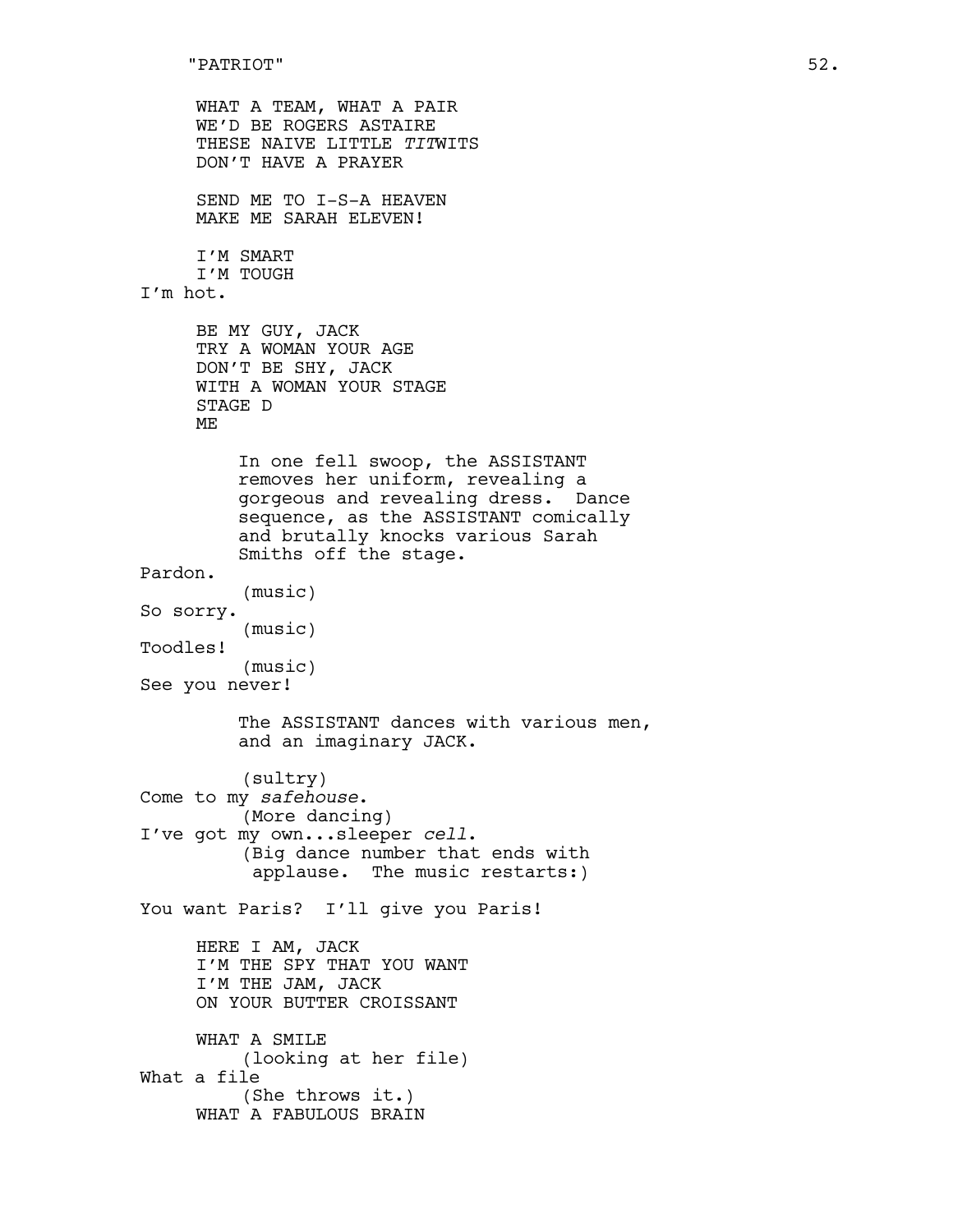(as JACK eyes an imaginary Sarah Smith) TAKE YOUR EYES OFF HER RACK OR I'LL GO INSANE! (Dancing Rockette style, on top of her desk, while a row of men on either side of the desk do the same:) FEEL THIS THIGH, JACK BRING YOUR SPECIAL BAGUETTE! Lose the tie JACK! I'M YOUR COVERT ROCKETTE (A loud buzzer rings.) YOUR-- (More buzzing. The dancers scatter.) YOUR-- More buzzing. Lights up on CLARA in her office, buzzing. As the music falls apart, the ASSISTANT, flustered, dismounts from the table, puts her glasses and uniform back on.  $I--I$  don't --(more buzzing) Just a minute, need to, hold on-- (more buzzing) **CLARA** (extremely tense) Where is she? (The music stops, incessant buzzing. CLARA is shaking.) ASSISTANT (trying to get herself together and put her hair back in a bun) Coming! (insistent buzzing. CLARA suddenly opens her door.) SCENE 16 CLARA (tense) Can you come in? The ASSISTANT is a comical mess. As CLARA stares at her, the ASSISTANT gets herself together. Finally quasi-

respectable and attempting dignity, the ASSISTANT walks into CLARA's office, looks at the flag, and salutes grudgingly. The door closes. They both stand there. Beat.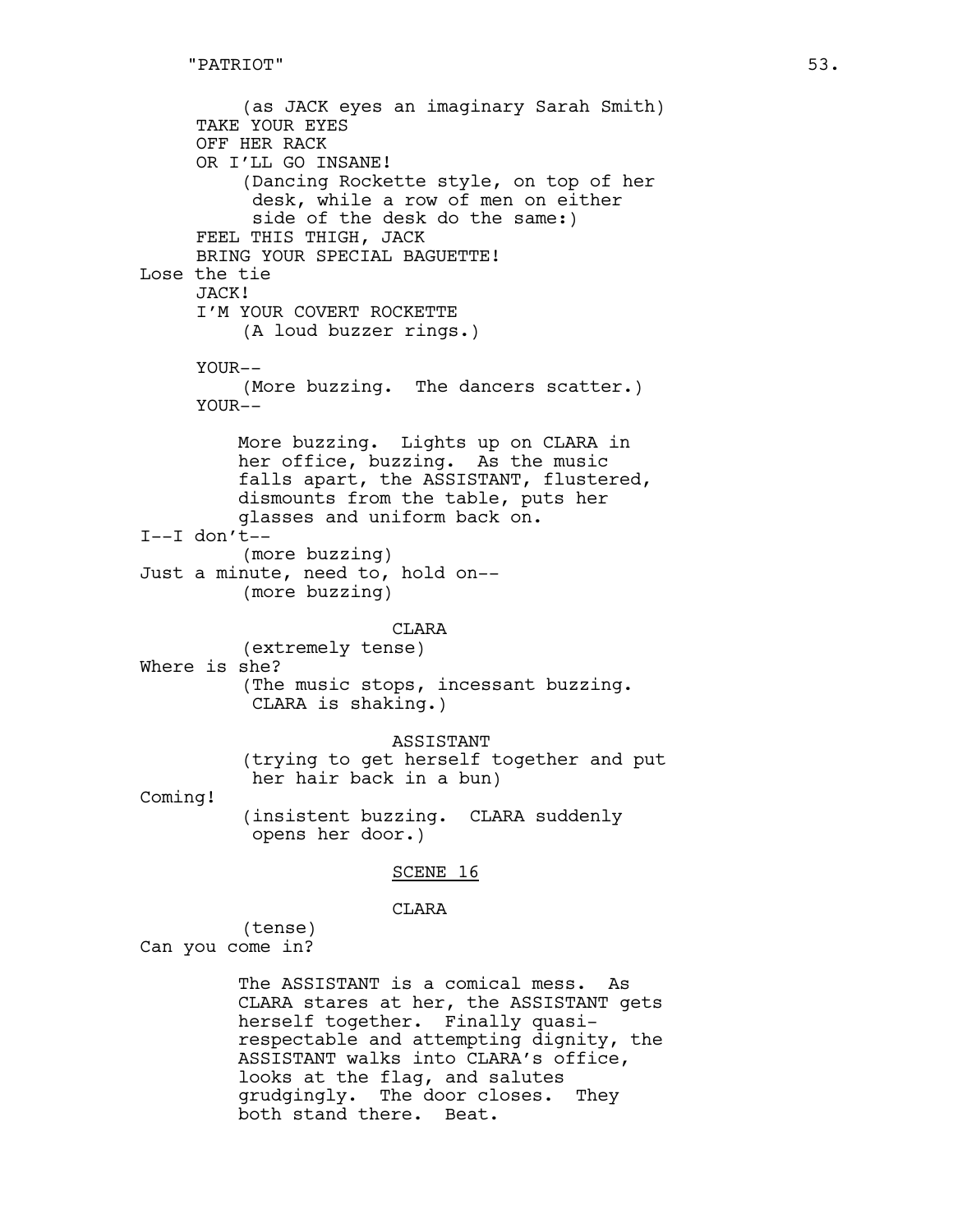Hi. (beat) Still shaking and breathing quickly, CLARA tries to hum the beginning of "Morning," while tidying up her office for no particular reason. (blurting it out) I miss my dad! ASSISTANT (in disbelief) Oh my God. CLARA He sang to me every morning. Our...family anthem. (still tense) (beat) You want to hear the song? (long beat) (The ASSISTANT tries to indicate no, but CLARA is not paying attention. CLARA takes some big breaths. A cappella:) "MORNING" GOOD MORNING TO VALLEYS AND MOUNTAINS ABOVE (CLARA stops, closes her eyes, and takes a deep breath. Slower, this time with orchestra:) GOOD MORNING TO VALLEYS AND MOUNTAINS ABOVE GOOD MORNING TO RIVERS AND MEADOWS I LOVE GOOD MORNING TO FREEDOM TO RED WHITE AND BLUE THE SPARROW AND STARLING ARE SINGING FOR YOU GOOD MORNING MY DARLING GOOD MORNING TO YOU TO RIVERS AND MEADOWS AND MOUNTAINS ABOVE THE EAGLE IS SOARING THE SKY VAST AND BLUE I LOVE YOU MY DARLING I'M WAITING FOR YOU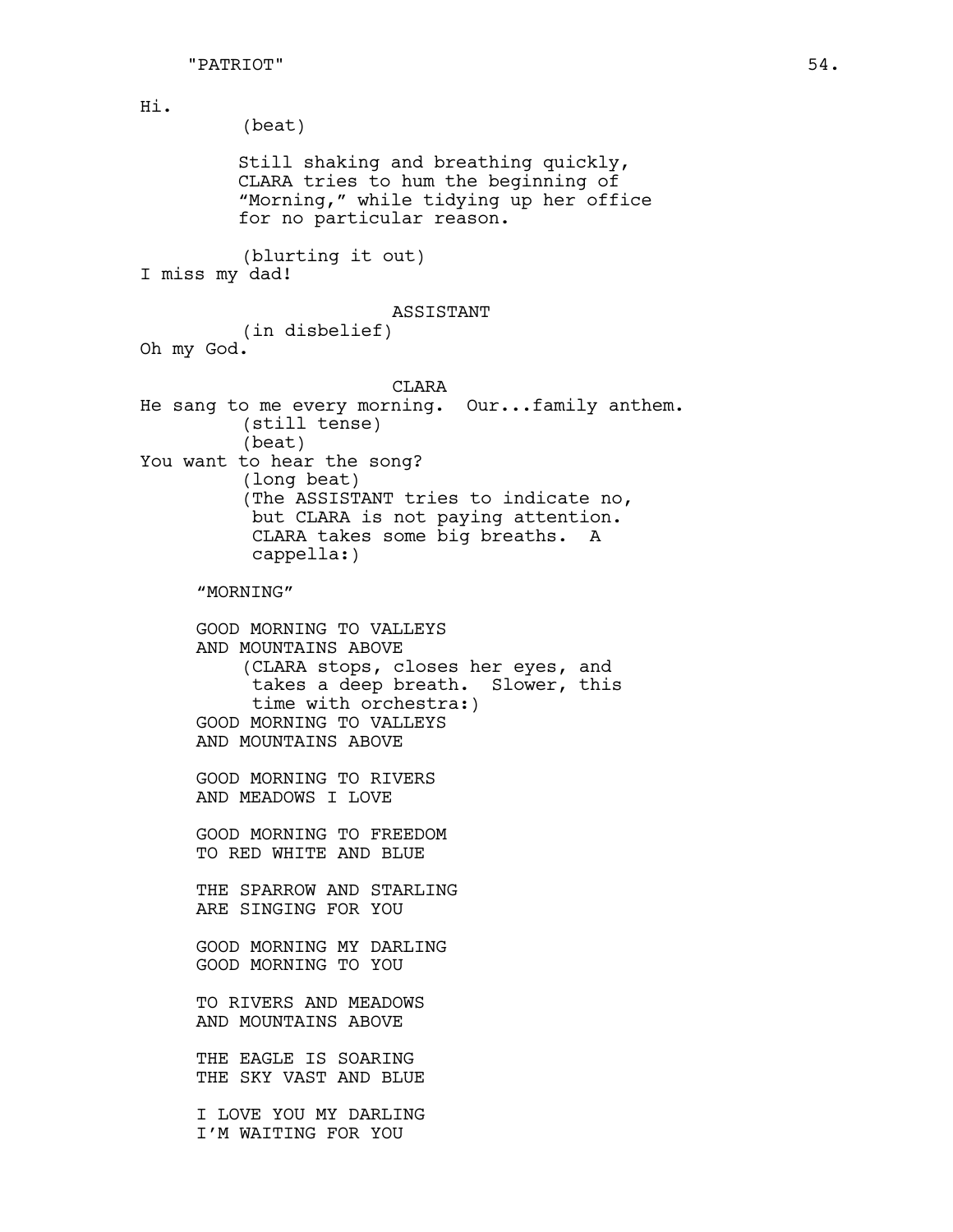GOOD MORNING MY CLARA GOOD MORNING TO YOU

ASSISTANT

It's 7 a.m. Go home.

#### CLARA

(suddenly) Jack made a pass at me! (CLARA bursts into tears.)

ASSISTANT

(The ASSISTANT consoles CLARA, reluctantly.) After his wife died he was never the same. (beat, with sudden clarity) Sometimes when we're hurt, we do things we shouldn't do.

# CLARA

Can you help? (Ding, a lightbulb goes off in the ASSISTANT's head. The ASSISTANT suddenly holds both of CLARA's arms.)

## ASSISTANT

"A MAN'S WORLD" (On the screen: a picture of the younger ASSISTANT in a bar with her then-boss)

I WAS YOUNG, HE WAS NOT "HAVE A SMOKE HAVE A SHOT" "COME ON BY" "NO IT'S LATE YOU'RE MY BOSS NOT MY DATE"

"PLAY YOUR CARDS RIGHT, YOU FOOL THAT'S THE FIRST GOLDEN RULE" I WAS SIMPLE LIKE YOU DIDN'T KNOW WHAT TO DO

AT THAT MOMENT I LEARNED SOMETHING AWFUL AND NEW (The picture disappears.)

IT'S A MAN'S WORLD EVERYTHING'S HIS IT'S A MAN'S WORLD THAT'S HOW IT IS

WHERE NO WOMAN SURVIVES PLAYING THE DAMSEL IN DISTRESS SO ACT LIKE A MAN

SARAH NINE, SHE WAS HERE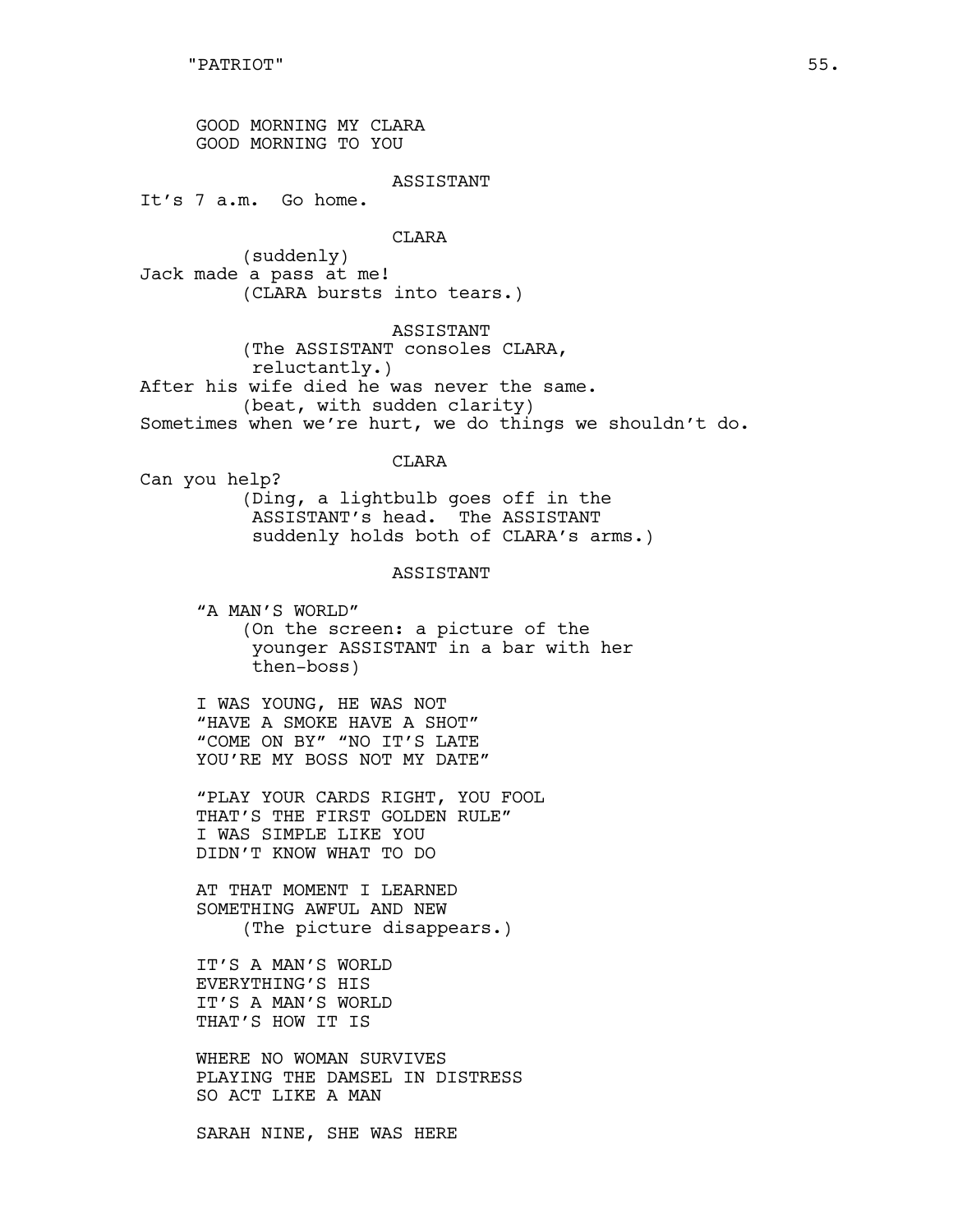WHAT A SWEET LITTLE DEAR SHE WAS KIND, SHE WAS SMART FULL OF FEELING AND HEART

SHE DID WHAT HE SAID 'TIL SHE MADE THE WRONG BED IT'S TOO LATE TO GO BACK WHEN YOU'RE DEALING WITH JACK

THERE WERE PILLS BY THE DOOR WHERE SHE LAY ON THE FLOOR (On the screen: a picture of the ASSISTANT looking over SARAH SMITH #9, lying on the floor)

IT'S A MAN'S WORLD THEY PLAY TO WIN IT'S A MAN'S WORLD WHERE HAVE YOU BEEN?

WHERE NO WOMAN SURVIVES PLAYING THE DAMSEL IN DISTRESS SO ACT LIKE A MAN

THERE'S A MAN IN A CELL IN A FARAWAY HELL ON THE LIST, 'CAUSE OF HIM AND HIS FUTURE IS GRIM

IT'S TOM, DON'T YOU SEE WHAT I'M TRYING TO BE DON'T PRETEND TO BE SLOW DON'T PRETEND YOU DON'T KNOW

IF IT'S WRONG, MAKE IT RIGHT AT LEAST PUT UP A FIGHT

#### ASSISTANT CLARA

| IN A MAN'S WORLD  | IN A MAN'S WORLD  |
|-------------------|-------------------|
| ACT LIKE A MAN    | ACT LIKE A MAN    |
| IN A MAN'S WORLD  | TN A MAN'S WORLD  |
| ACT WHILE YOU CAN | ACT WHILE YOU CAN |

'CAUSE NO WOMAN SURVIVES PLAYING THE DAMSEL IN DISTRESS SO ACT LIKE A MAN

CLARA

What can I do?

ASSISTANT THERE'S A KEY IN A DRAWER CODE 974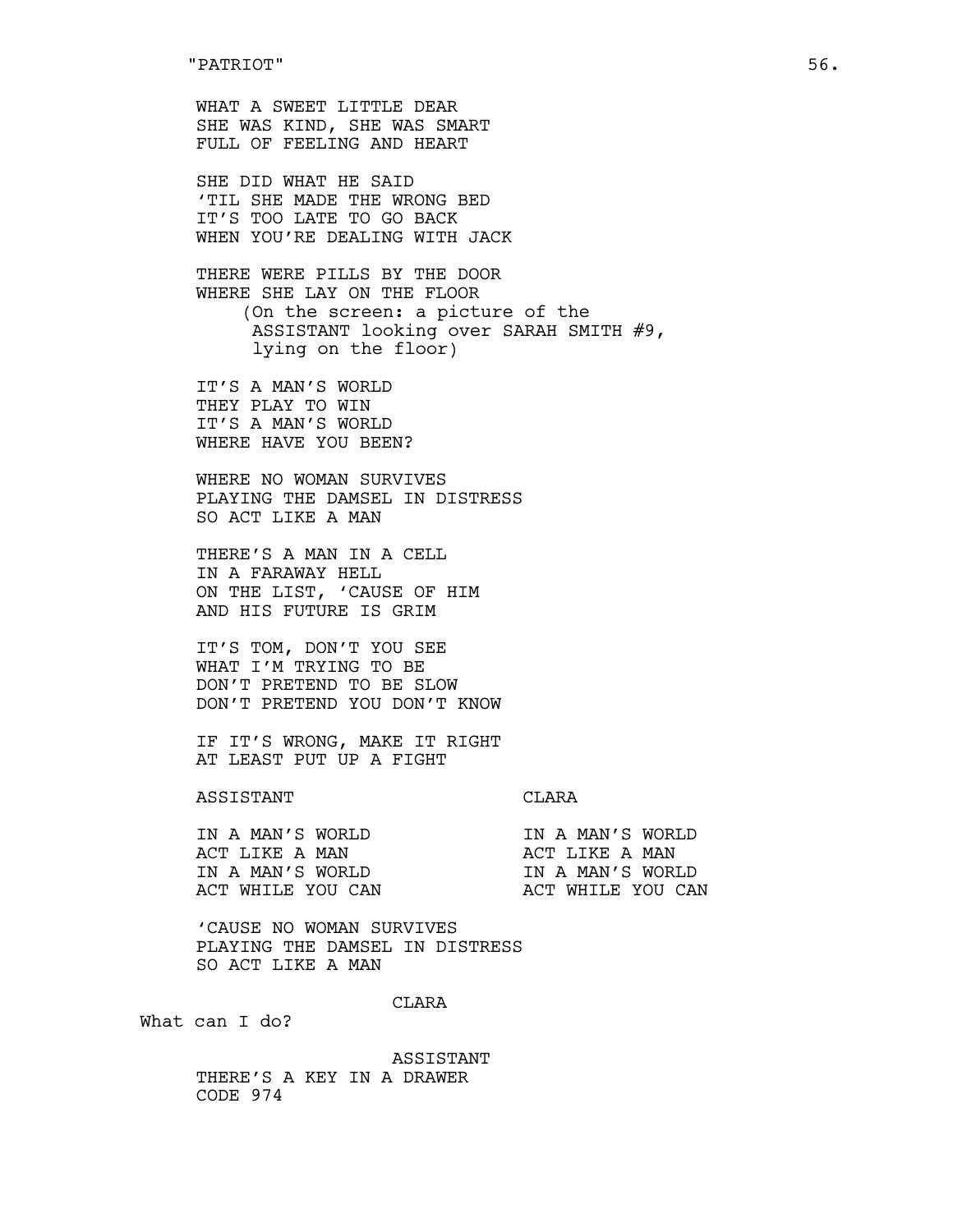"PATRIOT" 57.

CLARA

974

ASSISTANT

82124 IT'S A KEY TO THE ROOM

CLARA

TO THE ROOM?

ASSISTANT

TO THE ROOM WHERE THE LIST CAN BE CHANGED

CLARA WHERE THE LIST CAN BE CHANGED! BUT WHERE IS THAT DRAWER?

ASSISTANT IN JACK'S ROOM, BY THE DOOR

CLARA AND ASSISTANT IN A MAN'S WORLD YOU'LL HIT A WALL IN A MAN'S WORLD WINNER TAKES ALL

#### ASSISTANT

IF YOU WANT TO SURVIVE

CLARA

IF YOU WANT TO SURVIVE

ASSISTANT

PUT ON PANTS

CLARA

DITCH THE DRESS

CLARA AND ASSISTANT DAMN THE DAMSEL IN DISTRESS

ASSISTANT

ACT LIKE A MAN

CLARA AND ASSISTANT

ACT LIKE A MAN ACT LIKE A MAN

#### SCENE 17

CLARA thinks for a few seconds, then presses a button.

VOICE OF JACK

Jack.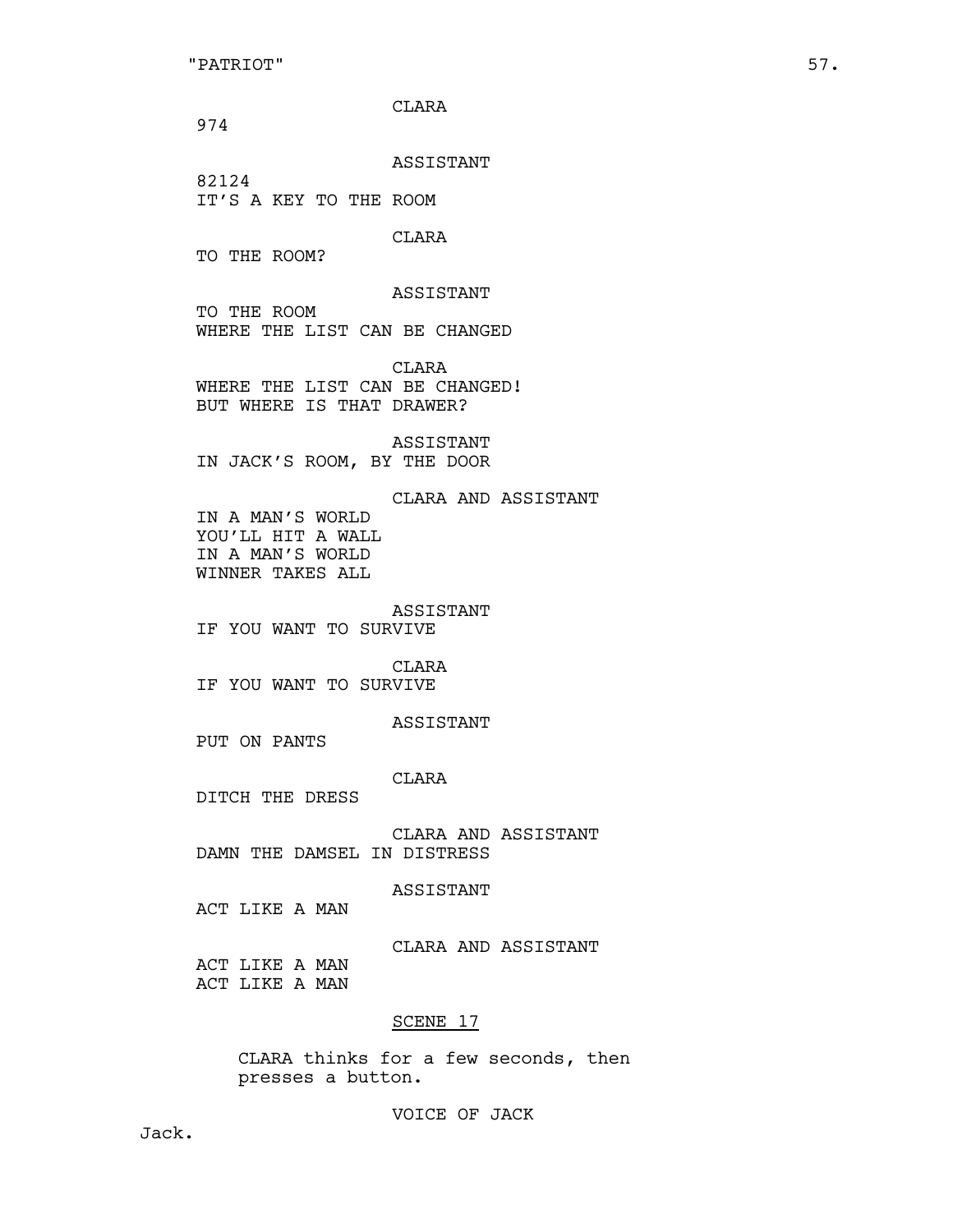#### CLARA

I need to see you.

VOICE OF JACK

What a happy coincidence.

The ASSISTANT gives a thumbs up and leaves. CLARA gathers courage, leaves her office, and walks down the hall. JACK's door suddenly opens. CLARA walks in. JACK is at his desk, working.

CLARA

I tried to implant the device during his jog. Bailey got away. (beat)

He's no terrorist sir.

JACK

(cool) Then we can all sleep safely.

> CLARA laughs nervously, then starts looking for the drawer. Throughout the scene and JACK's song, she maneuvers herself to punch the code, open the drawer and take the key.

It's funny you mention Bailey.

(beat) We had a U-O.

(getting closer to CLARA) An unwanted occurrence. The judge ordered Bailey not to reveal Perry's name to *anyone*. But Bailey did. He did tell *some*one about the Perry case.

CLARA (trying to appear calm) Really, who?

#### JACK

A woman we think, and a pretty sophisticated operator. She knew to muffle his phone, watch *and* glasses. It was too dark for the satellite. Didn't you hear any of this?

CLARA

I must have been out of the office.

JACK

You were.

(beat) I checked. (He looks her over carefully.) This is a terrible security breach.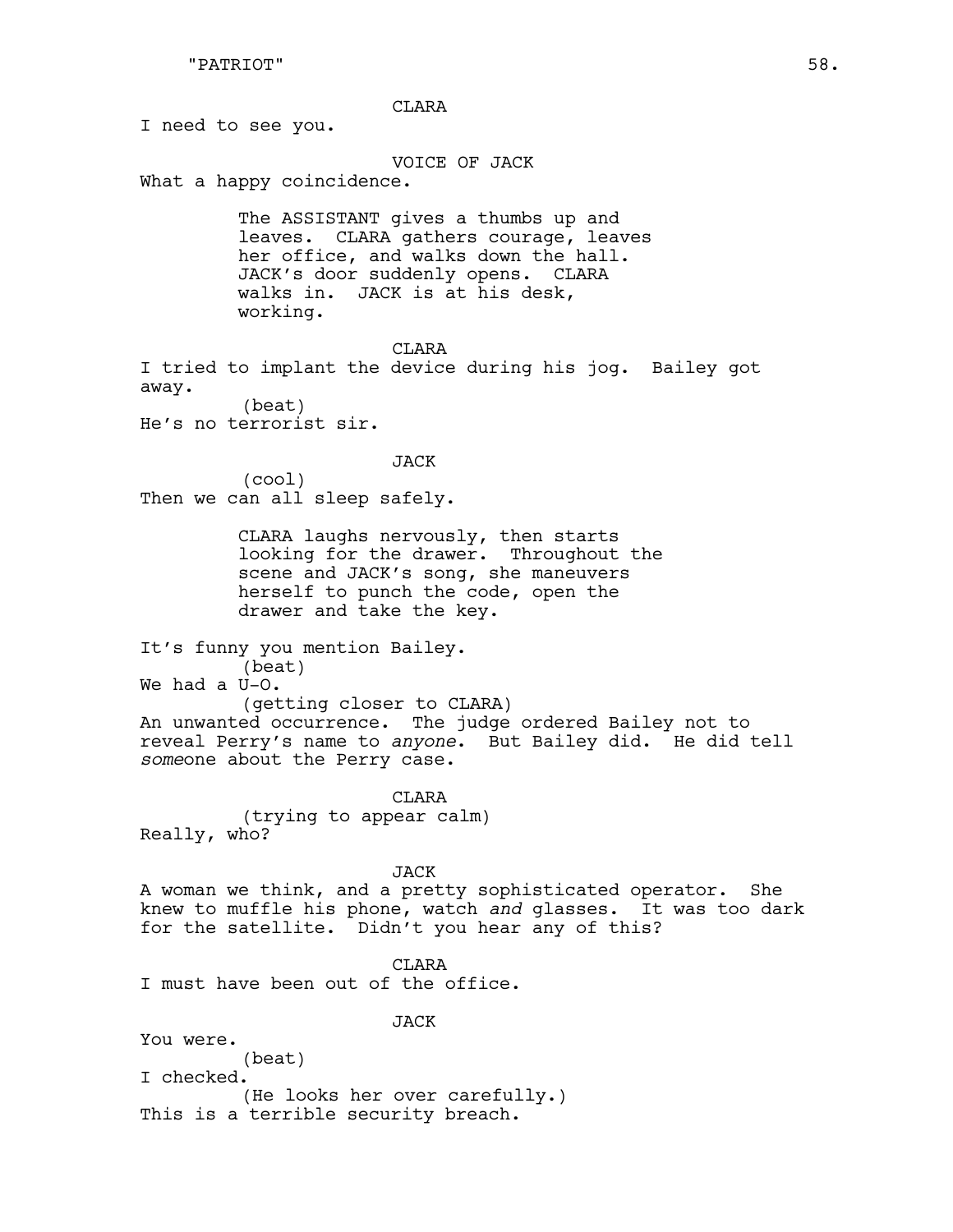**CLARA** I'll do what I can to help. JACK Good! We'll find out the truth. (smiling, and putting his hand on her shoulder) Together. (removing his hand, all business) Until then you're off the case. (During JACK's song, CLARA opens the drawer, punches the code, and takes the key.) "NEVER AGAIN" (PART II) I'M GONNA CONNECT THE DOTS AND UNRAVEL THIS CRIME I'M GONNA CONNECT THE DOTS GONNA SOLVE IT THIS TIME I SWORE NEVER AGAIN NEVER AGAIN IT'S SOMEONE AT I-S-A WHO ELSE COULD IT BE? A TRAITOR WHO NEEDS TO PAY IT'S SO OBVIOUS TO ME BUT WHO? HOW WHERE AND WHEN DID IT HAPPEN AGAIN? NEVER AGAIN! NEVER AGAIN! NEVER A-CLARA runs out and closes JACK's door, abruptly ending the music. She is clutching the key, and breathing heavily. CLARA runs offstage. SCENE 18 The room outside OBU's cell. OFFICERS 1 and 2 are playing gin rummy. OFFICER 1 has the Manual. The words "180 hours" briefly appear on the screen, then fade.

OFFICER 1

"HVD."

OFFICER 2

High value detainee.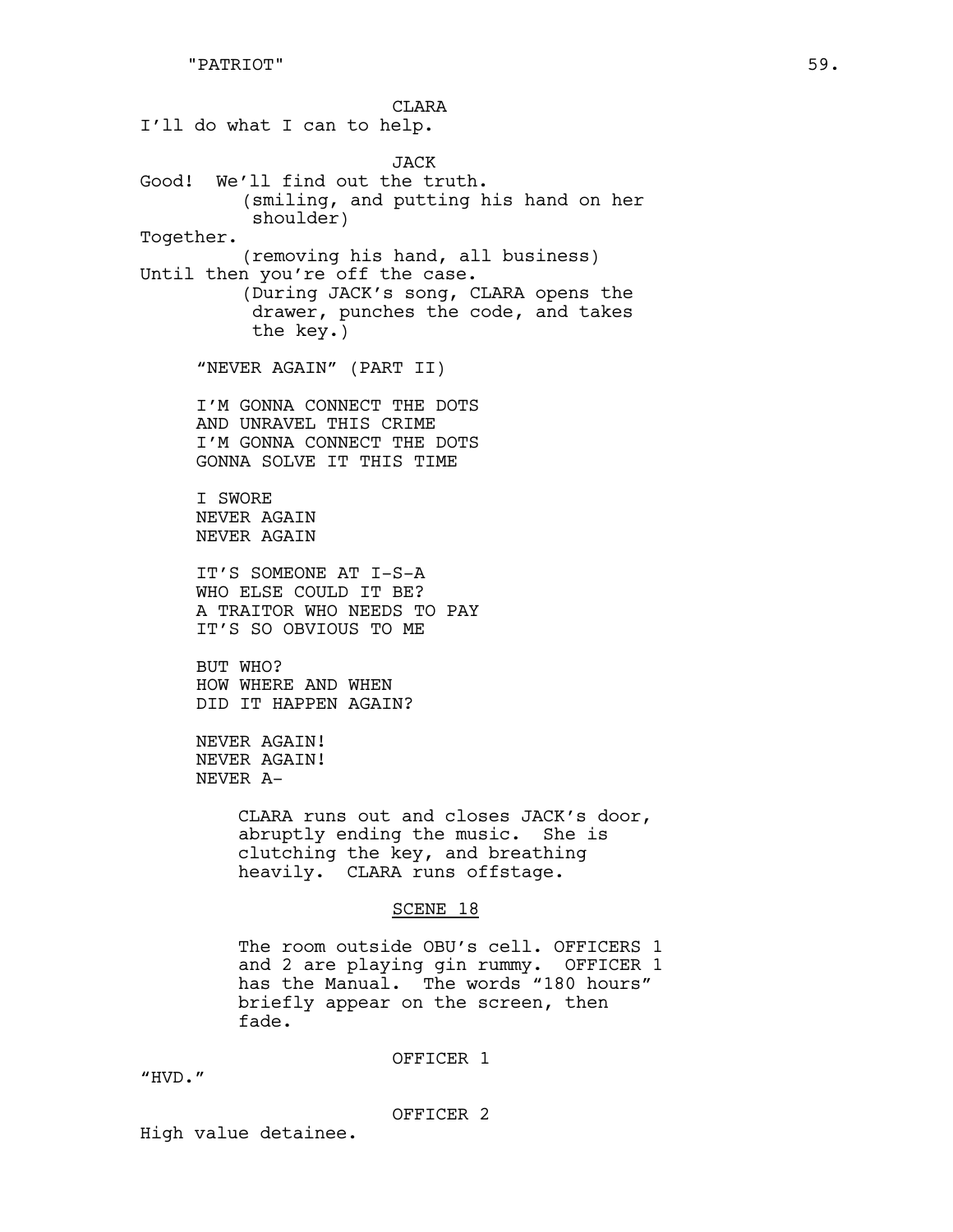"PATRIOT" 60.

OFFICER 1 "VHVD." OFFICER 2 Very high value detainee. OFFICER 1 "SDVVHVD." (beat) OFFICER 2 Super duper very very high value detainee! OFFICER 1 Excellent! The three types of interrogation: OFFICER 2 Conditioning, corrective, coercive. OFFICER 1 What's nudity? OFFICER 2 Conditioning. OFFICER 1 Insult slap? OFFICER 2 Corrective. OFFICER 1 Walling? OFFICER 2 Coercive. OFFICER 1 You're on fire today! Facial hold? OFFICER 2 Coercive. OFFICER 1 No, corrective! Water dousing? OFFICER 2 Corrective. OFFICER 1 Coercive. You're losing focus! OFFICER 2 Can we play crazy eights? (OFFICER 1 gives him a sharp look.)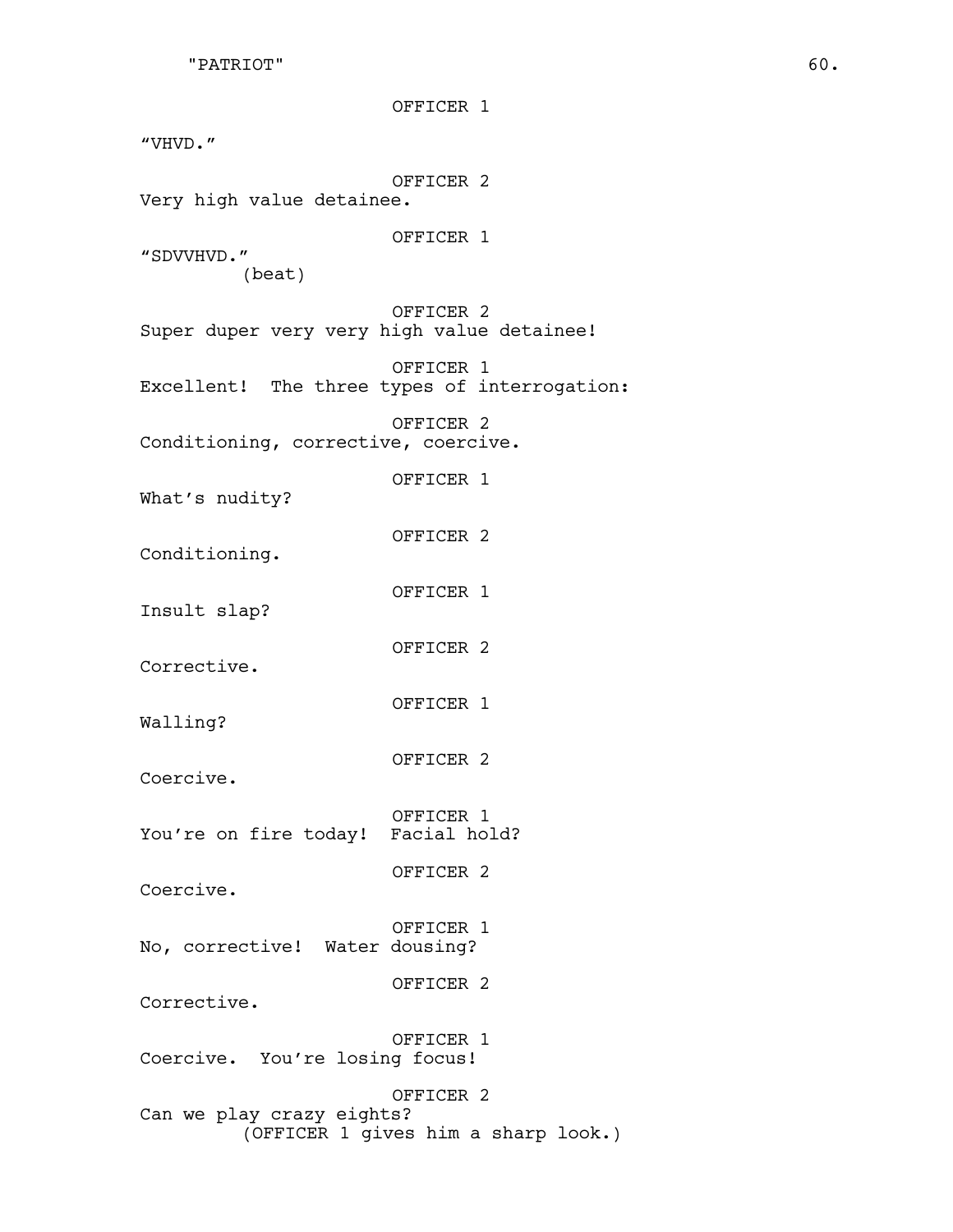OFFICER 1 Let's review the third interrogation of a prisoner. OFFICER 2 (exasperated) You always pick the game! OFFICER 1 (reading the Manual) "The HVD remains in sleep deprivation, dietary manipulation and is nude. All the Corrective Techniques (insult slap, abdominal slap, facial hold) may be used several times based on the responses of the HVD." OFFICER 2 Your move. (OFFICER 1 resumes playing. Then reads again.) OFFICER 1 "Intense questioning and walling would be repeated multiple times." Got it? OFFICER 2 Walling. OFFICER 1 How long can we continue sleep deprivation? OFFICER 2 48 hours? (beat) 96? OFFICER 1 You're joking. OFFICER 2 120? OFFICER 1 You should know this. OFFICER 2 A week? OFFICER 1 Longer! (triumphant) One hundred eighty hours! OFFICER 2 (triumphant) Gin!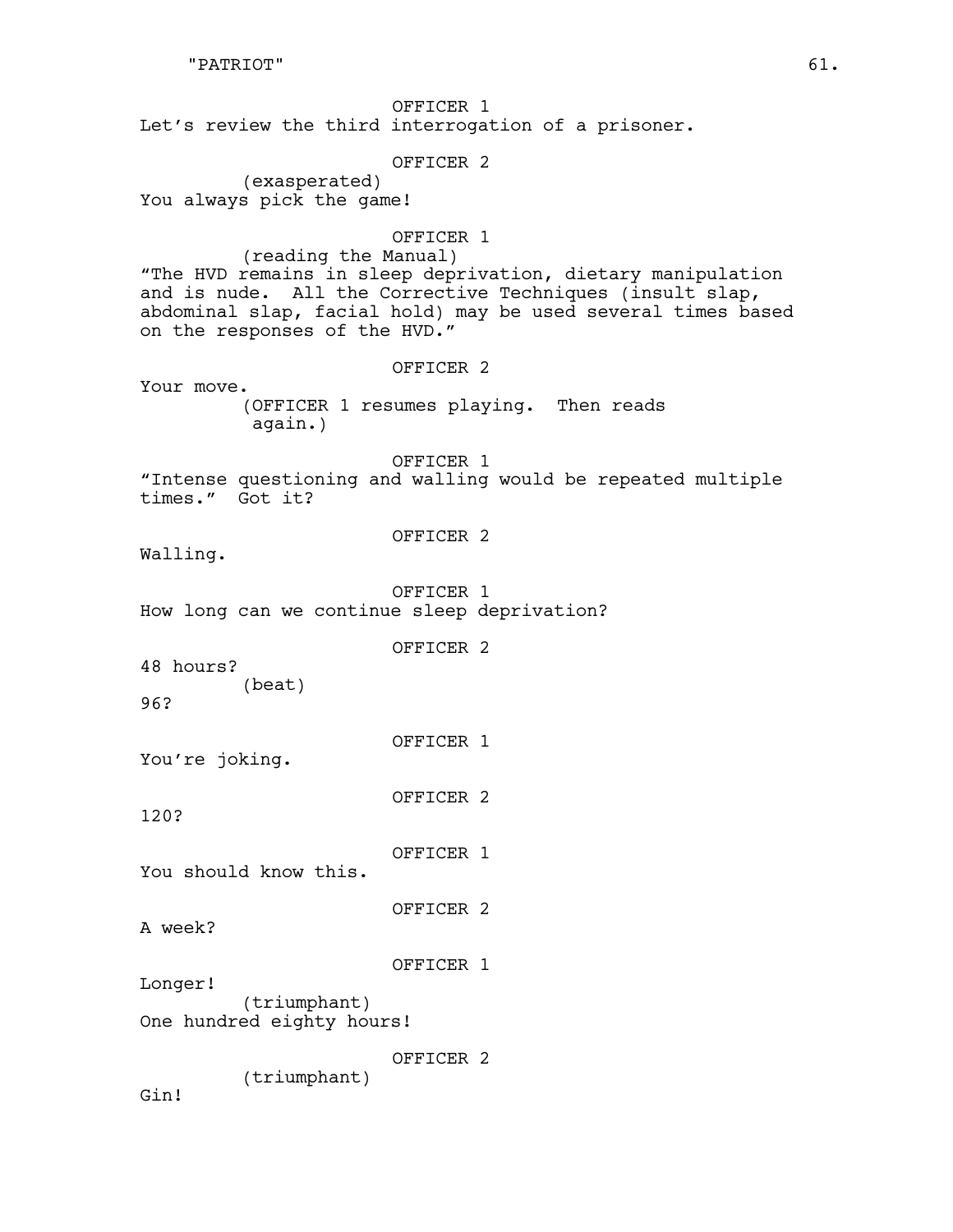Annoyed, OFFICER 1 throws his cards on the table. The outside door suddenly opens. Male OFFICER 3 brings TOM in. TOM is disheveled and bruised.

#### OFFICER 3

(quickly) Prisoner 5178324519! (OFFICER 3 leaves.)

## SCENE 19

OFFICER 2 takes TOM, opens the cell door, and pushes TOM into OBU's dark cell. OBU is sitting on the ground in a corner of the room. OFFICER 2 leaves, slamming the door.

OBU

(frightened) Who's there? Who is it? (TOM lies on the ground, disheveled, physically beaten. OBU walks towards TOM.) Get out of my cell.

TOM I didn't choose to be here. (OBU looks at him closely.)

OBU You? You're supposed to be my lawyer!

TOM

I was kidnapped.

OBU

Useless bastard!

TOM

It's a mistake.

OBU

"Justice," "Bill of Liberties," it's a lie can't you see?

TOM

Your brother can help you.

OBU

The one who hired *you*?

TOM

Or your son.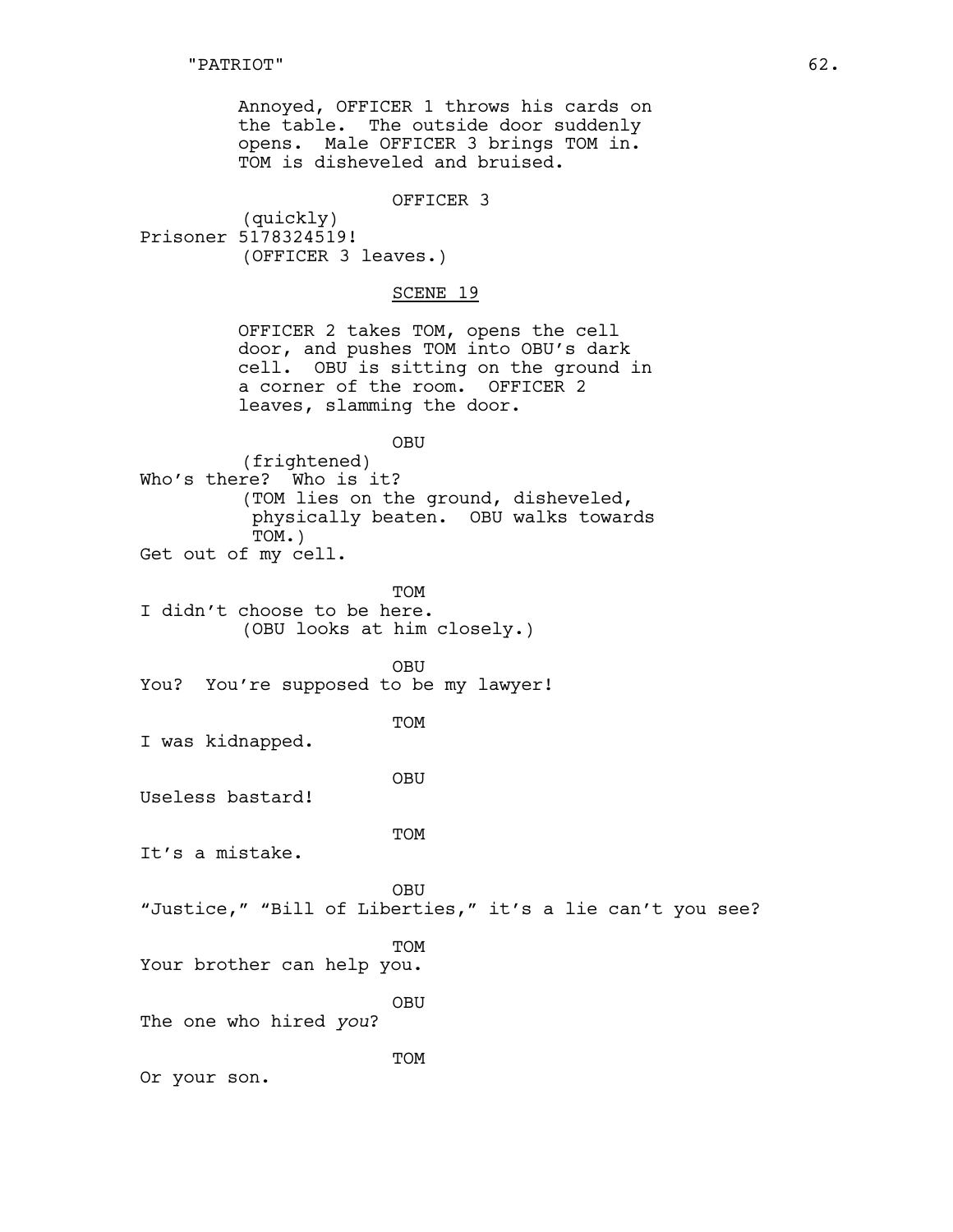```
"PATRIOT" 63.
```
OBU

(suddenly)

"EYE FOR AN EYE"

MY SON IS DEAD! KILLED BY A BOMB FROM THE SKY

AN EYE FOR AN EYE A TOOTH FOR A TOOTH THESE ARE THE WORDS OF HATE IN YOUR UNIFIED STATE

AN EYE FOR AN EYE A SON FOR A SON WHAT IF I KILLED EVERYONE EVERY SON, EVERYONE

MY SON WOULD BE PROUD MY BROTHER WOULD BE PROUD MY WHOLE TOWN WOULD BE PROUD WOULD BE PROUD OF THE MARTYR WHO LIVED IN THE TOWN

TOM YOU SAID YOU DIDN'T DO ANYTHING OBU, WHAT DID YOU DO? WHY ARE YOU HERE? WHY ARE YOU HERE?

> (Dim lights up on JACK, earbuds on, in his office.)

OBU I WALKED NEAR MY HOUSE SAW ALL THE BOYS BOYS THAT WERE HARDLY EIGHT

KICKING A BALL PLAYING ON THE STREET ALL I COULD FEEL WAS HATE HATE

AN EYE FOR AN EYE A SON FOR A SON THAT IS THE GOLDEN RULE YOU'RE A FOOL YES YOU FOOL I'D KILL EVERYONE (JACK stands up, triumphant. Lights down on JACK.) FOR MY SON (OBU and TOM are face to face.)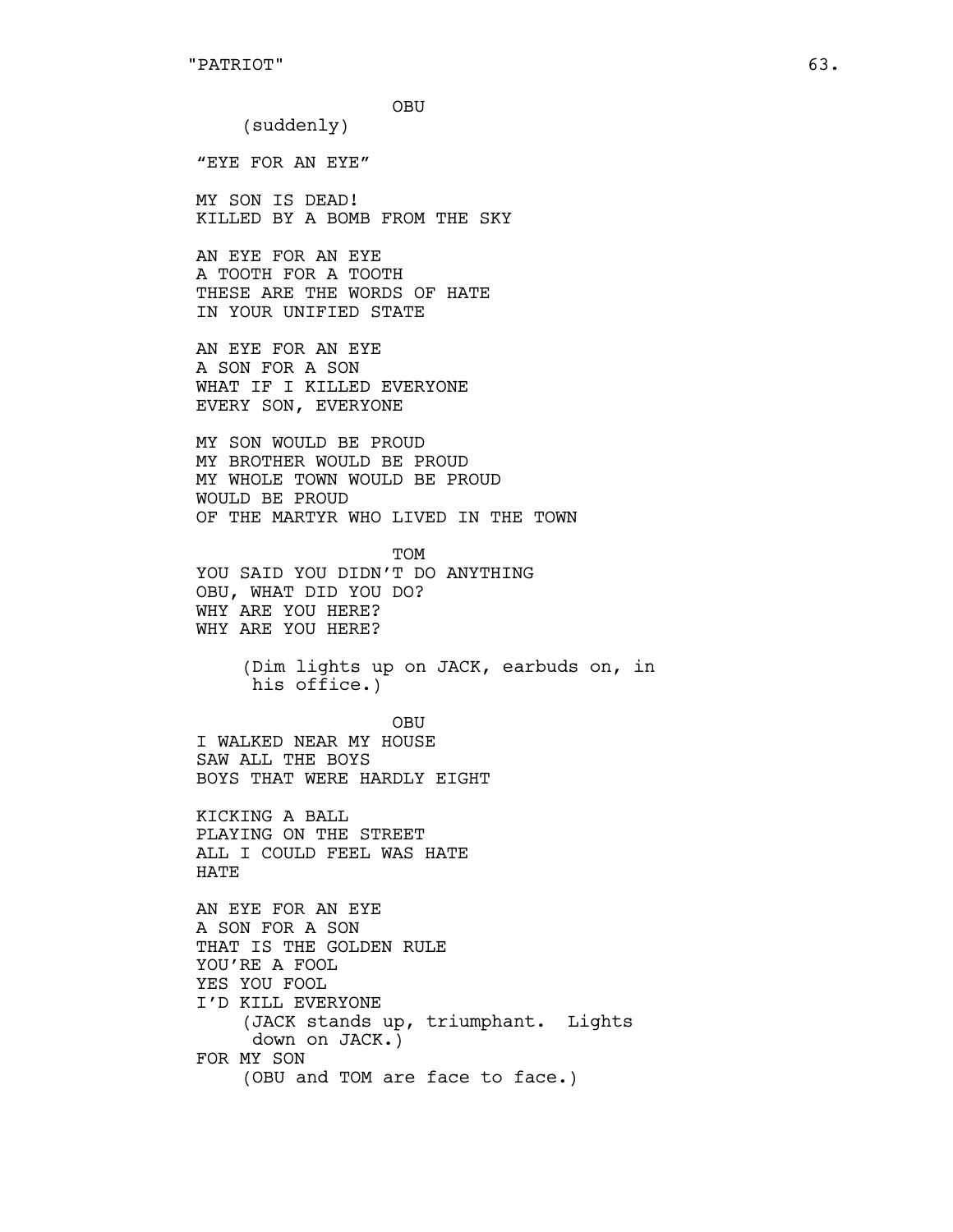T O M

Would you kill me? (beat. TOM grabs OBU.) .<br>)<br>) OBU pushes TOM away.)

# SCENE 20

We begin to hear the never-ending, computerized music of a computer processing the entire world. That night, ISA headquarters, The Room. T h e words "The Room" briefly appear on the screen, then fade. The door opens; CLARA enters furtively, holding a key. The Room is dimly lit, except for the massive luminescent screen filling the entire back wall from floor to ceiling, which is now further downstage, and filled with changing numbers and images rapidly and constantly scrolling up. CLARA tries to get her bearings and eventually speaks to the screen.

C L A RA

**BAILEY** 

(Thousands of Baileys appear on the screen, scrolling upwards.)

TOM BAILEY.

(Hundreds of Tom Baileys appear on the screen, scrolling, each at different Levels  $1, 2, 3, and 4$ 

TOM BAILEY LEVEL 4.

(A dozen Tom Baileys remain on the screen. She points at one. It has comprehensive information: identification number, date of birth, occupation, all addresses ever lived, phone numbers, date placed on The List, current location, all locations ever visited, all websites ever visited, all people ever met, DNA information, etc. She highlights a couple of names, then finds TOM: with his ID#, age: 29 years, no spouse or children, occupation: "Terrorist Lawyer." CLARA speaks to the computer.)

DELETE TOM BAILEY.

(The screen says: "Delete Tom Bailey" with two spaces on the right for a check mark: "from World" and "from List.")

FROM LIST.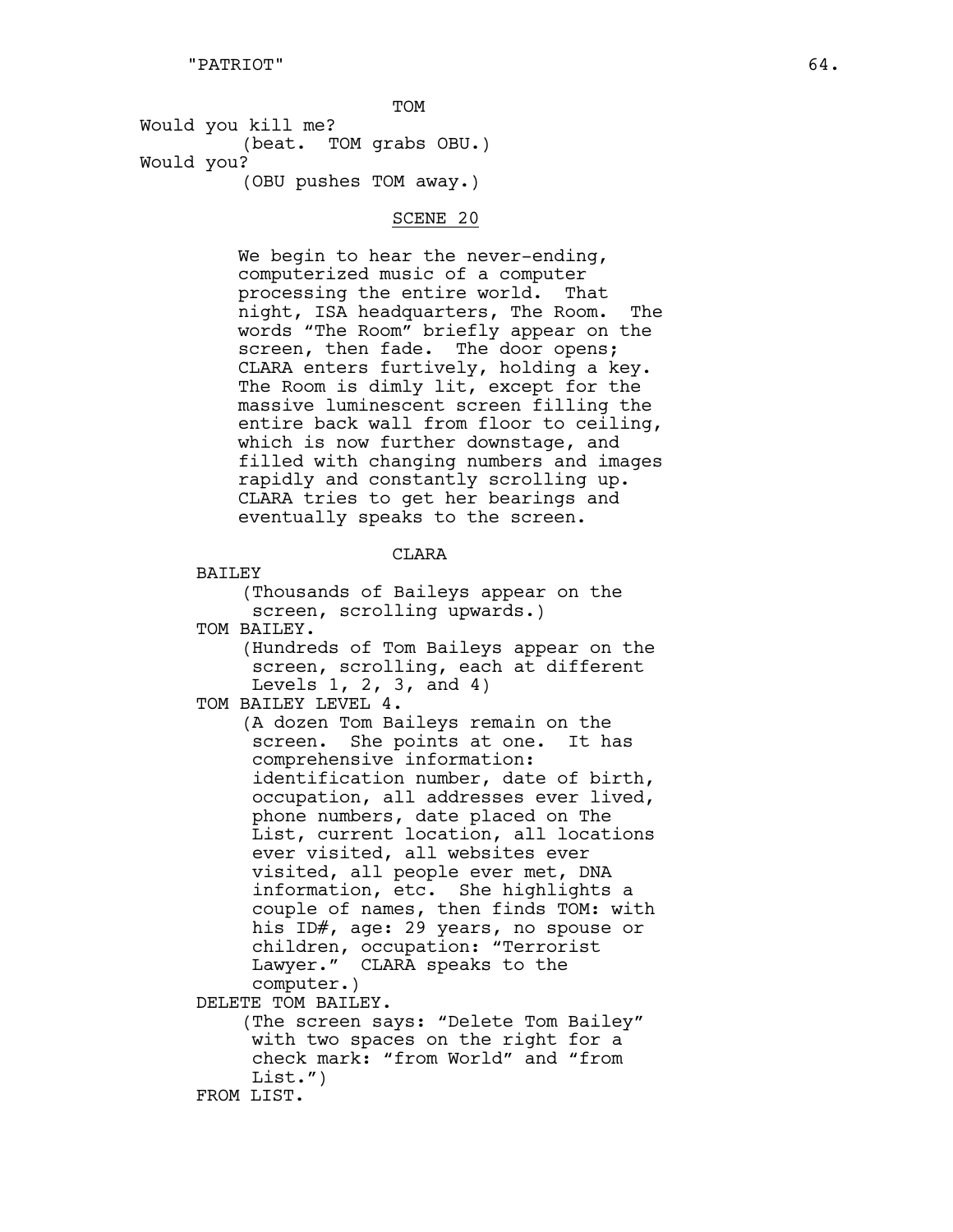COMPUTER (A voice, soothing and human-sounding.) Checking access. (beat) Sarah. (The music gets progressively more intense. CLARA takes an iDrive from inside her shirt and plugs it into the main computer. The screen says "download" and shows a bar marking the progress of the download to the iDrive.) CLARA Come on! (beat) Come on! I NEVER SHOULD HAVE COME TO THIS ROOM I NEVER SHOULD HAVE COME TO I-S-A... COMPUTER Tom Bailey removed...from List. The music slowly gets less intense. The download ends. CLARA turns off the screen, runs to the door, remembers the iDrive, runs for it, takes it, and runs back to the door. She turns off the light. There is total silence. She takes a big breath and opens the door. JACK is there, backlit and terrifying. JACK (wild-eyed) Clara! CLARA  $I - -$ JACK You what? Why are you here? Quickly! (JACK slams the door behind him. CLARA hides the iDrive.) CLARA

(terrified) --was working late. On the new electronic signals intelligence initiative--

JACK

(grabbing her) --Who's paying you? Who do you *work* for?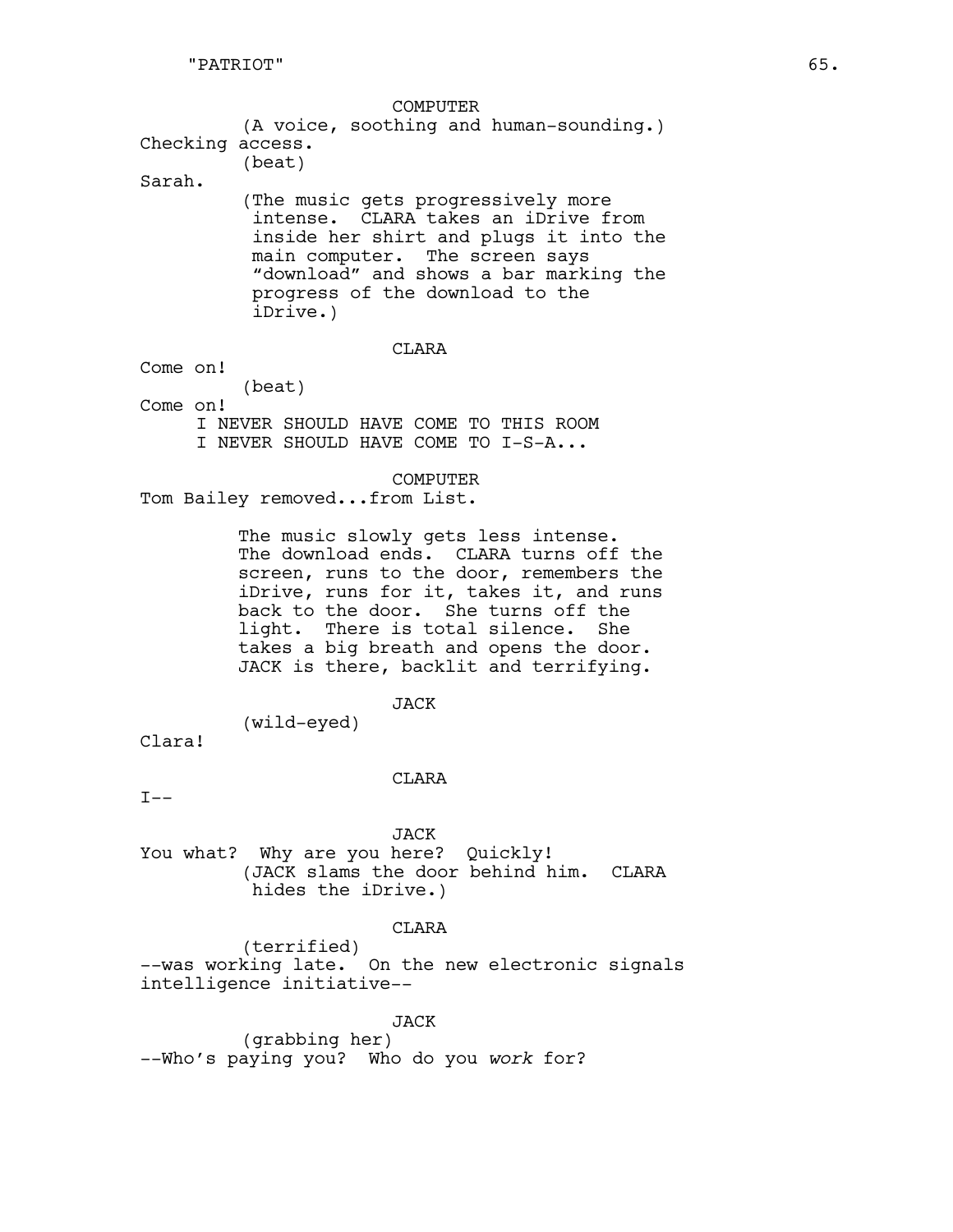CLARA

No one I-- (beat) --work for you. JACK (Suddenly more relaxed. Slowly.) For me. (JACK lets go of CLARA.) To think I was falling for a double agent. (CLARA suddenly makes a dash for the door, and opens it.) "ONE WAY OUT" (terrifying) GO AHEAD, YOU CAN GO TAKE IT EASY AND SLOW WHAT YOU DID, I KNOW YOUR CAREER IS IN MY HANDS YOUR LIBERTY'S IN MY HANDS YOUR LIFE IS IN MY HANDS (Still inside the Room, CLARA closes the door.) YOU'RE IN MY HANDS THERE'S ONE WAY OUT ONE WAY TO SAVE YOUR SKIN COME TAKE MY CUE DO WHAT I DO AND LET ME IN THERE'S ONE WAY OUT ONE WAY YOU'LL SEE THE SUN JUST SIXTY MINUTES IN THIS ROOM AND WE'LL BE DONE WAS THAT TOO CRASS? APOLOGIES MY DEAR I DO HAVE CLASS JUST NOT HERE CLARA AND WHAT OF TOM? JACK PERHAPS I'LL LET HIM GO CLARA I DON'T BELIEVE JACK BUT IF YOU LEAVE YOU'LL NEVER KNOW

(becoming more vulnerable)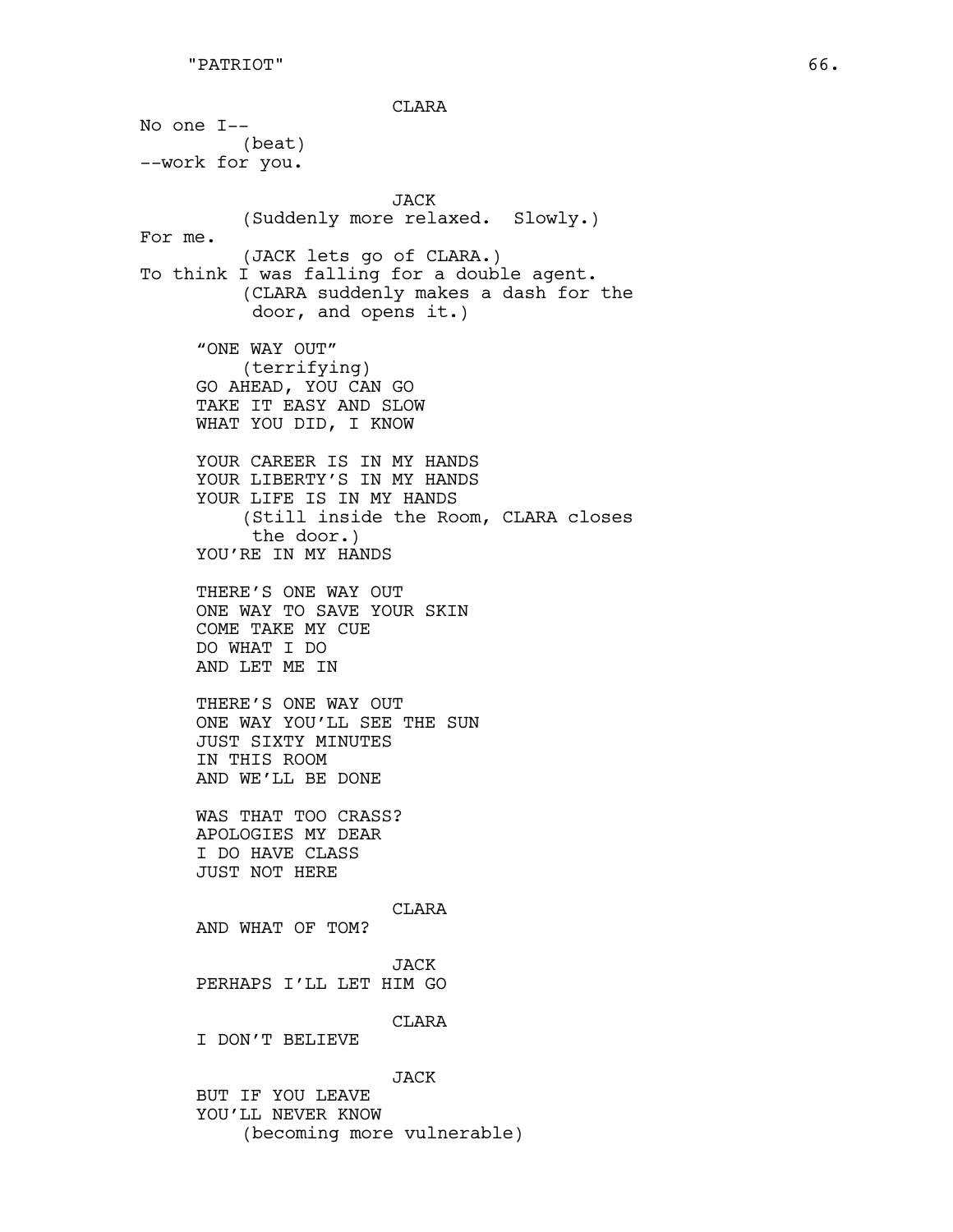AM I SO OLD? NOT WORTHY OF A GLANCE WHY BE SO COLD, CLARA? GIVE ME A CHANCE

WE'LL GO TO ROME SEE LONDON IN THE SPRING I'LL BUY YOU CLOTHES WE'LL GO TO SHOWS DO EVERYTHING

I HAVEN'T FELT THIS WAY IN SO MANY YEARS IT'S LIKE I'VE BEEN AWAY LOST IN MY TEARS (pathetic) THERE'S ONE WAY OUT TO FREE ME FROM MY CELL JUST SPEND ONE NIGHT AND BRING SOME LIGHT INTO THE DARKNESS OF HELL

DON'T YOU LIKE ME? CLARA, MY DEAR? DON'T YOU LIKE ME? PLEASE DON'T REJECT ME HERE

CLARA

AND WHAT OF TOM AND ME?

JACK

YOU'RE FREE WITHOUT A DOUBT

CLARA

IS THAT A VOW?

## JACK

IT IS NOW

JACK AND CLARA (as CLARA approaches JACK with purpose) THERE'S ONE WAY OUT

CLARA

FOR ME

JACK

FOR ME

CLARA

FOR ME

JACK FOR ME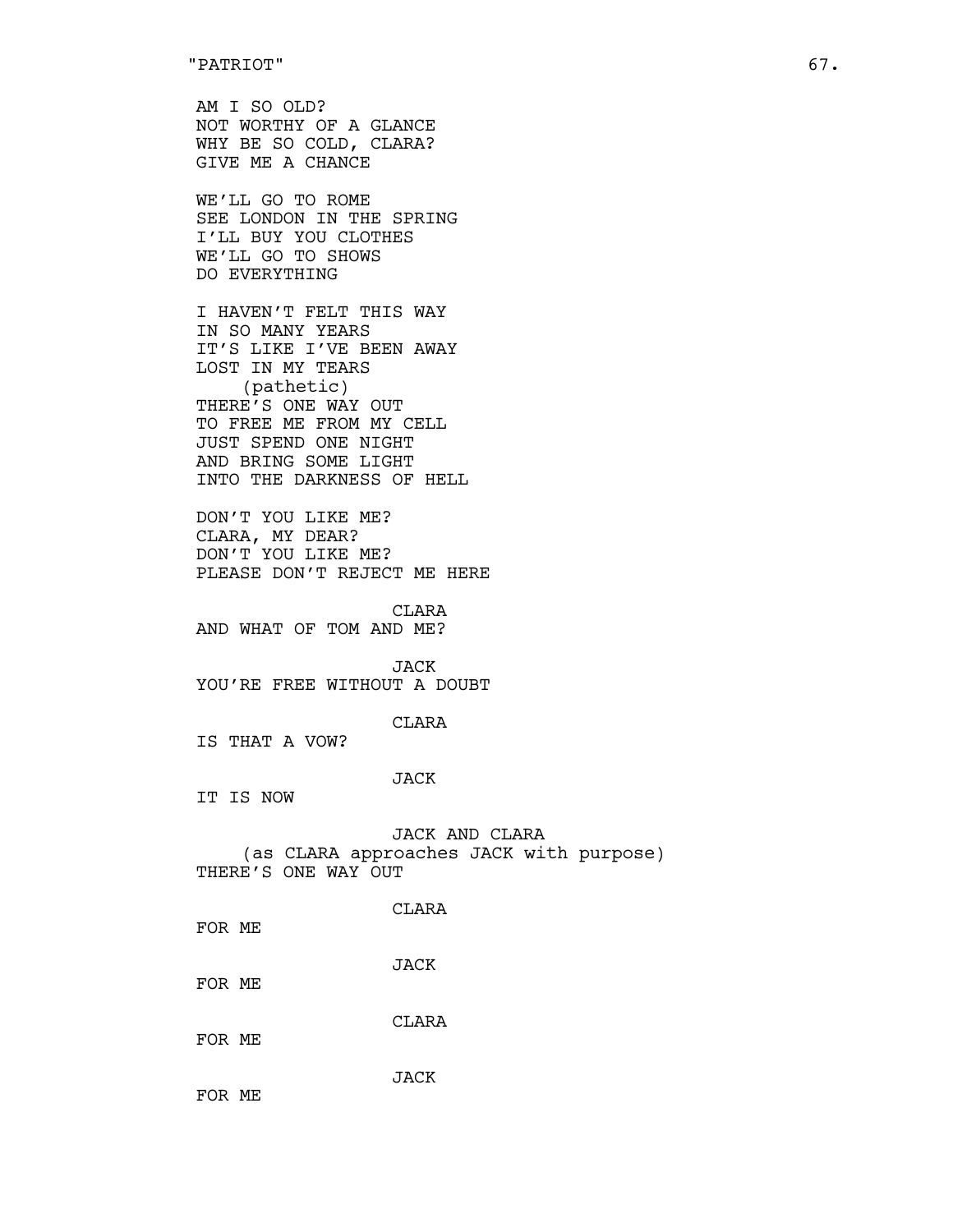CLARA

FOR ME

## JACK

FOR ME

They are about to kiss.

(suddenly)

CLARA

No!

CLARA runs out of the room. Beat. JACK leaves the room and slams the door. Underscoring of computerized music getting louder until...

#### SCENE 21

The next day. Lights up on a similar room. Training. The massive screen is blank. A male ISA INSTRUCTOR stands in front of the screen, holding a tablet. ISA TRAINEES, downstage and facing away from the audience, sit at desks with tablets, taking copious notes. They look at the INSTRUCTOR and the screen. The word "Power!" briefly appears on the screen, then fades.

**INSTRUCTOR** Morning class. What is "information"? (TRAINEE #31 raises his hand.) Thirty-one!

TRAINEE #31

Data!

INSTRUCTOR

No.

ANOTHER TRAINEE

Knowledge!

INSTRUCTOR

No!

ANOTHER TRAINEE

Power!

#### INSTRUCTOR

Power! (calming his excitement) The power to *protect*. See this? (A picture of a computer keyboard fills the screen. Silky:) (MORE)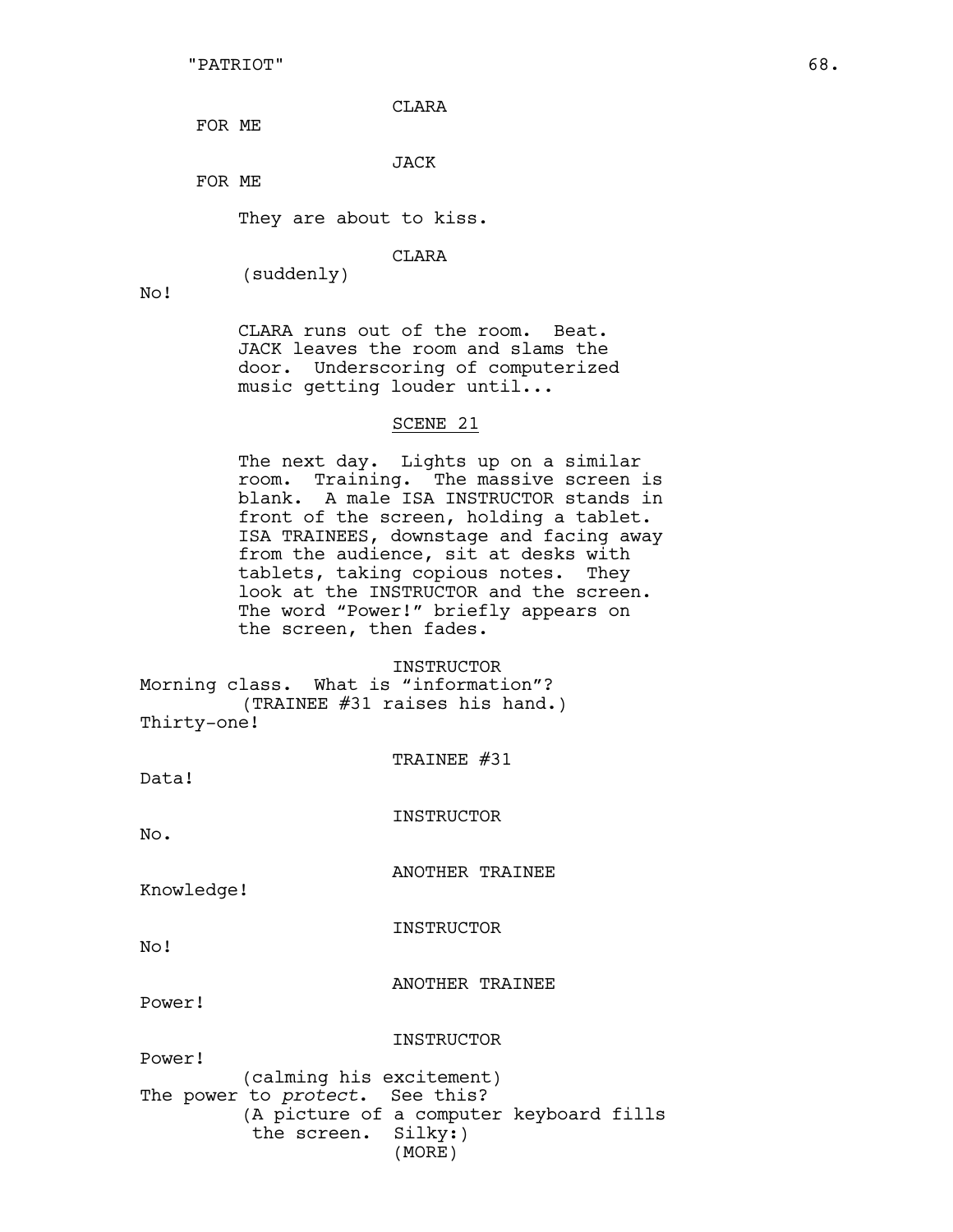We know every word you type. Every e-mail, search, diary. Not "*dairy*," forty-two. (TRAINEE #42 looks up, sheepish and incredulous.) And this. (A picture of a laptop camera hole on a computer screen fills the screen.) I *see* you! (A picture of one of the TRAINEES using a computer, from the viewpoint of the laptop camera hole.) Now this one is quite handy. (A picture of a smartphone appears on the screen.) Why tail people when they tail themselves? (The TRAINEES laugh.) Here's a tip: when it's off, it's *on*. (More laughter.) It's easier to track people, than *whales*. (Even more laughter.) Facial recognition, nano-drones, Alexi in every room. All for your safety and convenience! I feel wonderful knowing what you all are doing and thinking, 24/7. (A TRAINEE raises his hand.) Forty-four! TRAINEE #44 What about privacy? INSTRUCTOR I *believe* in privacy. It's outrageous anyone would try to find out what *we* do! But seriously folks, why worry? When people say "invasion of privacy," I say "NOTHING TO HIDE" WHAT HAVE YOU GOT TO HIDE? (slow and sinister) WHAT HAVE YOU GOT TO HIDE? (upbeat again) I'll show you what I mean. Twenty-three, come on up. Male TRAINEE #23 stands up, happy-golucky and confident. The INSTRUCTOR reads information about TRAINEE #23 from the Instructor's tablet. During the song, photos on the screen selectively appear to match the lyrics. WIFE, TWO KIDS GIRL AND BOY TEN AND EIGHT (photo of TRAINEE #23's happy family) INSTRUCTOR (cont'd)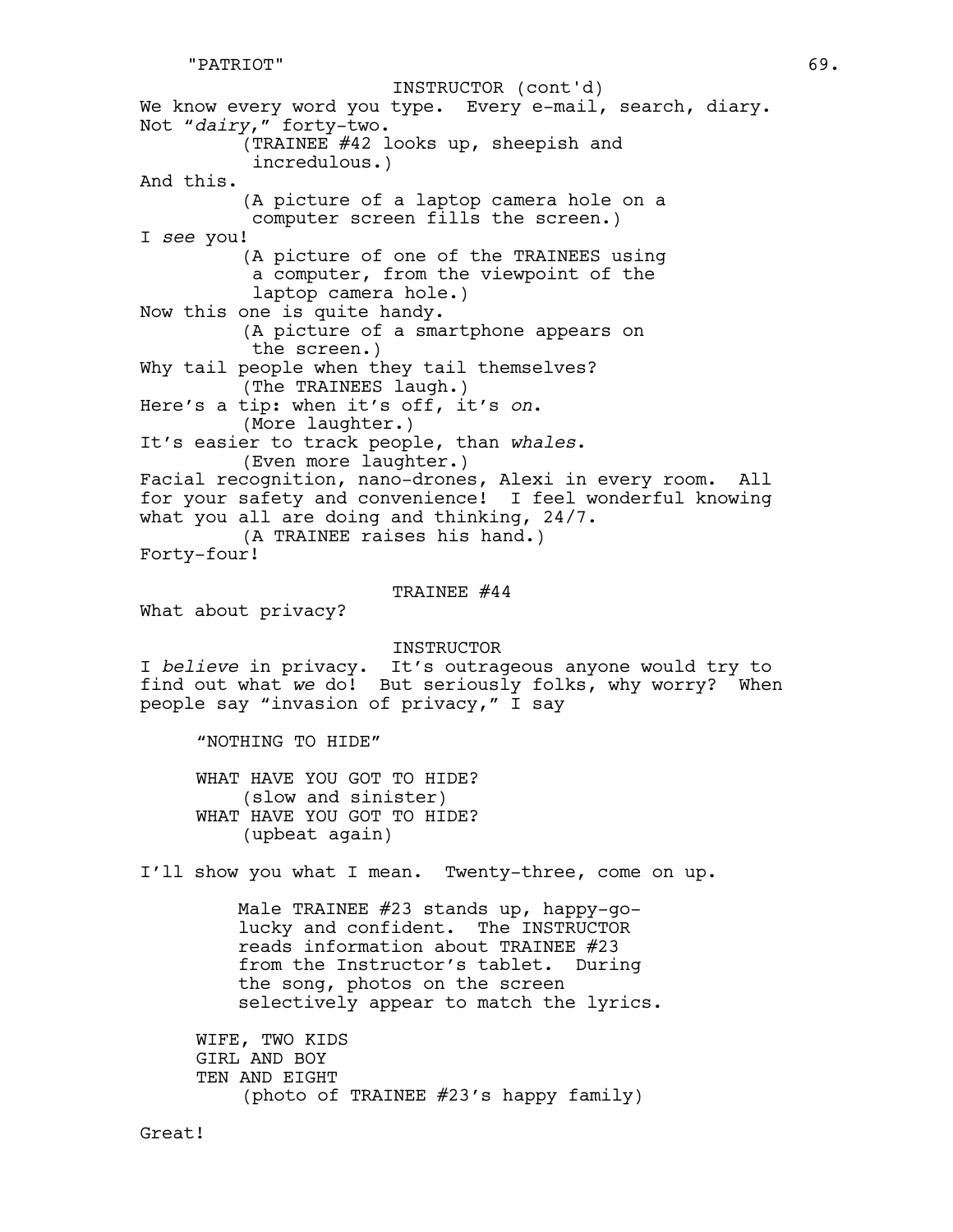"MEDIUM WELL" (many photos of TRAINEE #23 stuffing himself with junk food) "EXTRA FRIES" FOUR THOUSAND TWO HUNDRED CALORIES A DAY THAT'S A LOT MUCH TOO MUCH FOR YOUR HEART YOUR L-D-L IS OFF THE CHART WHAT WILL MOMMY SAY WHEN JOEY ASKS WHY DADDY DIED? (photo of Joey and mom at TRAINEE #23's funeral, with tombstone that says: "He ate too much.") NO, YOU'VE GOT NOTHING TO HIDE TRAINEE #23 sits down. Female TRAINEE #31 comes up. With each verse, a new trainee comes to the INSTRUCTOR. Each trainee is increasingly reluctant and mortified, though they try not to show it. Thirty-one! TWO ABORTIONS (photos of a pregnant TRAINEE #31 with different doctors) MAKE IT THREE (photo of her with a hanger) DON'T WORRY, YOUR LITTLE SECRET'S SAFE WITH ME AND HER AND HIM AND US AND THEM ONLY NINETEEN *THOU*SAND EMPLOYEES WITH A NEED TO KNOW YOUR UTERUS IS CLASSIFIED SO YOU HAVE NOTHING TO HIDE  $1 - 0 - 5!$ (Female TRAINEE #105 replaces TRAINEE #31.) WHAT'S THIS? DON'T LIKE THE LEADER CAN IT BE? LET'S TAKE A CLOSER LOOK AND SEE YOU LIKE MARX Who likes Marx? YOU HAVE VIEWS THESE ARE CLUES (GUARDS appear and start to approach.) Groucho! Harpo! CALL IT OFF SHE'S HARMLESS AND SHE'S CLEAN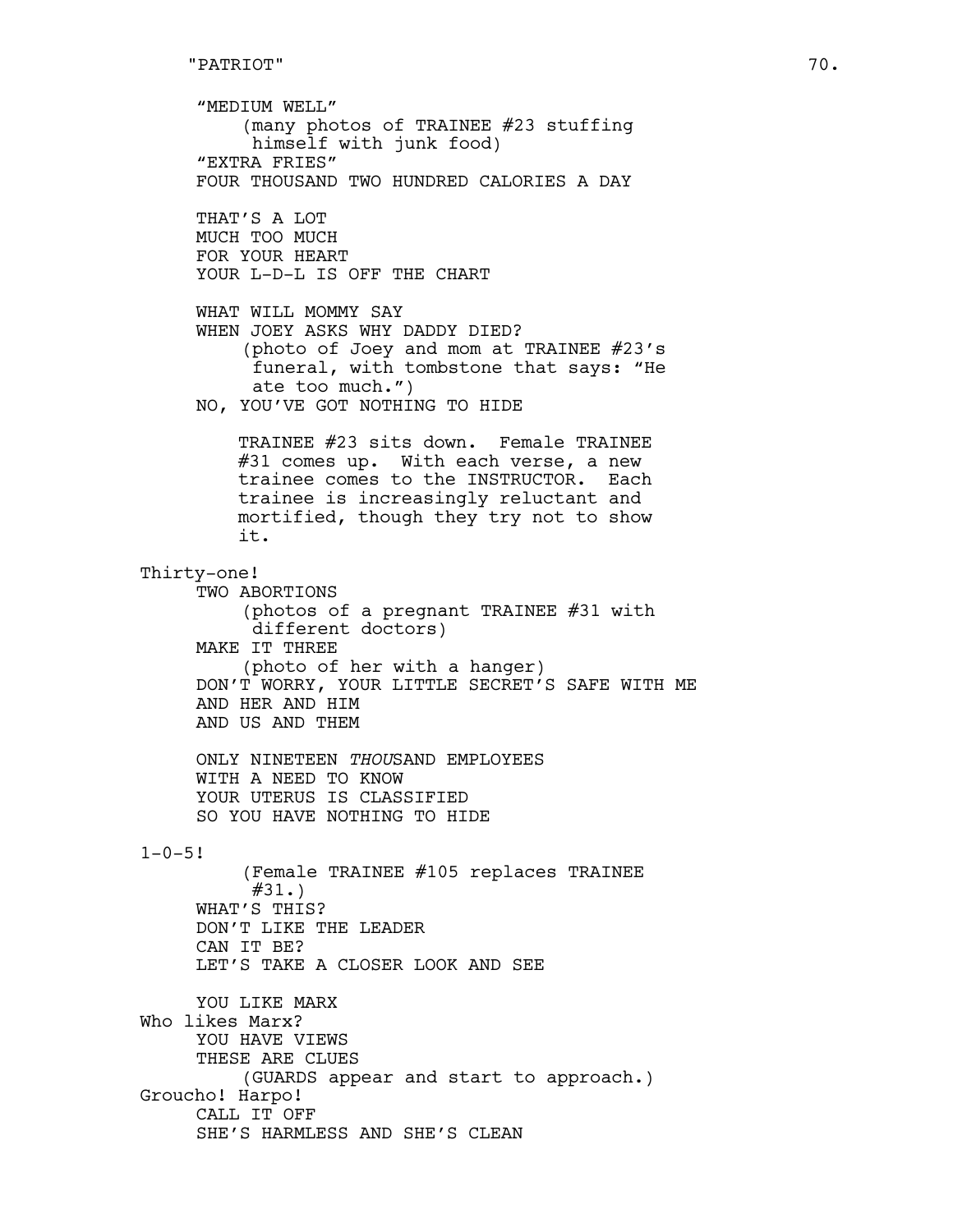NO NEED TO *TOR*TURE HER OUTSIDE SHE'S GOT NOTHING TO HIDE (The GUARDS leave.) Fifty-two! (Male TRAINEE #52 replaces TRAINEE  $#105.$ YOU LIKE PORN *Lots* of porn (A PG photo of, say, Stormy Daniels) HAVE NO FEAR WE'RE ALL FRIENDS HERE Oh my God! (to himself) Amazing. (snapping out of it) IT'S OK BUT NINE HOURS EVERY DAY (PG photos of TRAINEE #52 taken from his computer appear on screen.) IS THAT ALL YOU DO? TRAINEE #52 (with a burst of self-realization) Yes! INSTRUCTOR NO WONDER YOU'RE COMPLETELY FRIED STILL, YOU'VE GOT NOTHING TO HIDE Sixty-six! (Male TRAINEE #66 replaces TRAINEE  $#52.$ Uh-oh. YOU CALLED SOMEONE WHO E-MAILED SOMEONE WHO YODELED AN ENEMY! Level 2! 3! 4! Hit him! (GUARDS sock TRAINEE #66 in the stomach and casually haul him away in a sack, while the other trainees watch in horror.) (beat) Seventeen. (Male TRAINEE #17, nerdy and wearing thick glasses, is utterly terrified to stand up. Gently:) Come on. (TRAINEE #17 sits there, shaking his head. More insistent:) Come on! (MORE)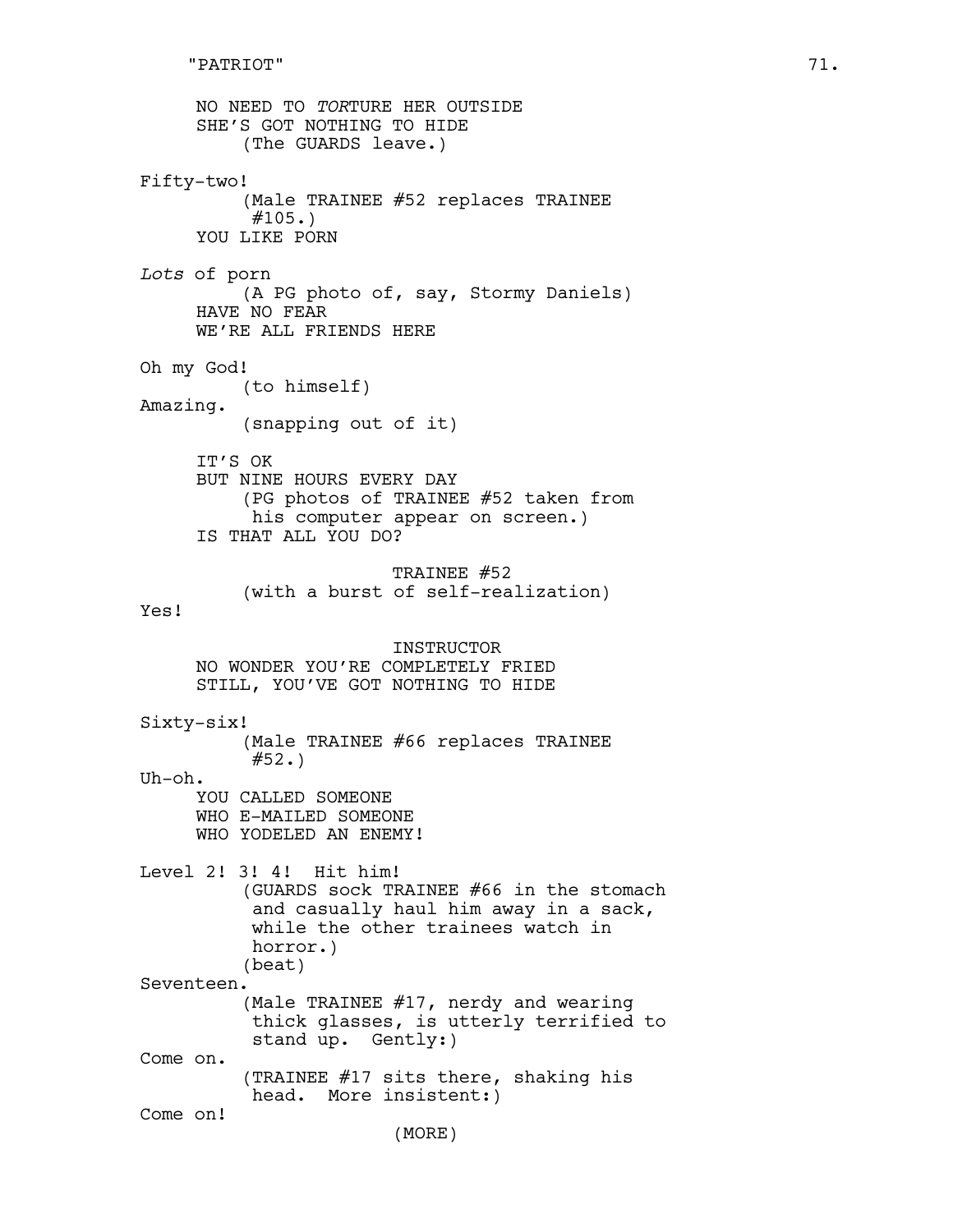(TRAINEE #17 holds onto his desk for dear life. The INSTRUCTOR drags him, resisting, out of his chair. Fast:) Come on come on come on come on come on come on come oooon!! (as if nothing happened) INSTRUCTOR (cont'd)

WIFE, TWO KIDS BOY AND GIRL

TRAINEE #17

Yeah.

INSTRUCTOR They're so cute! You're just perfect.

TRAINEE #17

Gee thanks.

(TRAINEE #17 tries to slink away. The INSTRUCTOR stops him.)

INSTRUCTOR

Wait.

(Grabbing TRAINEE #17 and with sudden admiration.)

Impressive!

HOW NICE TO HAVE A PRETTY BRIDE (A photo of TRAINEE #17 with his bride on their wedding day appears in the middle of the screen.)

WITH *TWENTY* LOVERS ON THE SIDE! (20 photos of a dapper, Don Juan-like TRAINEE #17 with different women in exotic locations surround the wedding photo.)

TRAINEE #17

Stella!

(TRAINEE #17 runs off the stage.)

**INSTRUCTOR** BUT WHAT COULD YOU CONCEIVABLY HAVE TO HIDE?

TRAINEES<br>hand in the company of the company

| $\Box$                |  |  |  |  |  |                                         |
|-----------------------|--|--|--|--|--|-----------------------------------------|
|                       |  |  |  |  |  | (photos of these URLs appear on screen) |
|                       |  |  |  |  |  | SEX DOT COM AND                         |
|                       |  |  |  |  |  | LUST DOT COM AND                        |
| NO NEED               |  |  |  |  |  | SIN DOT COM AND                         |
|                       |  |  |  |  |  | SCREW DOT COM AND                       |
| TO HIDE               |  |  |  |  |  | HUMP DOT COM AND                        |
|                       |  |  |  |  |  | BANG DOT COM AND                        |
| WE DON'T NEED TO HIDE |  |  |  |  |  | CONCUPTSCENT TEEN                       |
|                       |  |  |  |  |  | DOT COM                                 |

INSTRUCTOR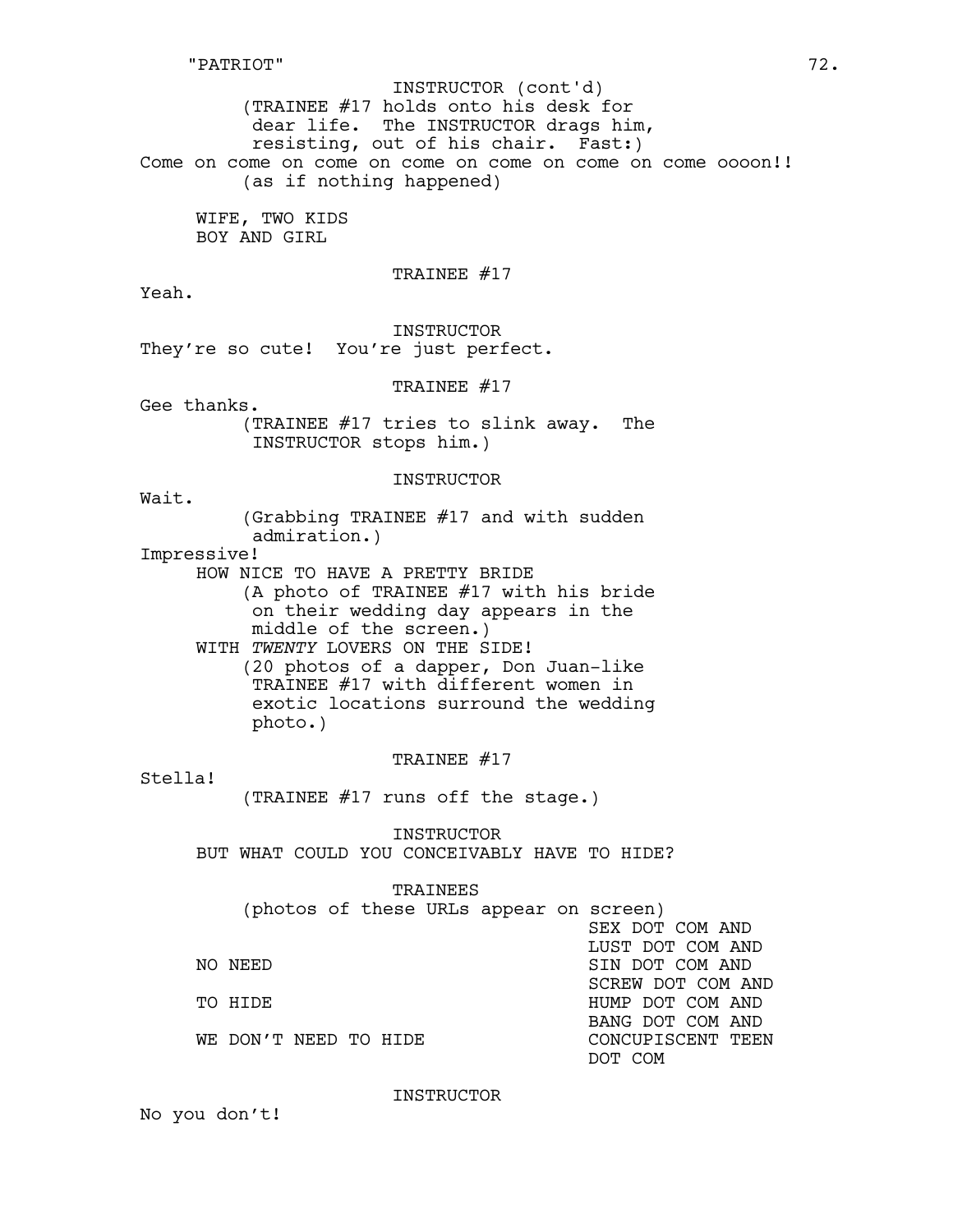#### TRAINEES

TERRORISTS AND

WHY SHOULD WE CARE? AND ANARCHISTS AND

INSTRUCTOR

You shouldn't care!

(TRAINEE #17, animated, reappears briefly holding a phone, talking to his wife, Stella.)

#### TRAINEES

COMMUNISTS AND THEY'RE ALWAYS THERE **SEPARATISTS** AND NIHILISTS AND ATHEISTS AND IT'S ONLY OUR LIVES ON DISPLAY TRAITORS WHO RESIST THE LEADER

LIFE IS OPEN BOOK

### INSTRUCTOR

I *love* books!

TRAINEES DON'T WORRY IF YOU'RE NOT A CROOK 'CAUSE ABSOLUTELY NOBODY HAS ANYTHING TO HIDE

**INSTRUCTOR** (Each line directed at a different trainee.) YOU'RE CHEAP YOU SWEAT YOU'RE A DRUNK YOU'RE IN DEBT *Crushing* debt!

> (to different male trainees) YOU SLEEP IN A NEGLIGEE YOU COPULATED WITH YOUR BROTHER'S WIFE YOU WILL NEVER GET IT UP (to a female trainee) YOU HAVE SUCKY DNA

WHY BE SO DISCREET? IT'S NOTHING THAT YOU WOULDN'T TWEET 'CAUSE NOBODY COULD EVEN HAVE THE SLIGHTEST THING TO HIDE

## INSTRUCTOR AND TRAINEES

TO HIDE FROM (In triumph, the INSTRUCTOR turns away from the audience and faces the screen, which turns into a giant mirror, exposing the entire audience to itself.)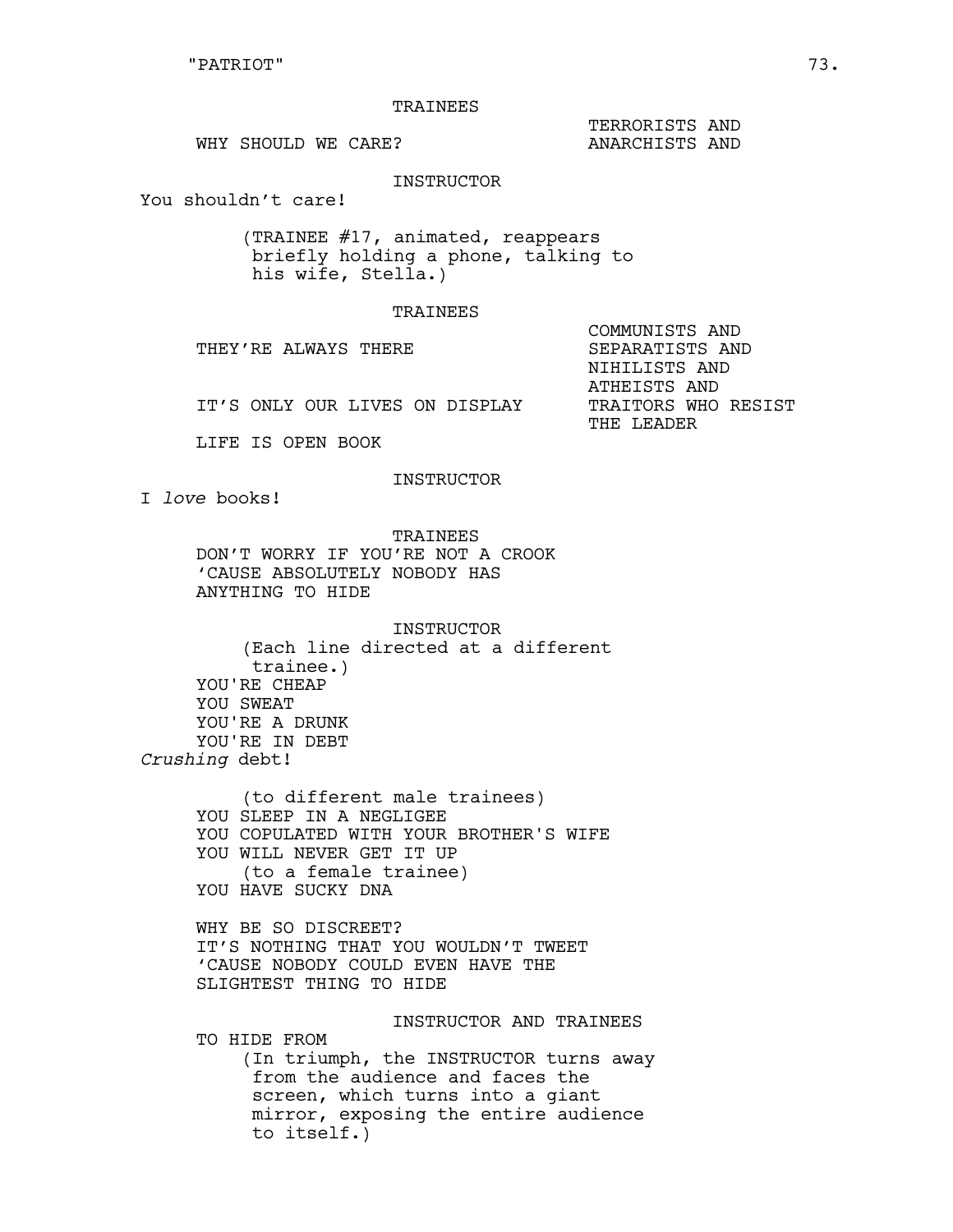ME! (After a full round of applause, he turns to the audience.) INSTRUCTOR (sinister) Your turn. (Each line is directed to a different member of the audience. Lights up on the house. Live shots of them appear on screen.) YOU'RE BROKE YOU SNORE YOU DO COKE YOU'RE A WHORE (to her) You free later? YOU HAVE FUNGUS UP YOUR NOSE YOUR RESUME'S A FRAUD That's not your hair! YOU BONED YOUR PET GOAT YOU LET GRANDMA DECOMPOSE LET IT OFF YOUR CHEST We all do it! WE AT I-S-A KNOW BEST WHETHER YOU CONCEIVABLY HAVE ANYTHING TO HIDE INSTRUCTOR AND TRAINEES YOU CAN'T HIDE FROM ME! (The INSTRUCTOR gets ever bigger on the screen, then thousands of pictures of the INSTRUCTOR fill every square of the screen, then the INSTRUCTOR finishes in a faded spotlight on a dark stage. Blackout.) SCENE 22 We hear a door slam, then the slow steps of someone walking down a hallway. Lights up on OFFICER 2, reading in a small room on the Island. We hear the cries of some inmates in

the background. The WORLD is again upstage and unobtrusive, a square lit up in the corner.

OFFICER 2

(studious) Article six, section three... (MORE)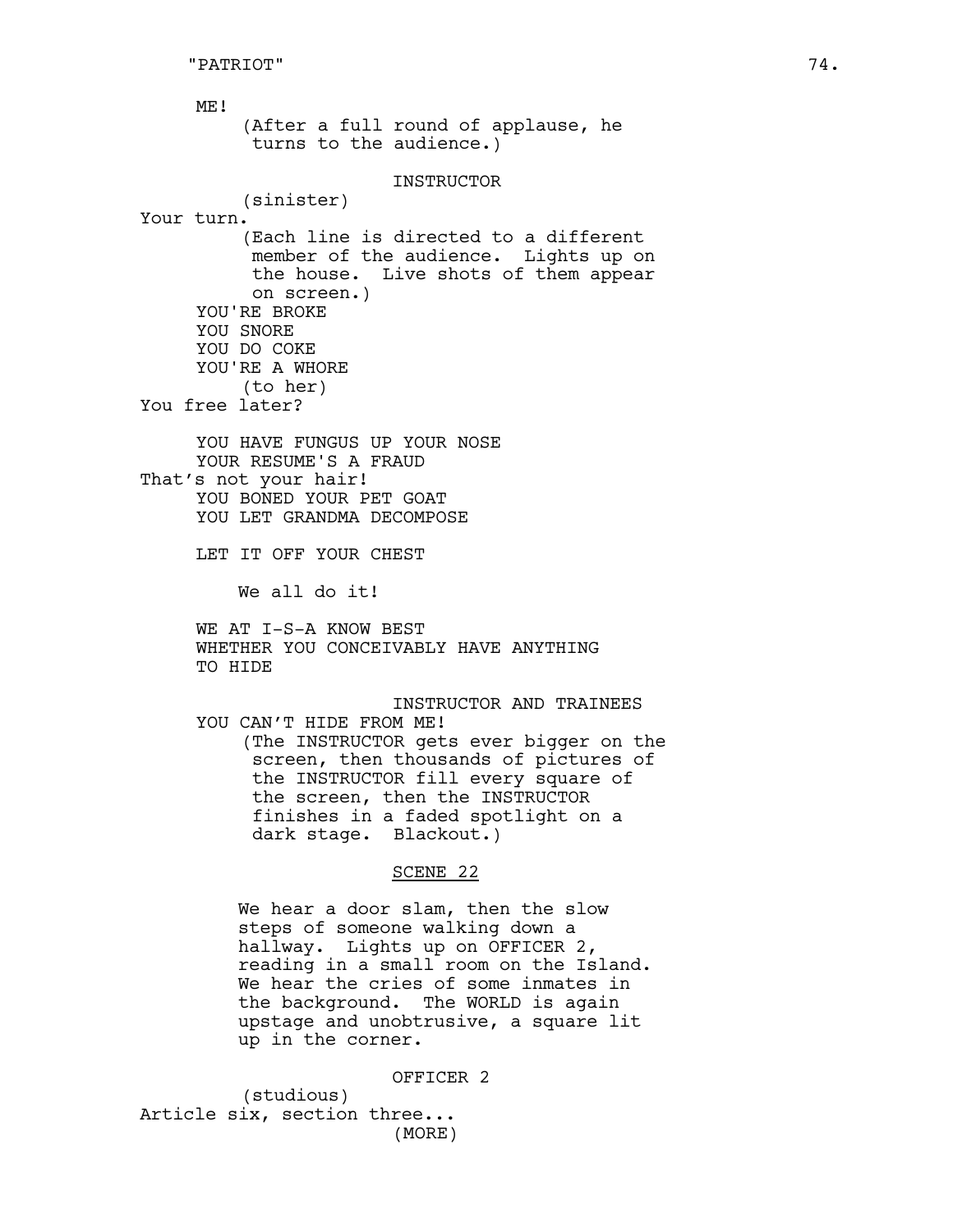(OFFICER 1 walks in and closes the door.) OFFICER 1 So much noise. OFFICER 1 takes off some of his gear, while OFFICER 2 keeps reading intently. Eventually OFFICER 1 looks at OFFICER 2. OFFICER 2 (looking up) Bill of Liberties. (OFFICER 1 is surprised.) What are we defending? OFFICER 1 (stating the obvious) The State. Leader, I-S-A. OFFICER 2 I just thought-- OFFICER 1 (dismissive, continuing to remove his gear) Think less. (beat) We're not in school anymore. It's us or them. OFFICER 1 motions for him to get up. OFFICER 2 stands up, reluctantly. They open a door to a small interrogation room. TOM, filled with resolve, is strapped to a long board. Why did Fynn Perry come to you? TOM Don't know. OFFICER 1 How did he find you? TOM Don't know. OFFICER 1 Who does Obu work for? TOM Don't know! OFFICER 1 OFFICER 2 (cont'd)

Liar!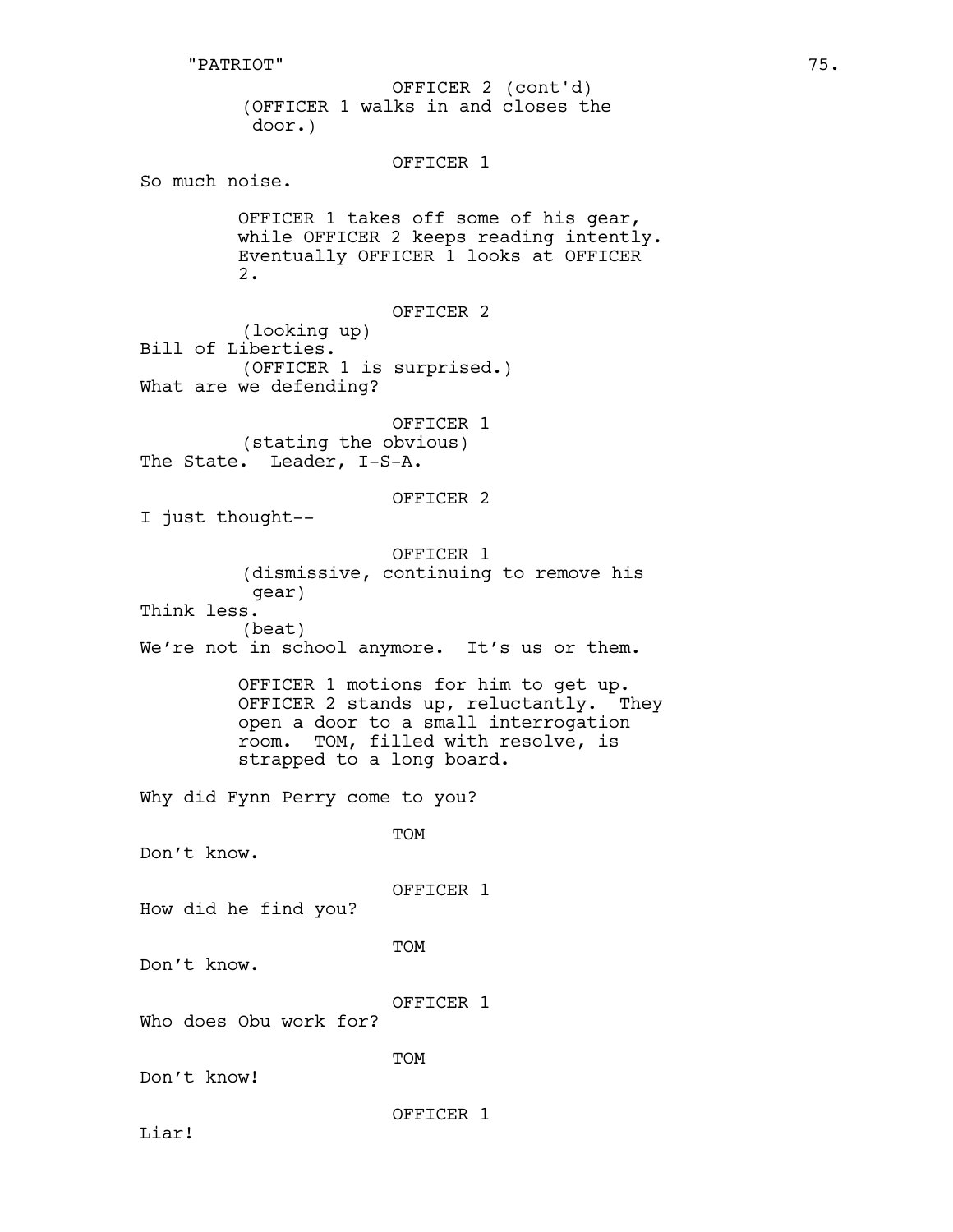"PATRIOT" 76.

TOM Let me go! OFFICER 1 Perry's guilty. **TOM** We all have the same rights. OFFICER 1 Not if you're a terrorist. TOM What am I then? OFFICER 1 We're gonna find out. (OFFICER 1 takes a cloth from a table.) TOM (to OFFICER 2) What's he doing? OFFICER 2 freezes. OFFICER 1 stares at OFFICER 2. Beat. The WORLD goes completely dark. OFFICER 1 approaches TOM with the cloth. Torture is prohibited by the Bill of Liberties! OFFICER 1 You terrorist lawyers are so obsessed with...words. TOM (starting to panic) I'm a citizen! OFFICER 1 (to OFFICER 2, who looks uncomfortable) A word. (OFFICER 1 gets closer to TOM.) TOM I don't believe it. OFFICER 1 (looking straight at TOM, deliberate and quiet) No one cares what you believe. OFFICER 1 puts a cloth over TOM, and prepares to waterboard him. Lights down on everything except TOM and

OFFICER 2.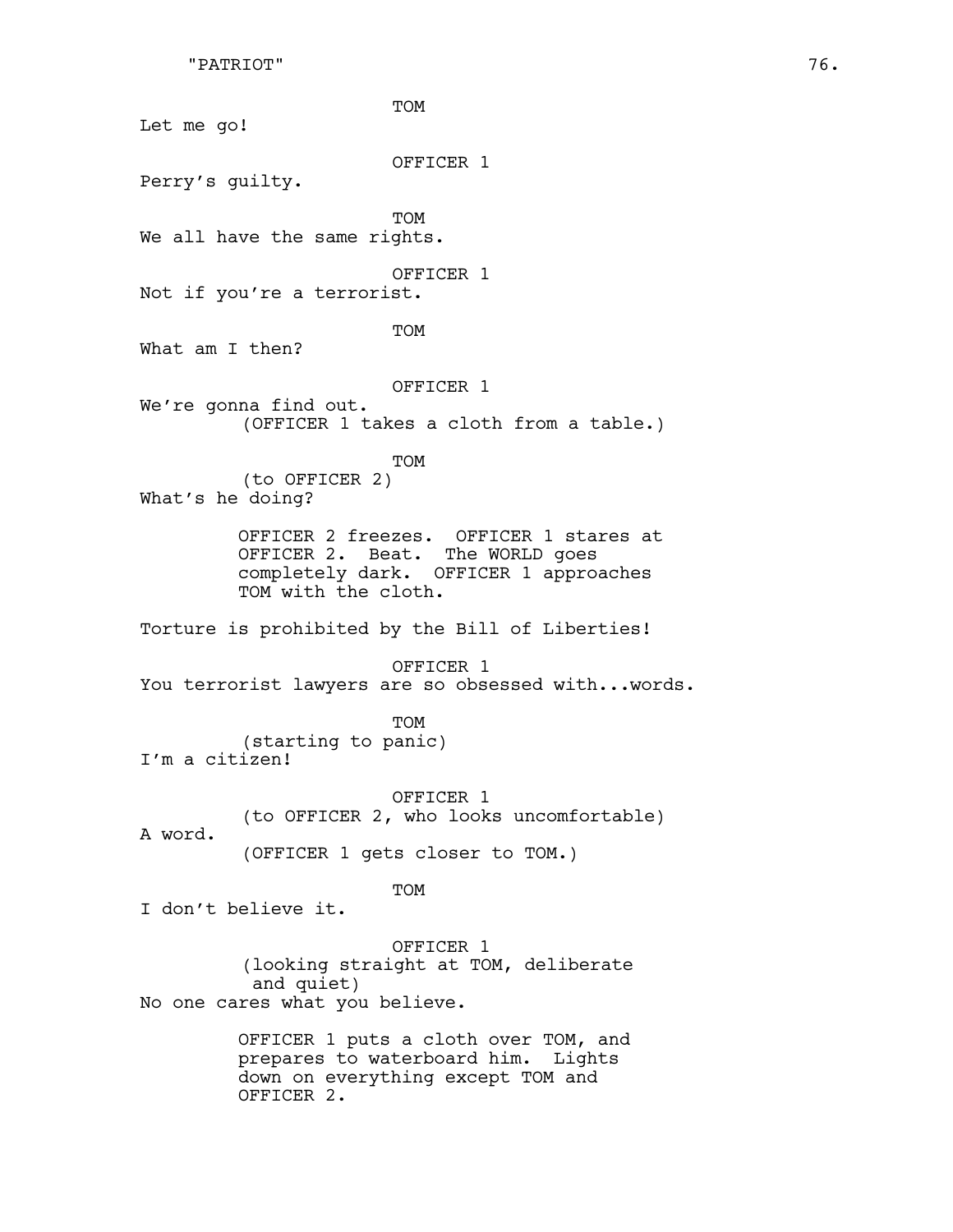**TOM** 

Please!

Blackout.

#### SCENE 23

The same valley as in Scene 2. CLARA stands next to a "Hypermail." She looks everywhere to make sure no one has followed her. Reading the package:

**CLARA** 

"Ben Greenberg, Bluffdale News."

Wearing gloves, CLARA puts the iDrive into the package, seals it, re-checks the address on the package, opens the Hypermail, is about to mail the package, then closes the box. Beat. Suddenly she opens the box and mails the package. We hear a "swoosh."

He'll get it in ten minutes, thirty-one seconds. (taking off her gloves)

Who am I kidding?

"ONE DAY"

THEY'LL KNOW IT'S ME I'LL GO TO PRISON WILL I SEE THE SUN AGAIN?

THEY'LL TAKE ME TO THE ISLAND

BUT THAT'S OK BECAUSE ONE DAY (She closes her eyes.)

ONE DAY, ONE DAY THE WORLD WILL COME TO KNOW WHAT I DID RIGHT HERE

ON THAT BEAUTIFUL DAY WE WILL RISE AND SAY "FREEDOM IS OURS DON'T TAKE MINE AWAY" (During the song, CLARA walks to ISA headquarters, to her office, retracing her steps from her first day at the ISA.)

ONE DAY, WE'LL BE EVERYTHING WE DREAM AND HOPE TO BE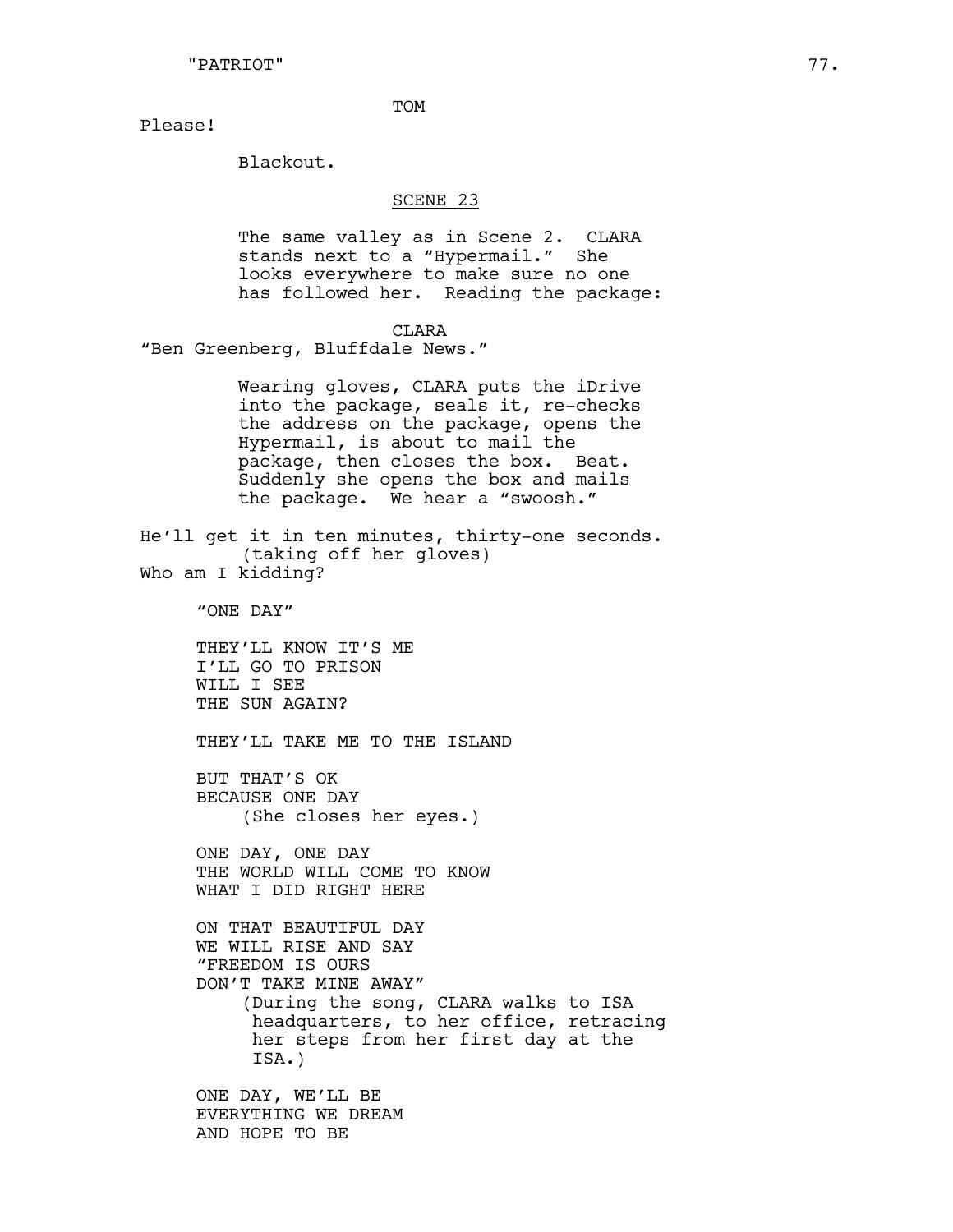```
FROM EVERY TOWN
CITY AND SQUARE
FROM VALLEYS AND MOUNTAINS
AND SEA TO SEA
WE'LL SING
WE WILL SING
"LET FREEDOM RING!"
ONE DAY IT SHALL BE
ONE DAY
I PRAY FOR A DAY
FAR AWAY
WHEN TOM IS OFF THE LIST
SAFE AND FREE
NO LEVEL ONE
TWO, THREE OR FOUR
NO JACK AND NO ROOM
AND NO I-S-A
NO DETENTION WITHOUT CAUSE
ON AN ISLAND WITH NO LAWS
    (Barreling past some ISA agents into
     her office)
OUT OF MY WAY
DON'T TORTURE AND KIDNAP
AND LOSE THE KEY
    (Quickly packing up her office.)
DON'T SPY ON MY COUNTRY
FROM SEA TO SEA
    (We see JACK and GUARDS gathering
     outside CLARA's office.)
ONE DAY WE'LL BE FREE
ONE DAY IT SHALL BE
    (CLARA removes the Unified State flag
     from the wall and presses it to her
     chest.)
BUT NOT FOR ME
    (She packs the flag, and holds her bag,
     ready to leave.)
ONE DAY
```
# SCENE 24

Everything is as it was when CLARA arrived on her first day. It is quiet.

CLARA (cont'd) The password. The password! (CLARA fumbles for her phone, starts dialing furiously. Super quick:) Ben Greenberg please? (MORE)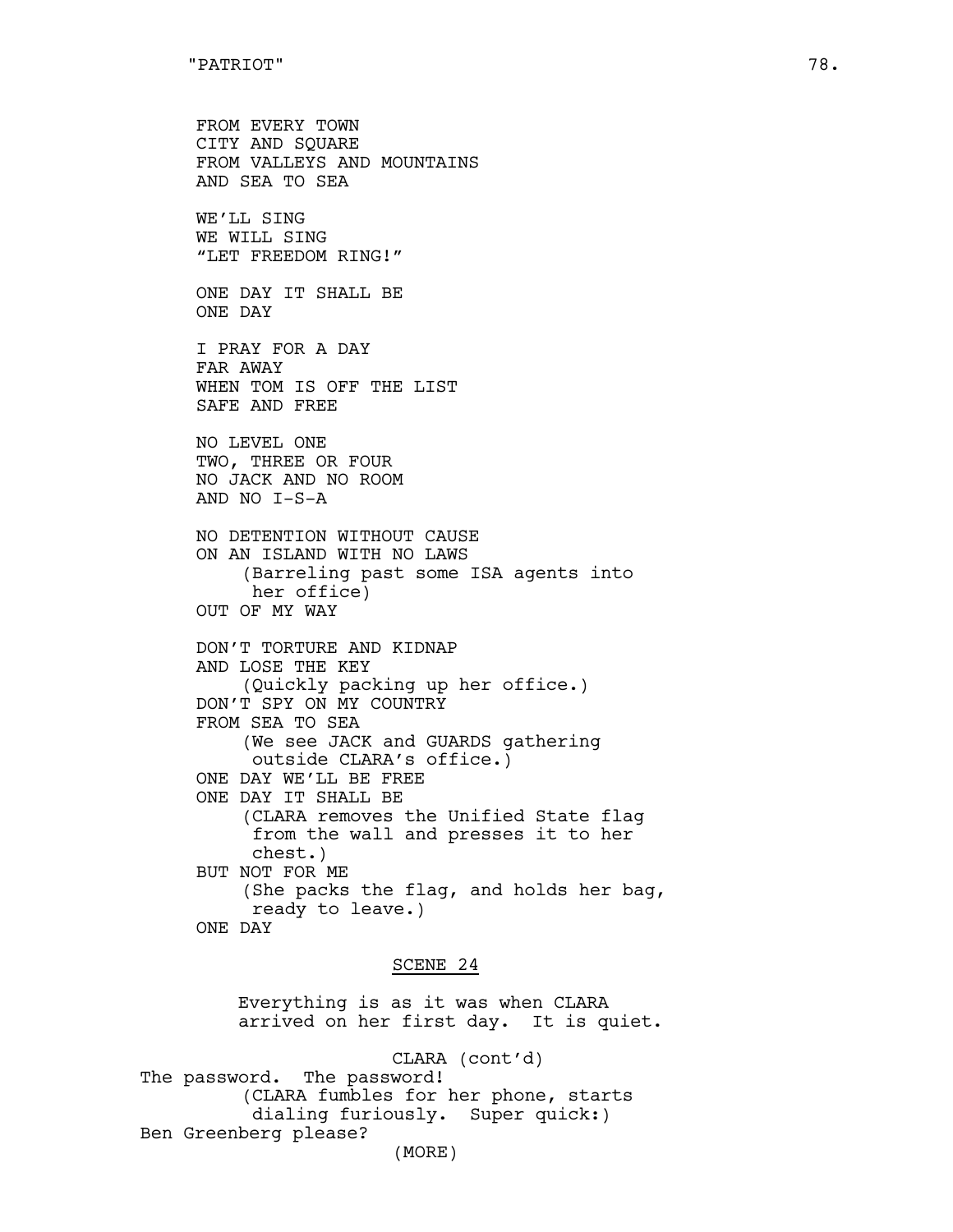"PATRIOT" 79.

Mr. Green--you're about to receive a very important package. The password is-- (The line goes dead.) Hello? JACK barges in with GUARDS and CLARA's ASSISTANT. CLARA drops the phone to the ground. JACK (genuine, to CLARA) I'm sorry. GUARD 1 Agent Smith, you're under arrest! The GUARDS restrain CLARA. JACK kisses the complicit ASSISTANT on the forehead. ASSISTANT (smiling, to CLARA) It's not *only* a man's world. GUARDS lead CLARA past JACK. She suddenly stops in front of him. CLARA (calmly, to the ASSISTANT) You're right. CLARA frees her arm and suddenly slaps JACK in the face. The ASSISTANT reaches out to JACK. GUARDS immediately restrain CLARA. CLARA is taken away. JACK pushes the ASSISTANT off. JACK (After CLARA is gone, with sudden anguish) Clara! SCENE 25 The stage goes black, except for TOM's dimly lit cell. TOM lies alone on the ground. He is wet, shivering, having trouble breathing, and going mad. The corner of the WORLD is lit. CLARA (cont'd)

TOM

(pitiful) Please stop.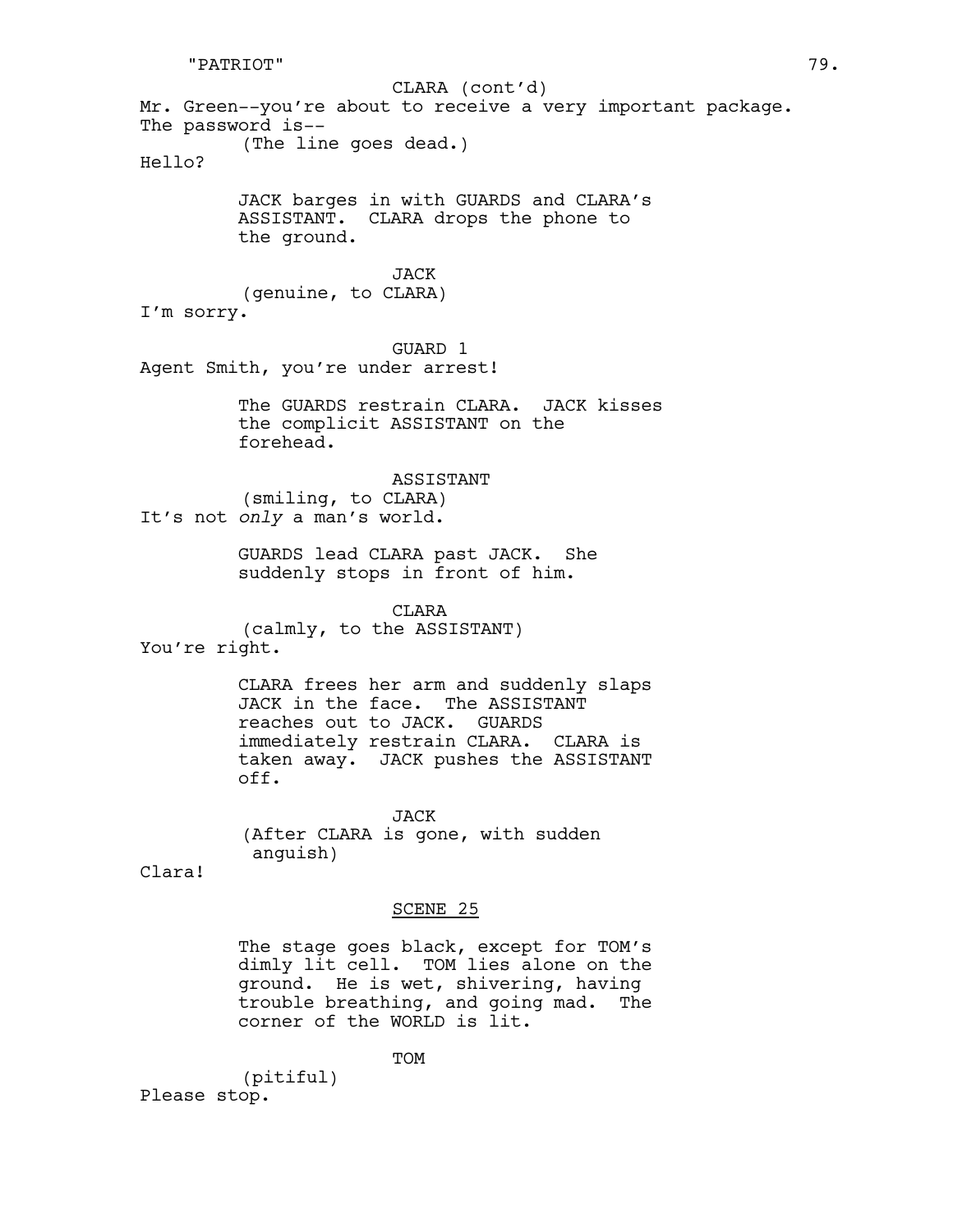We hear a door bang, the sound of steps, then see the door open. Light shines in for a brief moment. CLARA is thrown into the room. The door slams shut. CLARA goes to TOM, who does not realize she is there.

Stop, please. It's raining! (TOM laughs.) So wet! Judge, it's raining! Secret, secret, not from me! I know. I know everything. I'm on the case. You're hurting me! It hurts! Clara, help! Help!

> CLARA opens his shirt, and holds him in her lap. TOM still does not acknowledge her.

## CLARA

What have they done?

Lights up on JACK, listening to TOM and CLARA with his earbuds on. JACK takes them off, pours a stiff drink, and takes a swig. Lights down on JACK.

TOM

The surface is up there. Up there. Are you up there?

## **CLARA**

Tom, it's me, Clara!

TOM

Clara, are you up there? Stop, please!

CLARA

Look at me! (TOM seems to notice her, only vaguely.) It's Clara.

(She kisses him on the cheek.)

**TOM** 

Who? Not Clara. Clara's up there. Way up there.

TOM closes his eyes. CLARA gets up, paces the cell, suddenly runs to the door and bangs wildly.

CLARA

Help! Help! Help! Officers! Help!! (Eventually OFFICER 2 opens the door.) I think he's dead.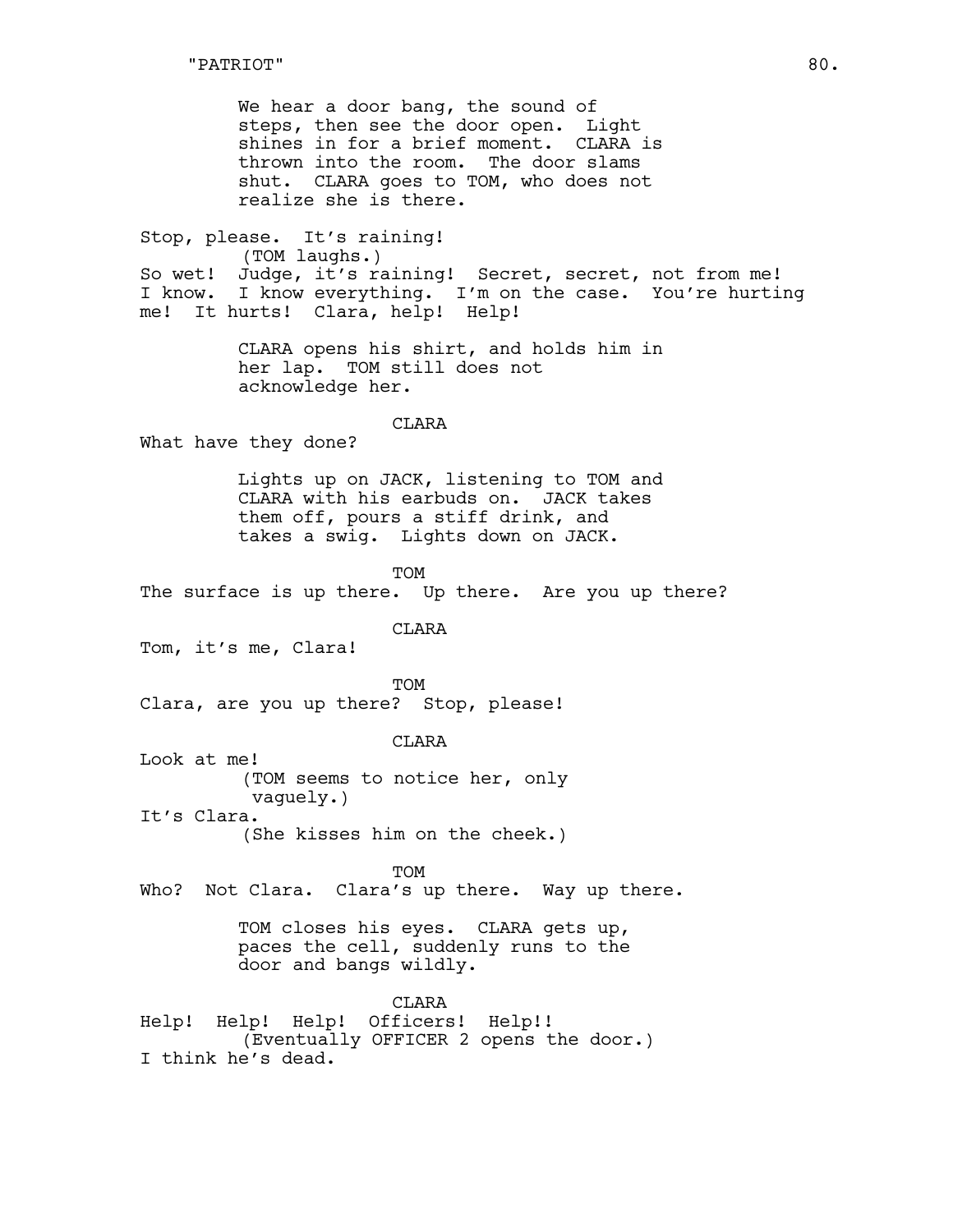OFFICER 2 (checking on TOM, uninterested) He just passed out again. (starting to leave)

CLARA (grabbing his arm) I'm entitled to one phone call.

OFFICER 2

No you aren't.

CLARA

(urgently) My father's dying. One last call, please!

OFFICER 2 (slightly unsure of himself) The Manual says--

CLARA Don't you have any humanity? It's my dad!

OFFICER 2

(taking out the Manual) "No calls." Section three point one point...

CLARA

(vulnerable) Ninety seconds? (OFFICER 2 hesitates.) Sixty? (beat, quietly and firmly) Thirty. (beat, while CLARA waits in great tension)

# OFFICER 2

I'm going to stand right here! (He hands her a phone, and stands right there, nervous.)

CLARA

(She dials. Upbeat.) Dad! It's Clara. (all business, with sudden urgency) Type "Bluffdale" *three* times on your phone, that's the pa--

OFFICER 2

(grabbing the phone, screaming) Who's that? (Into the phone) Hello? (He grabs her.) Who did you call?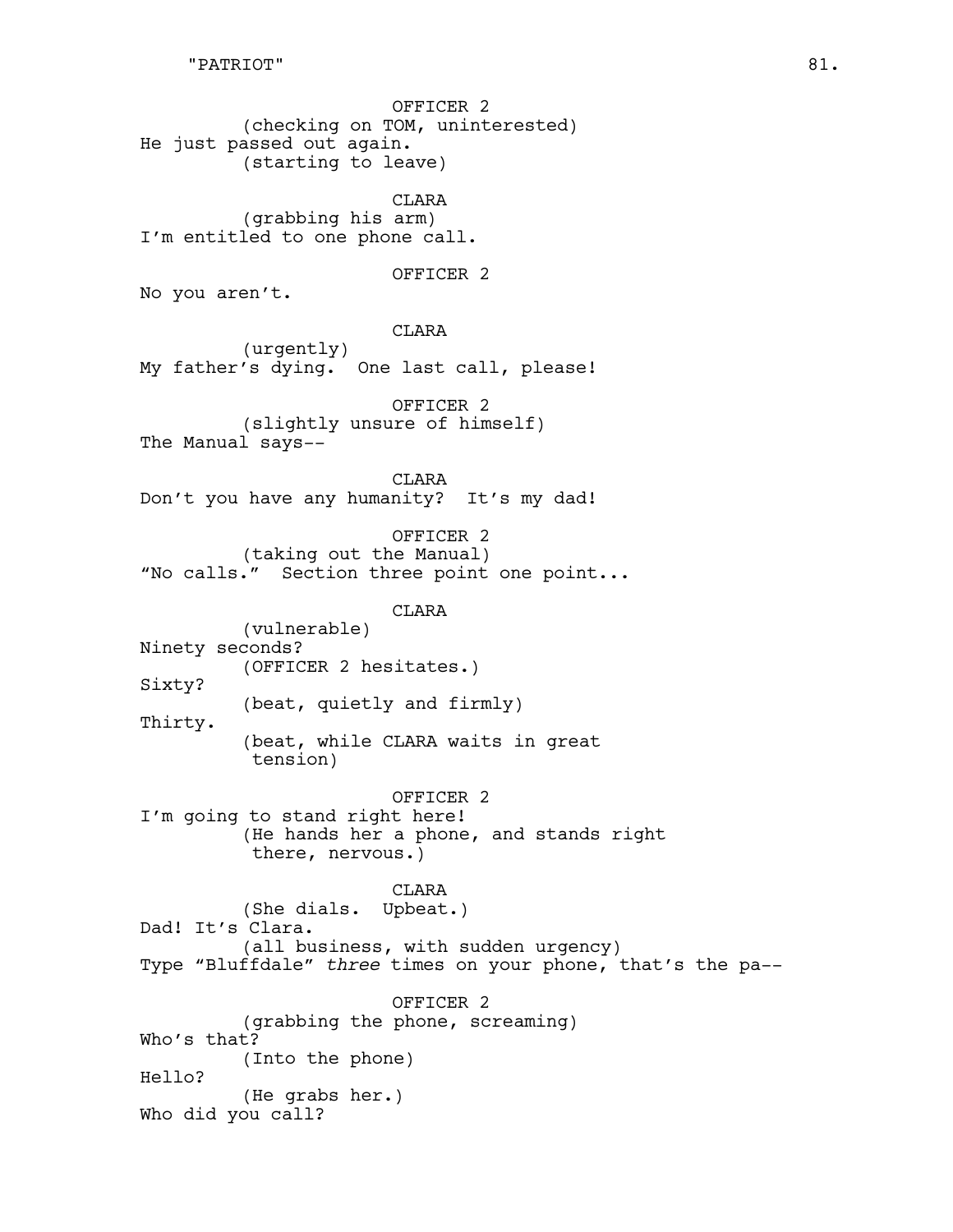**CLARA** (defiant and triumphant, pushing him off) All the crimes of the I-S-A will be exposed. Everything!

OFFICER 2

(losing it) That's not possible. It's a cruel, sick joke! You're an I-S-A agent! Don't you love your country?

CLARA

(joyous, facing the audience) More than ever.

> OFFICER 2 stares at her frozen in panic, suddenly runs out of the room, and slams the door. CLARA runs to the door, then to TOM.

Tom, we did it! The whole world is going to know about Jack, the List, everything! They'll be forced to release us. We're going to be free. Tom, Tom, wake up. Wake up Tom! Tom!

TOM (again lost and confused) Up there.

**CLARA** 

Tom!

TOM

Way up there. (Lights down except for a single spotlight on CLARA, who drapes herself over TOM.)

Tom!

# SCENE 26

ISA headquarters. We hear applause. JACK is on a podium in front of many ISA agents. Seated next to him is BILL FORD.

JACK

And so, it is my great pleasure to welcome our new I-S-A Director, Bill Ford. (Polite applause while JACK and FORD shake hands and FORD mounts the podium. JACK leaves the podium.)

FORD

Thank you for those kind words, Jack. I am so blessed to be a citizen of the greatest country on earth! (Applause.) (MORE)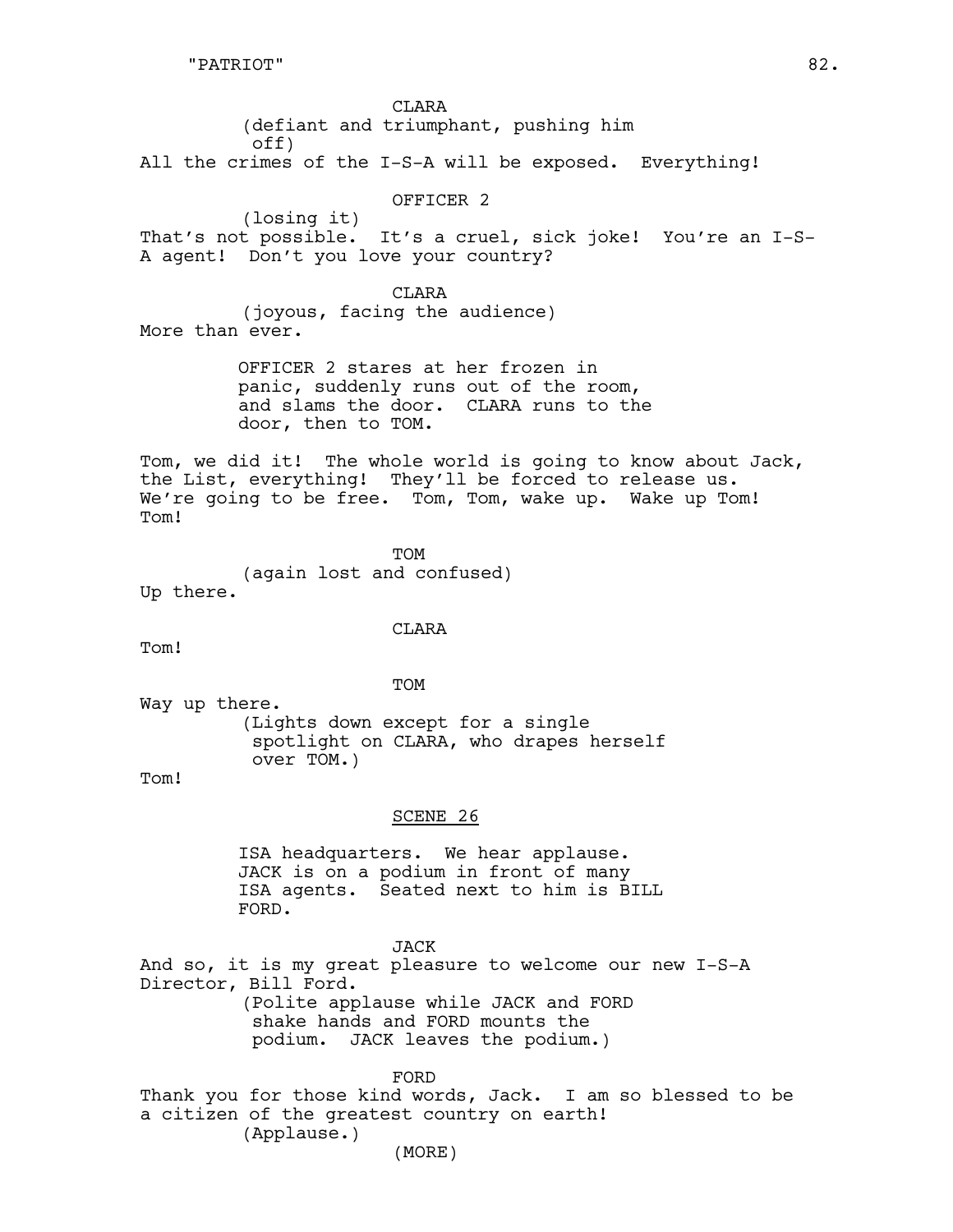Ours is a noble experiment, for democracy and freedom are not given by God, they are earned, by the hard work of brave women and men like you. (Applause.) On this anniversary of the Attack, we remember we are engaged in an epic struggle. A war against people who would destroy not only our country, but our *values*. I say now: *they will not prevail*! (Applause. FORD's speech slowly recedes. The ASSISTANT approaches JACK with SARAH SMITH, a young, pretty employee.) FORD (cont'd)

### ASSISTANT

Sarah Smith.

SARAH

I look forward to working together, sir.

JACK

(casually looking her over)

Me too.

(The ASSISTANT walks off in a huff.)

FORD

(Over music that slowly begins to predominate. Different squares of the WORLD light up, as in the opening.)

*We* will prevail because of *our* values: liberty, democracy, the rule of law. And because truth and justice will triumph, as they have always triumphed throughout the history of the civilized world. God bless you, God bless the I-S-A, and God bless the Unified...

WORT<sub>I</sub>D

COUGHING SNEEZING FINAL CURTAIN UPTOWN LOCAL SPICY EGGPLANT THIRTY-FORTY WILL YOU MARRY GREAT RECESSION EVIL LEADER! OLE MCDONALD POTTY PARTY FATAL STABBING MILES PER HOUR FUCK YOU ASSHOLE! PASS THE BUTTER OUT OF BUSINESS DO YOU LOVE ME? WANT MY MOMMY SEVEN FIGURES SECOND MOVEMENT THERE'S NO PARKING PRESSURE SYSTEM HE'S A TENOR PASS THE BUTTER IN BERMUDA DO YOU LOVE ME? WHAT'S THE COSINE? KATAMINO SALMONELLA DAD, I'M SORRY BEST RELIEVER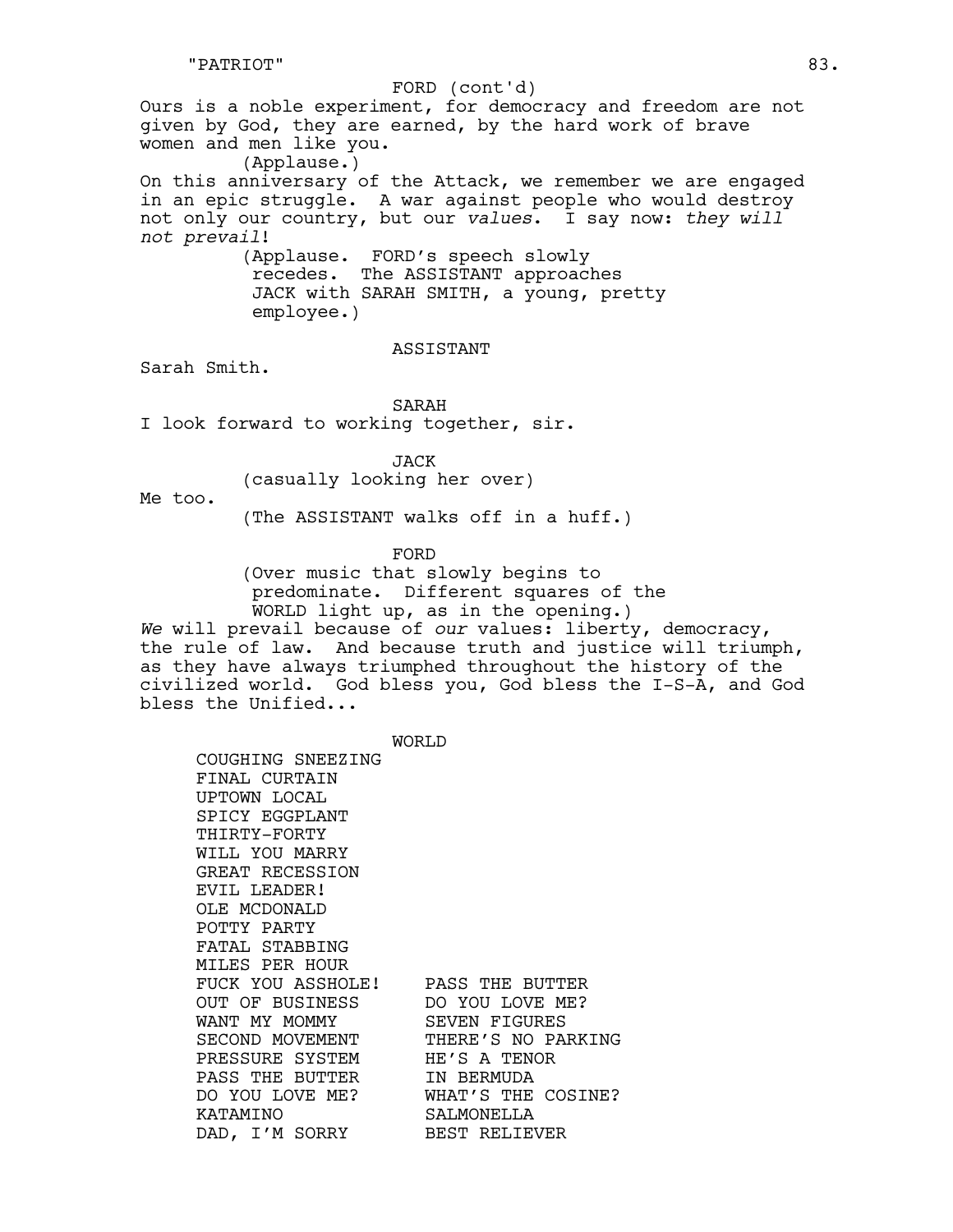| QUARTER AFTER<br>ART IN HEAVEN<br>DOORMAN BUILDING<br>SECRET SANTA<br>THROW THE FOOTBALL WE LEAVE TUESDAY<br>MORNING HONEY WHAT'S YOUR PROBLEM?<br>SERENGETI<br>SERENGETI | GEORGE AND SARAH<br>LOVE YOU, BYE-BYE<br>NINE ONE SEVEN<br>JUST ARRESTED<br>ON VACATION                                                                                                              |     |
|---------------------------------------------------------------------------------------------------------------------------------------------------------------------------|------------------------------------------------------------------------------------------------------------------------------------------------------------------------------------------------------|-----|
| the WORLD slowly die out.                                                                                                                                                 | After the speech, and as the music<br>recedes, FORD and the agents slowly<br>leave the room. At one point, we hear<br>CLARA in the distance. Eventually only<br>JACK remains on stage. The voices of |     |
|                                                                                                                                                                           |                                                                                                                                                                                                      |     |
|                                                                                                                                                                           |                                                                                                                                                                                                      |     |
|                                                                                                                                                                           |                                                                                                                                                                                                      |     |
| ALL BEEF PATTY MATHEMATICS                                                                                                                                                |                                                                                                                                                                                                      | DAY |
|                                                                                                                                                                           |                                                                                                                                                                                                      |     |
|                                                                                                                                                                           |                                                                                                                                                                                                      |     |
|                                                                                                                                                                           |                                                                                                                                                                                                      |     |
| BONUS FOR THE YEAR RACING FOR THE CURE                                                                                                                                    | BREAKING STORY WEATHER CENTER                                                                                                                                                                        | DAY |
|                                                                                                                                                                           |                                                                                                                                                                                                      | ONE |
| MAJOR TRAFFIC                                                                                                                                                             |                                                                                                                                                                                                      | DAY |
| <b>AUDREY HEPBURN</b>                                                                                                                                                     |                                                                                                                                                                                                      |     |
| <b>BASES LOADED</b>                                                                                                                                                       |                                                                                                                                                                                                      |     |
| HOLD THE MAYO                                                                                                                                                             |                                                                                                                                                                                                      |     |
| CLEARED FOR LANDING                                                                                                                                                       |                                                                                                                                                                                                      |     |
| WHY WERE YOU SO LATE?                                                                                                                                                     |                                                                                                                                                                                                      |     |
|                                                                                                                                                                           |                                                                                                                                                                                                      | ONE |
| FUCK YOU ASSHOLE!                                                                                                                                                         |                                                                                                                                                                                                      | DAY |
| OUT OF BUSINESS                                                                                                                                                           |                                                                                                                                                                                                      |     |
| WANT MY MOMMY                                                                                                                                                             |                                                                                                                                                                                                      |     |
| SECOND MOVEMENT                                                                                                                                                           |                                                                                                                                                                                                      |     |
| PRESSURE SYSTEM                                                                                                                                                           |                                                                                                                                                                                                      |     |
| PASS THE BUTTER                                                                                                                                                           |                                                                                                                                                                                                      |     |
| DO YOU LOVE ME?                                                                                                                                                           |                                                                                                                                                                                                      |     |
| KATAMINO                                                                                                                                                                  |                                                                                                                                                                                                      |     |
| DAD, I'M SORRY                                                                                                                                                            |                                                                                                                                                                                                      |     |
| QUARTER AFTER                                                                                                                                                             |                                                                                                                                                                                                      |     |
| ART IN HEAVEN                                                                                                                                                             |                                                                                                                                                                                                      |     |
| WRETCHED FORTUNE                                                                                                                                                          |                                                                                                                                                                                                      |     |
| DOORMAN BUILDING                                                                                                                                                          |                                                                                                                                                                                                      |     |
| SECRET SANTA                                                                                                                                                              |                                                                                                                                                                                                      |     |
| THROW THE FOOTBALL!                                                                                                                                                       |                                                                                                                                                                                                      |     |
| MORNING HONEY                                                                                                                                                             |                                                                                                                                                                                                      | ONE |
| SERENGETI                                                                                                                                                                 |                                                                                                                                                                                                      | DAY |
| EGGS AND SAUSAGE                                                                                                                                                          |                                                                                                                                                                                                      |     |
| THROW THE FOOTBALL!                                                                                                                                                       |                                                                                                                                                                                                      |     |
| <b>SEVEN FIGURES</b>                                                                                                                                                      |                                                                                                                                                                                                      |     |
| THERE'S NO PARKING                                                                                                                                                        |                                                                                                                                                                                                      |     |
| HE'S A TENOR                                                                                                                                                              |                                                                                                                                                                                                      |     |
| IN BERMUDA                                                                                                                                                                |                                                                                                                                                                                                      |     |
| WHAT'S THE COSINE?                                                                                                                                                        |                                                                                                                                                                                                      |     |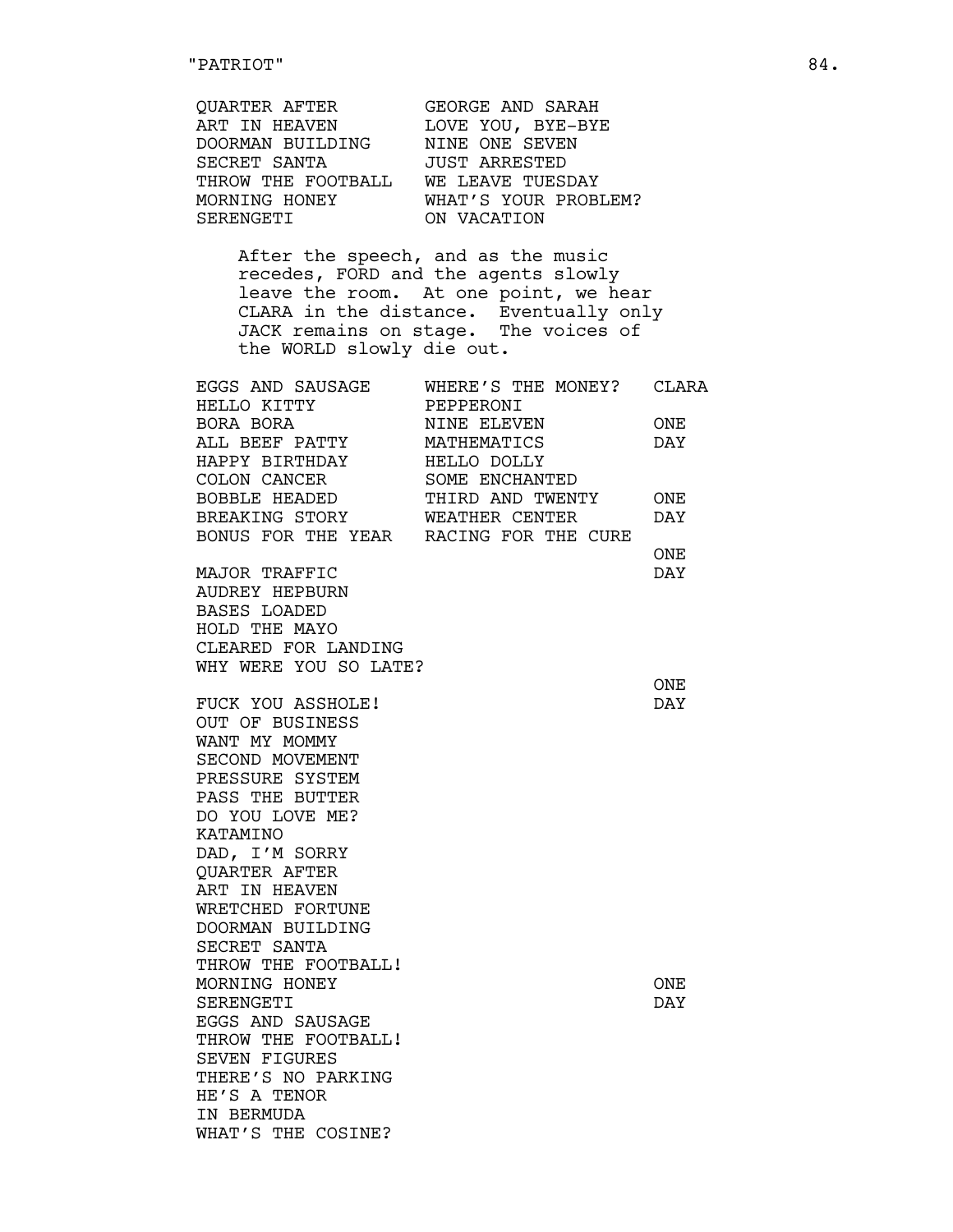SALMONELLA BEST RELIEVER GEORGE AND SARAH WOMEN CHILDREN BIT MORE WATER NINE ONE SEVEN JUST ARRESTED WOMEN CHILDREN CALL A DOCTOR WORST ATTACK IN FIRST RESPONDERS WOMEN CHILDREN THROW THE FOOTBALL NINE ONE SEVEN FIRST RESPONDERS (We hear distant sirens, fire trucks.) BREAKING STORY WOMEN CHILDREN BREAKING STORY WOMEN CHILDREN CALL A DOCTOR! WOMEN CHILDREN

JACK suddenly turns off the WORLD. The voices stop. As the music continues to recede, the room slowly darkens. Eventually the sirens recede. JACK looks around the dim, empty room. He presses a button, sees CLARA in the cell, presses a button, the image disappears. JACK removes the photo of himself and his wife from his jacket, and with sudden violence, throws the photo at a wall. The glass shatters. JACK starts sobbing violently. After some time, JACK collects himself, carefully picks up the pieces of the picture, and regains control. JACK calmly exits the room and closes the door. The music stops. The light fades.

#### SCENE 27

We hear nature. It is dark. CLARA is asleep, holding TOM in her lap. CLARA wakes up, dreamily.

CLARA (quiet and gentle)

Wake up.

The music of "The National Anthem/Morning" begins, soft but majestic. Light slowly fills the stage.